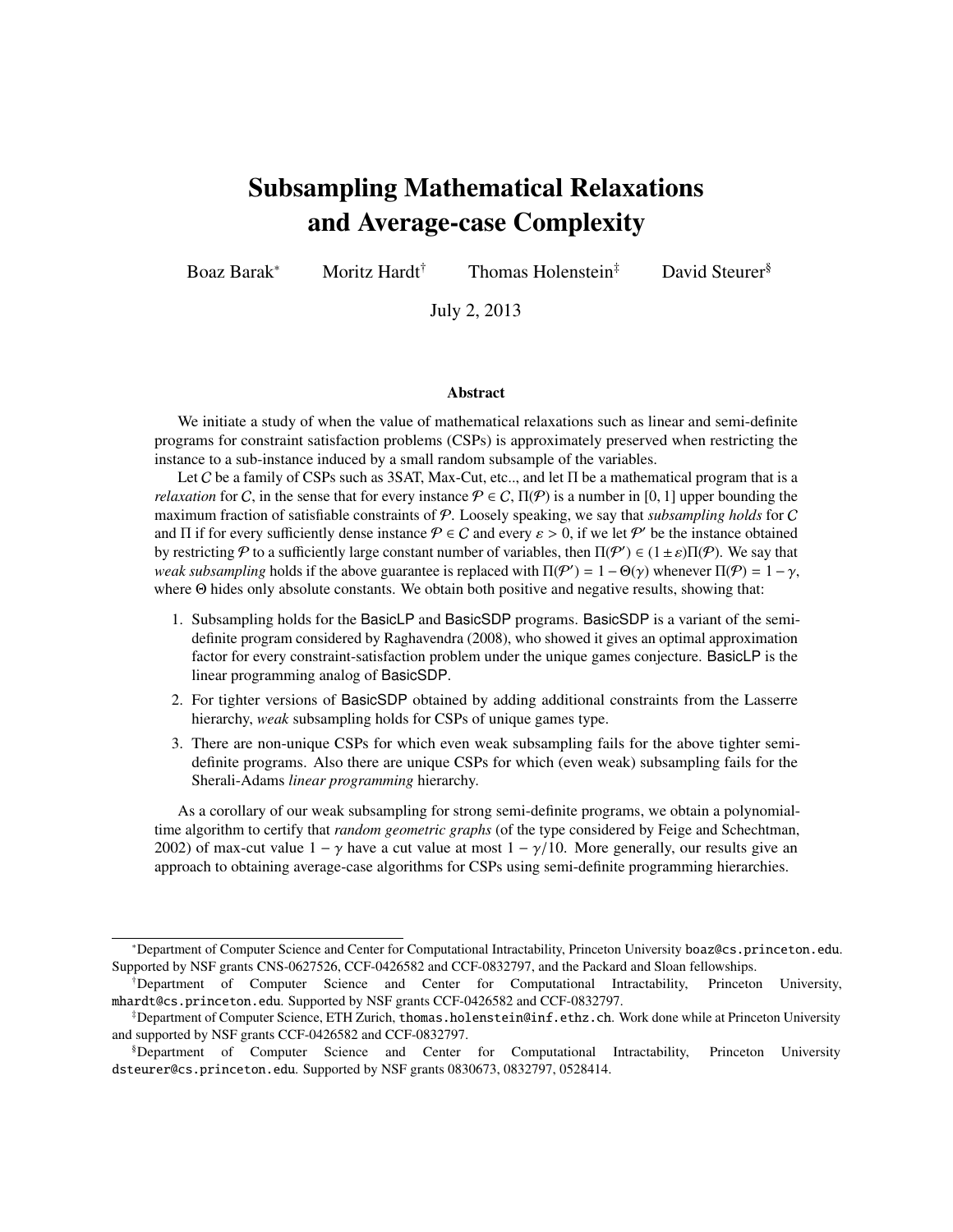# **Contents**

| $\mathbf{1}$            | <b>Introduction</b>                                                                                                                                                                                                                   | $\mathbf{1}$   |  |  |  |  |
|-------------------------|---------------------------------------------------------------------------------------------------------------------------------------------------------------------------------------------------------------------------------------|----------------|--|--|--|--|
|                         | 1.1                                                                                                                                                                                                                                   | $\mathbf{1}$   |  |  |  |  |
|                         | 1.2                                                                                                                                                                                                                                   | $\overline{2}$ |  |  |  |  |
|                         | 1.3                                                                                                                                                                                                                                   | $\mathfrak{Z}$ |  |  |  |  |
|                         | 1.4<br>Related work in the contract of the contract of the contract of the contract of the contract of the contract of the contract of the contract of the contract of the contract of the contract of the contract of the contract o | $\overline{4}$ |  |  |  |  |
| $\overline{2}$          | <b>Overview of proofs</b>                                                                                                                                                                                                             | 5              |  |  |  |  |
|                         | 2.1                                                                                                                                                                                                                                   | 5              |  |  |  |  |
|                         | 2.2                                                                                                                                                                                                                                   | 6              |  |  |  |  |
|                         | 2.3                                                                                                                                                                                                                                   | $\overline{7}$ |  |  |  |  |
| $\overline{\mathbf{3}}$ | <b>Preliminaries</b>                                                                                                                                                                                                                  | 7              |  |  |  |  |
| 4                       | <b>Subsampling theorem for Max-kCSPs</b>                                                                                                                                                                                              | 8              |  |  |  |  |
|                         | 4.1                                                                                                                                                                                                                                   | 9              |  |  |  |  |
| 5                       | 10<br><b>MAX CUT in random geometric graphs</b>                                                                                                                                                                                       |                |  |  |  |  |
| 6                       | <b>Negative results for subsampling</b>                                                                                                                                                                                               | 12             |  |  |  |  |
|                         | 6.1                                                                                                                                                                                                                                   | 12             |  |  |  |  |
|                         | 6.2                                                                                                                                                                                                                                   | 12             |  |  |  |  |
|                         | 6.3                                                                                                                                                                                                                                   | 13             |  |  |  |  |
| $\overline{7}$          | <b>Proof of the main theorem for Unique Games</b>                                                                                                                                                                                     | 13             |  |  |  |  |
|                         | 7.1                                                                                                                                                                                                                                   | 14             |  |  |  |  |
|                         | 7.2                                                                                                                                                                                                                                   | 15             |  |  |  |  |
|                         | 7.3                                                                                                                                                                                                                                   | 17             |  |  |  |  |
| 8                       | <b>Proof of subsampling theorem</b>                                                                                                                                                                                                   | 18             |  |  |  |  |
|                         | Proof of Concentration Lemma enterity and the set of the contract of the contract of the contract of the contract of the contract of the contract of the contract of the contract of the contract of the contract of the contr<br>8.1 | 19             |  |  |  |  |
|                         | 8.2                                                                                                                                                                                                                                   | 23             |  |  |  |  |
| A                       | Edge distribution of subsample of the third power                                                                                                                                                                                     |                |  |  |  |  |
| B                       | Details on random geometric graphs 5                                                                                                                                                                                                  |                |  |  |  |  |
|                         | <b>C</b> Subsampling edges                                                                                                                                                                                                            |                |  |  |  |  |
|                         | <b>D</b> Deviation bounds                                                                                                                                                                                                             |                |  |  |  |  |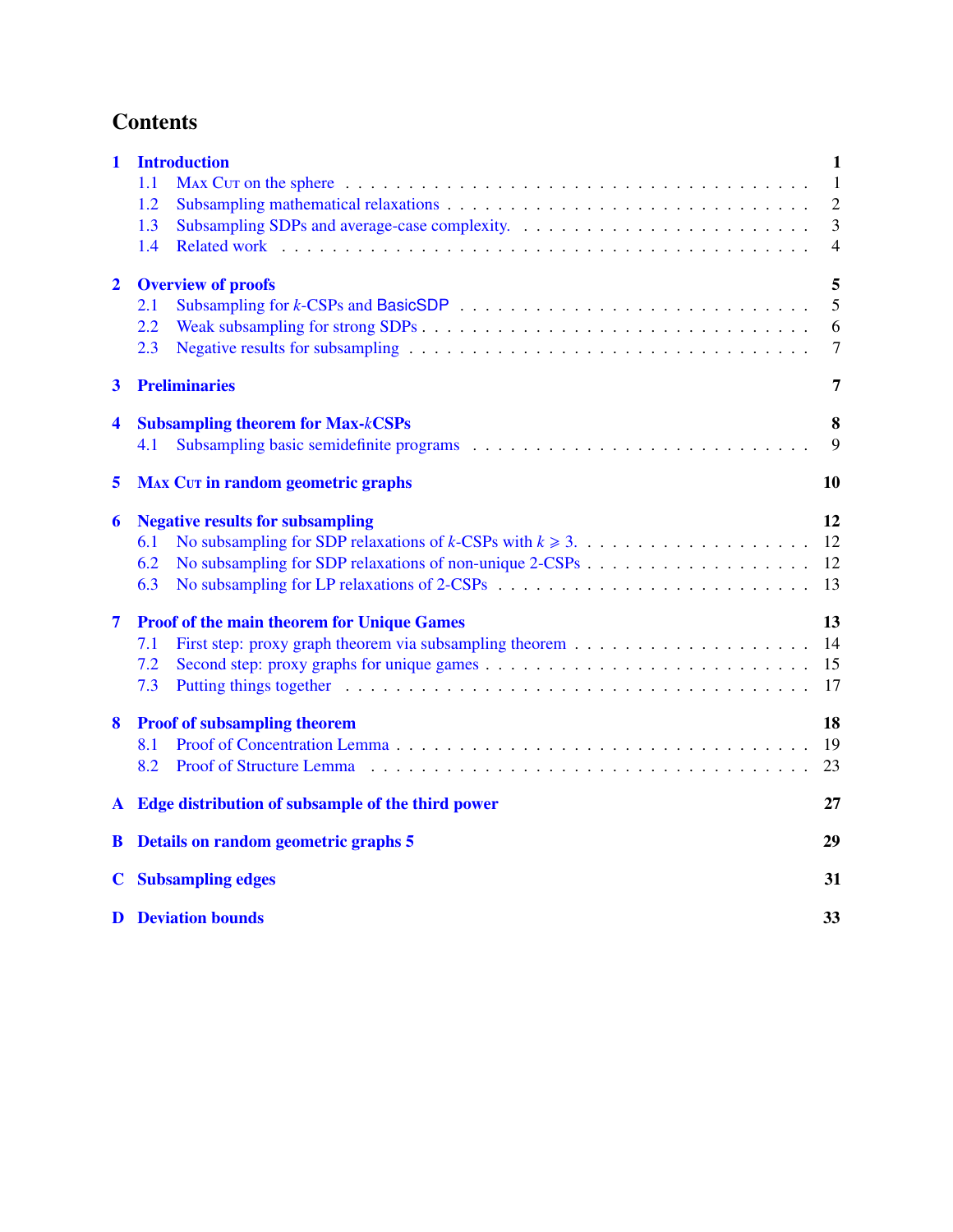# <span id="page-2-0"></span>1 Introduction

In this paper we consider the following seemingly unrelated questions:

- 1. Is the MAX Cut problem hard on random geometric graphs of the type considered by Feige and Schechtman [\[FS02\]](#page-27-0)?
- 2. Is the value of a mathematical relaxation for a constraint-satisfaction problem (CSP) preserved when one passes from an instance *P* to a random induced sub-formula of *P*?

It turns out that (in a sense made precise below) the answer to the first question is "no" and in fact this is intimately related to the second question. The answer to the second question is much more subtle, and, in contrast to the case of the objective value<sup>[1](#page-2-2)</sup> of the CSP, the answer strongly depends on the type of relaxation and CSP.

#### <span id="page-2-1"></span>1.1 MAX Cur on the sphere

Max Cut— the problem of finding a cut maximizing the number of cut edges— is a widely studied optimization problem, important both in its own right, and as a testbed for techniques in algorithms and hardness of approximation. The best approximation algorithm for MAX Cur known today is the semi-definite program GW SDP of Goemans and Williamson [\[GW94\]](#page-28-1), which is optimal in the worst-case under the unique games conjecture [\[KKMO04,](#page-28-2) [MOO05\]](#page-28-3). GW SDP is a special case of the BasicSDP algorithm for CSPs considered by Raghavendra [\[Rag08\]](#page-28-4), who showed that the latter algorithm always has an optimal approximation factor in the worst-case under the unique games conjecture.

In particular GW SDP gives a value of at most  $1 - \Omega(\varepsilon^2)$  when given as input a graph whose maximum<br>cuts  $1 - \varepsilon$  fraction of the edges <sup>2</sup>. In this work we study the *querges case complexity* of MAX Cuts, pamely cut cuts  $1 - \varepsilon$  fraction of the edges.<sup>[2](#page-2-3)</sup> In this work we study the *average-case complexity* of MAx Cut— namely<br>whether one can do better on natural distributions over the instances. Since random graphs are expanders whether one can do better on natural distributions over the instances. Since random graphs are expanders and so obviously have a maximum cut value close to 1/2 (and moreover this fact can be efficiently certified using the second eigenvalue), one needs to consider other distributions over the inputs. We consider *random geometric graphs*, that in light of known results, arguably constitute the most natural distribution of MAX Cut instances that is not obviously easy.

Random geometric graphs. A random geometric graph is obtained by taking the vertices as random unit vectors in  $\mathbb{R}^d$ , and connecting two vertices  $u, v \in \mathbb{R}^d$  based on their distance  $||u - v||_2$ . We consider the distribution  $G$  is where the vertices are *u* random unit vectors in  $\mathbb{R}^d$  and we connect tw the distribution  $G_{n,d,y}$ , where the vertices are *n* random unit vectors in  $\mathbb{R}^d$ , and we connect two vectors if  $\mathbb{R}^d$ ,  $\mathbb{R}^d$ ,  $\mathbb{R}^d$ ,  $\mathbb{R}^d$ ,  $\mathbb{R}^d$ ,  $\mathbb{R}^d$ ,  $\mathbb{R}^d$ ,  $\mathbb{R}^d$ ,  $\mathbb{R$ if  $\|u - v\|_2 \geq 2\sqrt{1 - \gamma}$ . By construction, GW SDP will have value  $1 - \gamma$  on these graphs, but, as shown<br>by [ESO2] as long as *n* is not too small these graphs will have with high probability a maximum cut value by [\[FS02\]](#page-27-0), as long as *n* is not too small these graphs will have with high probability a maximum cut value of  $1 - c \sqrt{\gamma}$  for some absolute constant *c*. Moreover, as we observe here, for a suitable choice of *n*, these graphs will also be hard instances for the Sherali. Adams [SA00] *linear* programming hierarchies: these are graphs will also be hard instances for the Sherali-Adams [\[SA90\]](#page-28-5) *linear* programming hierarchies; these are generally incomparable with GW SDP and have been shown to solve MAX Cut on *dense* graphs [\[dlVKM07\]](#page-27-1). Nevertheless, we show here that these graphs can be certified to have small max cut in polynomial time. (A certification algorithm that the max-cut of a random graph from a distribution is at most  $v$  is an algorithm whose output always upper bounds the max-cut, and with high probability the output is at most  $v$ .)

<span id="page-2-2"></span><sup>&</sup>lt;sup>1</sup>A *k*-CSP is a collection  $P$  of functions mapping *n* variables from some finite alphabet to {0, 1}, such that every  $P \in \mathcal{P}$  depends on at most *k* variables. We define the *objective value* of a CSP to be the maximum of  $\frac{1}{|P|} \sum_{P \in P} P(x)$ , taken over all possible assignments *x* to the variables.

<span id="page-2-3"></span><sup>&</sup>lt;sup>2</sup>As a relaxation for a maximization problem, the value of GW SDP is always at least as large as the integral objective value. Hence the fact that the relaxation outputs some value v for an instance *<sup>G</sup>* is a *certification* that the maximum cut of *<sup>G</sup>* is at most v.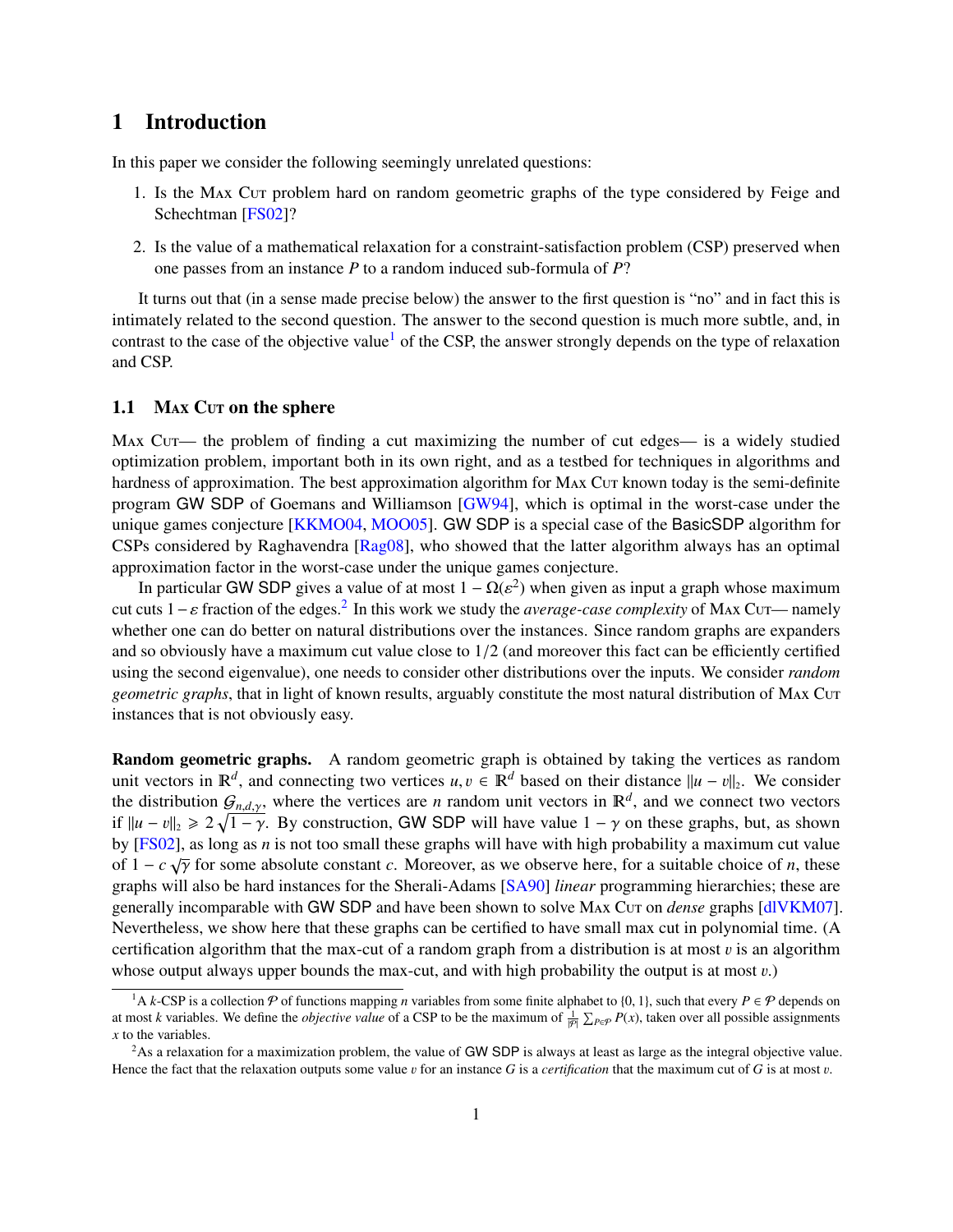<span id="page-3-1"></span>Informal Theorem 1 (Max Cut on random geometric graphs, see Theorem [5.5\)](#page-13-3). *There is a polynomial-time algorithm that certifies that a random graph G from*  $G_{n,d,\gamma}$  *satisfies* Max Cut(*G*)  $\leq 1 - \Omega(\sqrt{\gamma})$ *, for every*<br> $\alpha \in (0, 1)$ ,  $d \in \mathbb{N}$  and  $n > C(\alpha) \cup (\alpha, d)$ , where Max Cut(*G*) denotes the fraction of edges cut  $\gamma \in (0, 1)$ ,  $d \in \mathbb{N}$  and  $n \geq C(\gamma)/\mu(\gamma, d)$ , where Max Cut(*G*) denotes the fraction of edges cut by the maximum *cut in G, <sup>C</sup>*(γ) *is some constant depending only on* γ*, and* µ(γ, *<sup>d</sup>*) *denotes the normalized measure in the unit* sphere of the ball of radius  $\sqrt{2\gamma}$  around some unit vector.

By a simple calculation one can show that the probability that two random unit vectors  $u, v$  in  $\mathbb{R}^d$  will satisfy  $||u - v||_2 \ge 2\sqrt{1 - \gamma}$  is exactly  $\mu(\gamma, d)$ , implying that if  $n \ll 1/\mu(\gamma, d)$  the graph  $G_{n,d,\gamma}$  will have average degree  $\ll 1$  (and hence has a trivial large may cut). Thus the value of *n* that Theorem 1 applies degree  $\ll 1$  $\ll 1$  (and hence has a trivial large max cut). Thus the value of *n* that Theorem 1 applies to is at most a constant factor larger than the minimum possible. The algorithm *A* of Theorem [1](#page-3-1) is simply a tightening of the relaxation GW SDP obtained by adding the so-called "triangle inequalities" to that program.

#### <span id="page-3-0"></span>1.2 Subsampling mathematical relaxations

The other question we consider is whether the value of mathematical relaxations such as linear and semidefinite programming is preserved under subsampling. That is, given a CSP instance φ on *<sup>n</sup>* variables, we consider the instance  $\phi'$  obtained by choosing at random  $S \subseteq [n]$  of some specified size, and keeping only the constraints involving only variables in *S*. We ask in what cases the value of the relaxation of  $\phi'$  is cl constraints involving only variables in *S*. We ask in what cases the value of the relaxation of  $\phi'$  is close to the value of  $\phi$ value of  $\phi$ .

This question is a variant of property testing [\[Ron00,](#page-28-6) [Rub06\]](#page-28-7) that we believe is interesting in its own right. It also has algorithmic applications. Subsampling gives a fast way to "sketch" a CSP in a way that preserves the the objective value but using a much smaller instance size. But since we generally cannot compute this objective value in the worst case, we'd want to make sure that if  $\phi$  was an "easy instance" for our algorithm, then  $\phi'$  will be such an instance as well. A subsampling theorem for mathematical relaxations muarantees this property guarantees this property.

Subsampling for the objective value of constraint satisfaction problem (namely the fraction of satisfied constraints) was studied before by Goldreich, Goldwasser and Ron [\[GGR98\]](#page-27-2) who gave a subsampling theorem for Max Cut, and by Alon, de la Vega, Kannan and Karpinski [\[AdlVKK03\]](#page-27-3) who gave a subsampling theorem for general CSPs. But, to our knowledge, subsampling for mathematical relaxations was not studied before. As we show, unlike the case of the objective value, subsampling sometimes fails for the value of relaxations, and this depends on the particular relaxation and CSP.

Another, more minor difference between prior works and ours is that while prior works focused on the *dense* case, considering *k*-CSPs with Ω(*n k* ) constraints, we consider general, possibly non dense, CSPs, and wish to optimize the trade-off between the sample size and density. We say that a 2-CSP is ∆-dense if every variable appears in at least ∆ constraints, and use a suitable generalization of this notion to *k*-CSPs (see Section [4\)](#page-9-0). We show a subsampling theorem for the objective value of Δ-dense CSPs with the optimal sample of size  $O(n/\Delta)$ . Namely, we show that the value of the induced instanced is equal to the value of the original instance up to  $1 \pm \varepsilon$  multiplicative factor, where *O* notation in the sample size hides polynomial factors in  $1/\varepsilon$ . The only prior work to consider this trade-off was by Feige and Schechtman [\[FS02\]](#page-27-0), who gave such a result for Max Cut with  $O(n \log n/\Delta)$  sample size.

Our results for subsampling mathematical relaxations of CSPs are the following (see Section [4.1](#page-10-0) and [7](#page-14-1) for formal statements). In all cases we consider a  $\Delta$ -dense CSP  $\mathcal P$  and a subformula of  $\mathcal P'$  induced on a random subset of poly( $1/\varepsilon$ )( $n/\Delta$ ) variables, and we let  $\Pi(\mathcal{P})$  be the value of the relaxation  $\Pi$  on  $\mathcal{P}^3$  $\mathcal{P}^3$ .

<span id="page-3-2"></span> $3$ For the positive results, our sample size is as small as possible; the negative results hold also for much larger sample size and in particular show that one cannot get a constant size subset even if  $\Delta = \Omega(n)$ , see Section [6.](#page-13-0)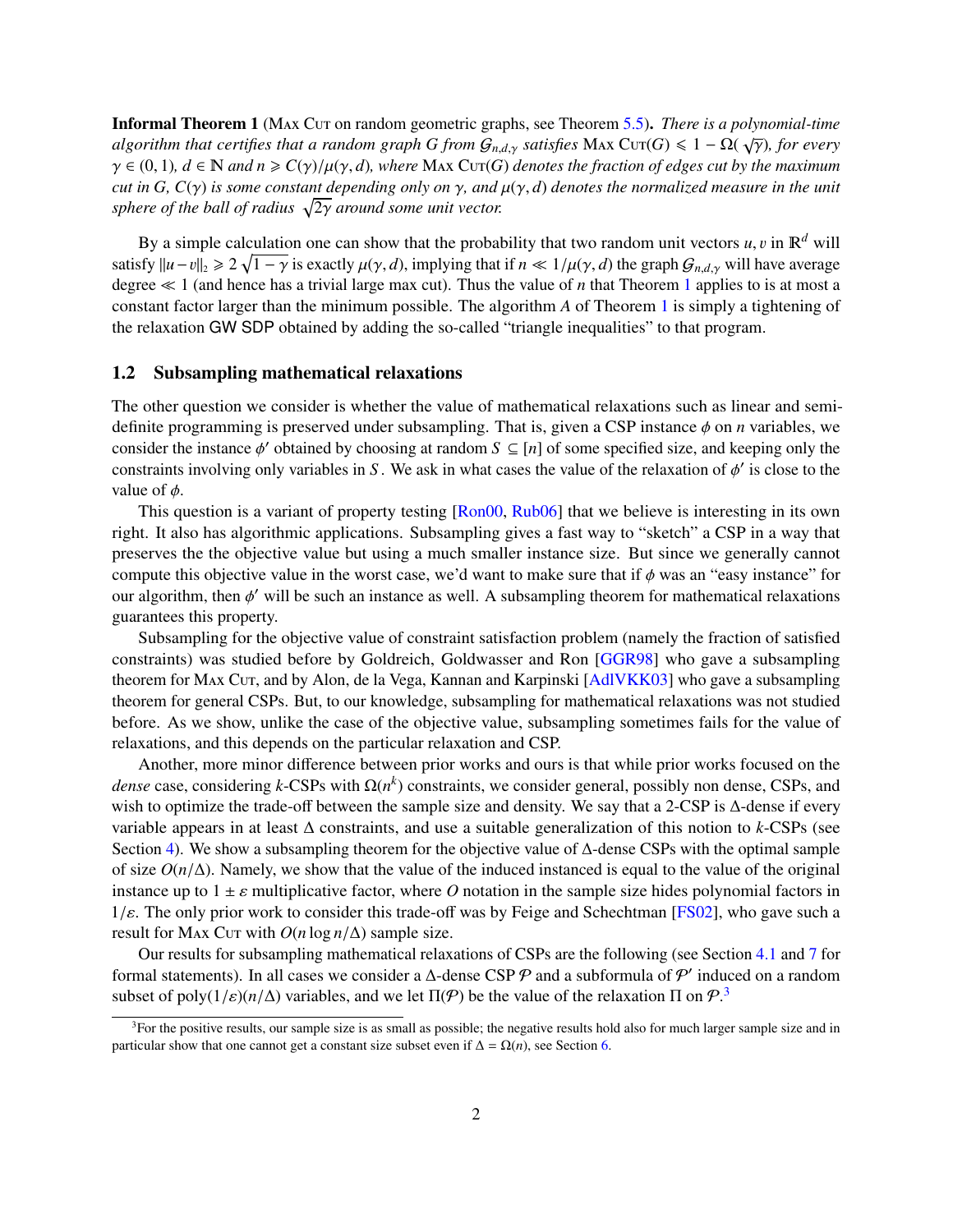We start by showing that subsampling holds for BasicSDP and BasicLP, where BasicSDP is the semi-definite program considered by Raghavendra [\[Rag08\]](#page-28-4) and BasicLP is its linear programming analog.<sup>[4](#page-4-1)</sup>

Informal Theorem 2 (Subsampling for BasicSDP and BasicLP, see Section [4.1\)](#page-10-0). *In the notation above, for any CSP* P *and for* Π *that is either* BasicSDP *or* BasicLP*,*

$$
\Pi(\mathcal{P}) - \varepsilon \leqslant \Pi(\mathcal{P}') \leqslant \Pi(\mathcal{P}) + \varepsilon
$$

We then show that for stronger SDPs, we still have weak subsampling if the CSP is a unique game.

<span id="page-4-2"></span>Informal Theorem 3 (Subsampling for unique games, see Theorem [7.2\)](#page-15-1). *In the notation above, if* P *is a unique game, then for every*  $k \in \mathbb{N}$ *, letting*  $\gamma = 1 - \text{BasicSDP}_k(\mathcal{P})$ *,* 

$$
1 - \gamma - \varepsilon \leq \text{BasicSDP}_k(\mathcal{P}') \leq 1 - \gamma/9 + \varepsilon
$$

*where* BasicSDP*<sup>k</sup> denotes* BasicSDP *augmented with k rounds of the Lasserre hierarchy.*

Theorem [3](#page-4-2) is the main technical contribution of this paper, and also the one used to obtain our algorithm for Max Cut on random geometric graphs. We also have negative results that complement our positive results and show that, in contrast to the case of the objective value, subsampling sometimes fails for mathematical relaxations.

Informal Theorem 4 (Negative results for subsampling, see Theorems [6.1](#page-13-4) and [6.2\)](#page-14-2). *There is a (non unique)* CSP  $\mathcal P$  *and absolute constant*  $\delta > 0$  *for which* BasicSDP<sub>O(1)</sub>( $\mathcal P$ )  $\leq 1 - \delta$  *but with high probability* BasicSDP  $\sqrt{n}$ (P') ≥ 1 − *o*(1)*. There is a unique CSP P and absolute constant*  $\delta$  > 0 *for which* BasicLP<sub>3</sub>(P) ≤ 1 − *δ* but with high probability BasicLP  $\omega$ (Φ) > 1 −  $\omega$ (1) where BasicLP. denotes BasicLP *ayam* <sup>1</sup> <sup>−</sup> <sup>δ</sup> *but with high probability* BasicLPω(1)(P) <sup>&</sup>gt; <sup>1</sup> <sup>−</sup> *<sup>o</sup>*(1)*, where* BasicLP*<sup>k</sup> denotes* BasicLP *augmented with k* rounds of the Sherali-Adams hierarchy, and  $o(1)$  (resp.  $\omega(1)$ ) denotes a function that tends to 0 (resp.  $\infty$ ) *with n.*

See Figure [1](#page-5-1) for an overview of our positive and negative results on subsampling mathematical relaxations. As one can see, we cover most of the cases, with the most interesting (in our opinion) open question is whether strong semidefinite programs for unique CSPs such as MAX Cut actually have *strong* subsampling, in the sense that the value of the program on a subsample approximates the value on the original instance with arbitrary accuracy. We suspect that the answer is "no", though have no proof of that.

#### <span id="page-4-0"></span>1.3 Subsampling SDPs and average-case complexity.

As mentioned above, we use Theorem [3](#page-4-2) (weak subsampling theorem for strong SDPs on unique CSPs) to show Theorem  $1$ — the M<sub>AX</sub> C<sub>UT</sub> algorithm for random geometric graphs. Theorem 1 is obtained from our subsampling theorem as follows: we first show that BasicSDP<sub>3</sub>(*Gd*<sub>*d*</sub>,*γ*) ≤ 1 − Ω(  $\sqrt{\gamma}$ ) where BasicSDP<sub>3</sub> denotes the BasicSDP program augmented with the triangle inequalities and *G*<sub>in</sub> is the graph on t denotes the BasicSDP program augmented with the triangle inequalities, and *<sup>G</sup>d*,γ is the graph on the continuous *d*-dimensional sphere where we connect two unit vectors *u*, *v* if  $||u - v||_2 \ge 2\sqrt{1 - \gamma}$ . (Equivalently, one can think of  $G_{d,y}$  as a random graph from  $G_{n,d,y}$  where  $d, \gamma$  are fixed and *n* tends to infinity.) We show this by observing that the edges of *G* can be partitioned into essentially disjoint union of *odd cycles* of length √  $O(1/\sqrt{\gamma})$ , and noting that triangle inequalities can capture the fact that one cannot cut all the edges of an odd<br>cycle. Since random geometric graphs are simply subsamples of  $G_{\perp}$ , our subsampling theorem implies th cycle. Since random geometric graphs are simply subsamples of  $G_{d,y}$ , our subsampling theorem implies that  $P_{\text{Q}}(F)$  will have value in  $1 - Q(f)$  for these graphs BasicSDP<sub>3</sub> will have value in  $1 - \Theta(\sqrt{\gamma})$  for these graphs.

<span id="page-4-1"></span><sup>&</sup>lt;sup>4</sup>We actually use the "smoothed" version of Raghavendra's SDP considered in [\[RS09,](#page-28-8) [Ste10\]](#page-28-9)— see Section [4.1.](#page-10-0) The two programs are closely related, and [\[Rag08\]](#page-28-4)'s result holds for the smoothed version as well.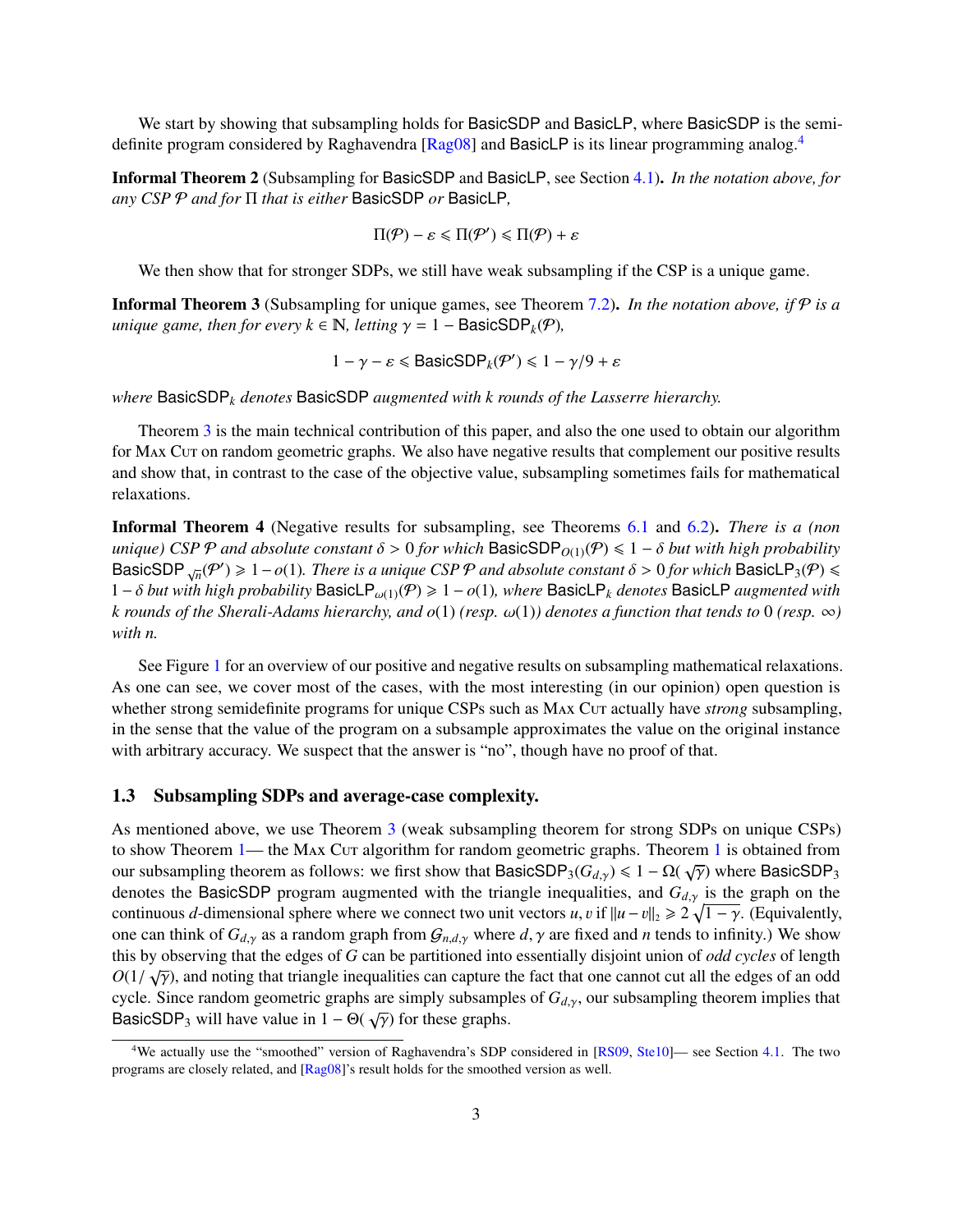

Integer Progam / Objective Value  $\sqrt{\text{[AdIVKK03]}}$ 

<span id="page-5-1"></span>Figure 1: Overview of subsampling results.  $\checkmark$  denotes a subsampling theorem, while  $\times$  denotes that subsampling fails. Arrows point from weaker to tighter relaxations.

This algorithm is an instance of a general recipe for using our subsampling theorem for average-case algorithms. Many natural distributions can be thought of as random subsamples of some instance (or family of instances) φ (e.g., random graphs are subsamples of a random dense graph, random 3SAT are subsamples of a random dense formula). In such cases, if one can give a relaxation that gives a tight value on  $\phi$  (perhaps by exploiting its density) and the relaxation admits subsampling, then it follows that the relaxation succeeds on the distribution of subsamples as well. In our case, even though sufficiently many rounds on Sherali-Adams hierarchy give a tight value on  $G_{d,y}$  (since, considering  $\gamma$  as constant, it is dense), we cannot use those directly as they do not admit subsampling. Similarly, even though BasicSDP admits subsampling, it does not yield a tight value on dense 3SAT formulas, which is the reason our results do not refute Feige's hypothesis [\[Fei02\]](#page-27-4) on the hardness of certifying that random 3SAT formulas are unsatisfiable.

We note that subsampling theorems have been used before for approximation algorithms for CSPs, but in a different way. Prior works used subsampling of the objective value to show worst-case approximation algorithms for dense graphs, by showing that one can first subsample to constant size and then solve the problem using brute force on the sample [\[AdlVKK03\]](#page-27-3) (or use that argument to show that linear programming hierarchies will succeed on the original instance [\[dlVKM07\]](#page-27-1)). In contrast we use subsampling of the relaxation value to give average-case algorithms on some specific distributions of (possibly sparse) graphs. Our result is also one of the few examples where higher order SDPs can succeed in an algorithmic task in which BasicSDP fails. As mentioned above, if the unique games conjecture is true, then BasicSDP is an optimal worst-case approximation algorithm for CSPs, though of course it can be worse than other efficient algorithms on some (distributions of) inputs.

#### <span id="page-5-0"></span>1.4 Related work

As mentioned above, there has been many works on estimating graph parameters from random small induced subgraphs of *dense* graphs. Goldreich, Goldwasser and Ron [\[GGR98\]](#page-27-2) show that the the Max-Cut value of a dense graph (degree  $\Omega(n)$ ) is preserved by subsampling. (In this and other results, the constants depend on the quality of estimation.) Feige and Schechtman [\[FS02\]](#page-27-0) showed that the result holds generally for ∆-dense graphs so long as the degree  $\Delta \ge \Omega(\log n)$  and the subgraph is of size at least  $\Omega(n \log n/\Delta)$ . (As a corollary of our results, we slightly strengthen [\[FS02\]](#page-27-0)'s bounds to hold for any  $\Delta > \Omega(1)$  and subgraph size larger than <sup>Ω</sup>(*n*/∆).) Alon et al [\[AdlVKK03\]](#page-27-3) generalize [\[GGR98\]](#page-27-2) for *<sup>k</sup>*-CSP's and improve their quantitative estimates. See also [ $RV07$ ] for further quantitative improvements in the case of  $k = 2$ .

There has also been much work on matrix and graph sparsification by means other than *uniform* sampling,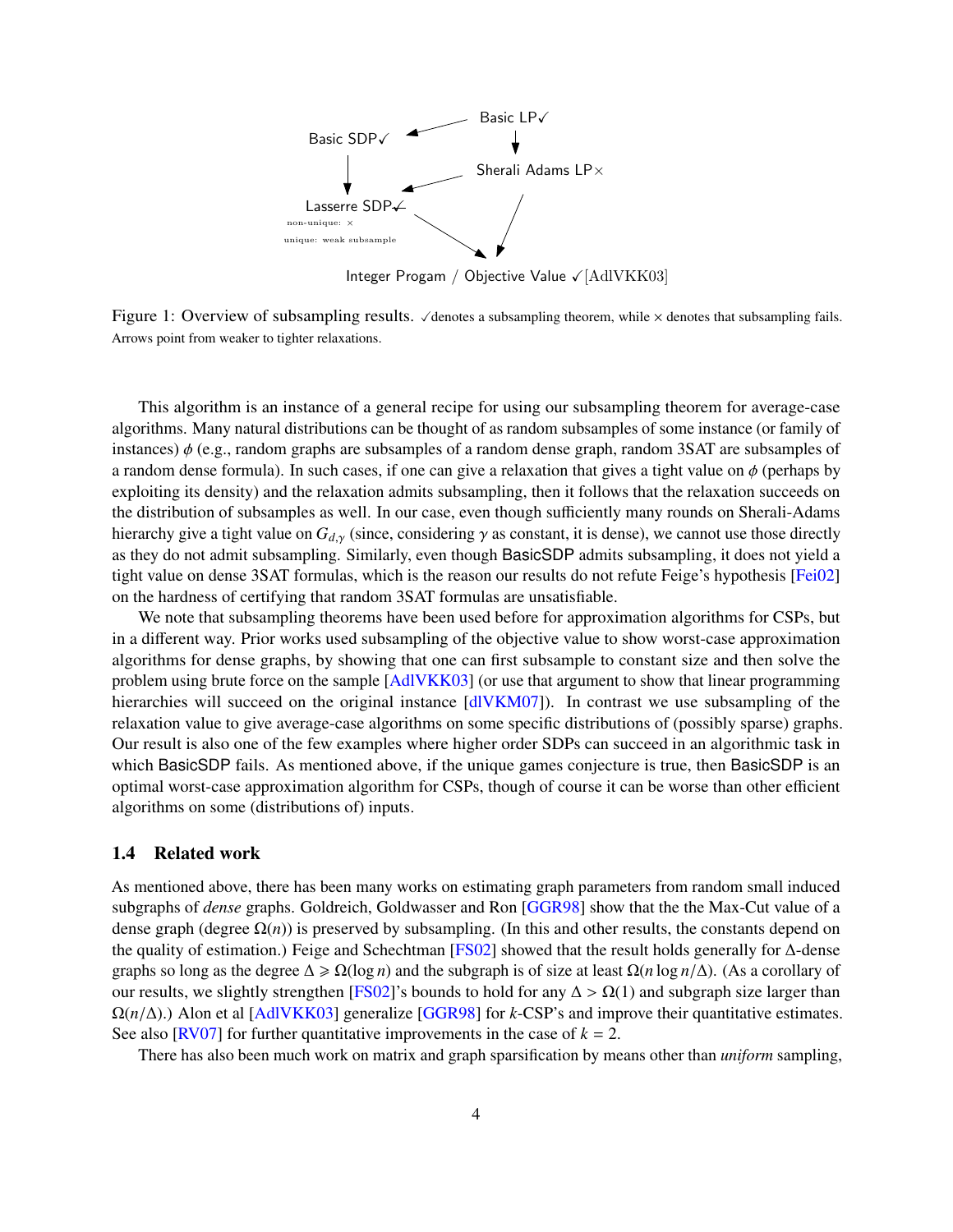see for instance [\[ST04,](#page-28-11) [AHK06,](#page-27-5) [AM07,](#page-27-6) [SS08,](#page-28-12) [BSS09\]](#page-27-7). Indeed, *spectral sparsifiers* are stronger than the notion we consider, in the sense that passing to a spectral sparsifier will preserve the SDP value for, say, Max Cut. Algorithmically though, if one only wants to preserve the SDP value, there are some advantages to subsampling, as it reduces not just the number of edges but also the number of vertices, hence potentially yielding *sublinear* algorithms, and can also be carried out very efficiently by just random sampling, reducing to a subgraph of constant degree. In contrast constant degree spectral sparsification [\[BSS09\]](#page-27-7) cannot be achieved by sampling vertices (or even edges for that matter) uniformly at random, even for regular graphs.

## <span id="page-6-0"></span>2 Overview of proofs

In this section we give a high level overview of our proofs, focusing on our main result— Theorem [3](#page-4-2) showing a weak subsampling theorem for strong semidefinite programs for unique games. A *k*CSP P on an alphabet [*q*] is a collection of local functions (called "constraints") from [*q*]<sup>*n*</sup> → [0, 1], where for  $x \in [q]^n$  we denote  $P(x) = \frac{1}{|P|} \sum_{P \in P} P(x)$ . If *U* is a set of variables, then  $P[U]$  denotes the restriction of P to those constraints that depend on variables in U. We'll let  $P'$  denote  $P[U]$  where U is a random subset of size set to an appropriate parameter (that we ignore in this overview).

#### <span id="page-6-1"></span>2.1 Subsampling for *k*-CSPs and BasicSDP

Alon, de la Vega, Kannan and Karpinski [\[AdlVKK03\]](#page-27-3) proved a subsampling theorem for *k*-CSP. As a first step, we extend their results to hold with a better dependency between the sample size and density, and to hold for constraints that can output a real number, say in [0, 1], rather than just a Boolean value. The latter extension is trivial, but the former (which we need for our MAX Cut application) requires some work, adapting and refining techniques of [\[GGR98,](#page-27-2) [FS02,](#page-27-0) [dlVKM07\]](#page-27-1). Our subsampling theorem for (generalized) *k*-CSPs is stated in Section [4](#page-9-0) and proven in Section [8.](#page-19-0)

Subsampling for BasicSDP. BasicSDP is the semi-definite program for *k*-CSPs considered by Raghavendra [\[Rag08\]](#page-28-4), who showed that it gives an optimal approximation ratio in the worst-case under the unique games conjecture. For a given  $kCSP \, \mathcal{P}$  over alphabet [q], this program assigns a vector  $v_{i,a}$  for every variable *x*<sub>*i*</sub> and alphabet symbol *a* ∈ [*q*] of P. It also assigns *q*<sup>k</sup> numbers  $\mu_{P,1^k}, \ldots, \mu_{P,q^k}$  for every constraint *P* of P. It makes the following consistency requirement on  $\{u_k\}$  and  $\{u_k\}$ , the inner produ makes the following consistency requirement on  $\{v_{i,a}\}$  and  $\{\mu_{P,x}\}$ — the inner product of  $v_{i,a}$  and  $v_{j,b}$  should match the probability of the event " $x_i = a$  AND  $x_j = b$ " in any local distribution  $\mu_P$  involving both variables  $x_i$  and  $x_j$  (this can be captured by linear and semi-definite conditions). The value of the CSP is simply the expectation of  $P(x)$  over a random constraint P and a random partial assignment x chosen from  $\mu_P$ . (To avoid the potential issue of the SDP being extremely sensitive to few of the constraints, we follow [\[RS09,](#page-28-8) [Ste10\]](#page-28-9) in allowing a bit of slackness in the consistency constraints on  $\mu_P$ .)

Our subsampling theorem for BasicSDP, proven in Section [4.1,](#page-10-0) follows from the general subsampling for *k*-CSPs. The idea is to combine two observations: (1) because the assignment to the vectors  ${v_{i,a}}$  determines the best choice for the local distribution, it is possible to write BasicSDP as a program that has no constraints and needs to maximize a sum of local functions over these vectors, (2) one can use dimension reduction to assume that the vectors have *constant* dimension with little loss of accuracy [\[RS09\]](#page-28-8). Thus by discretizing this constant dimensional space, we can think of BasicSDP as itself a CSP over some constant sized alphabet, and apply our *k*-CSP subsampling theorem to this CSP. A similar (even simpler) reasoning applies to the linear programming variant BasicLP, and also to quadratic programs, in particular implying a variant of property testing for positive semi-definiteness, see Section [4.](#page-9-0)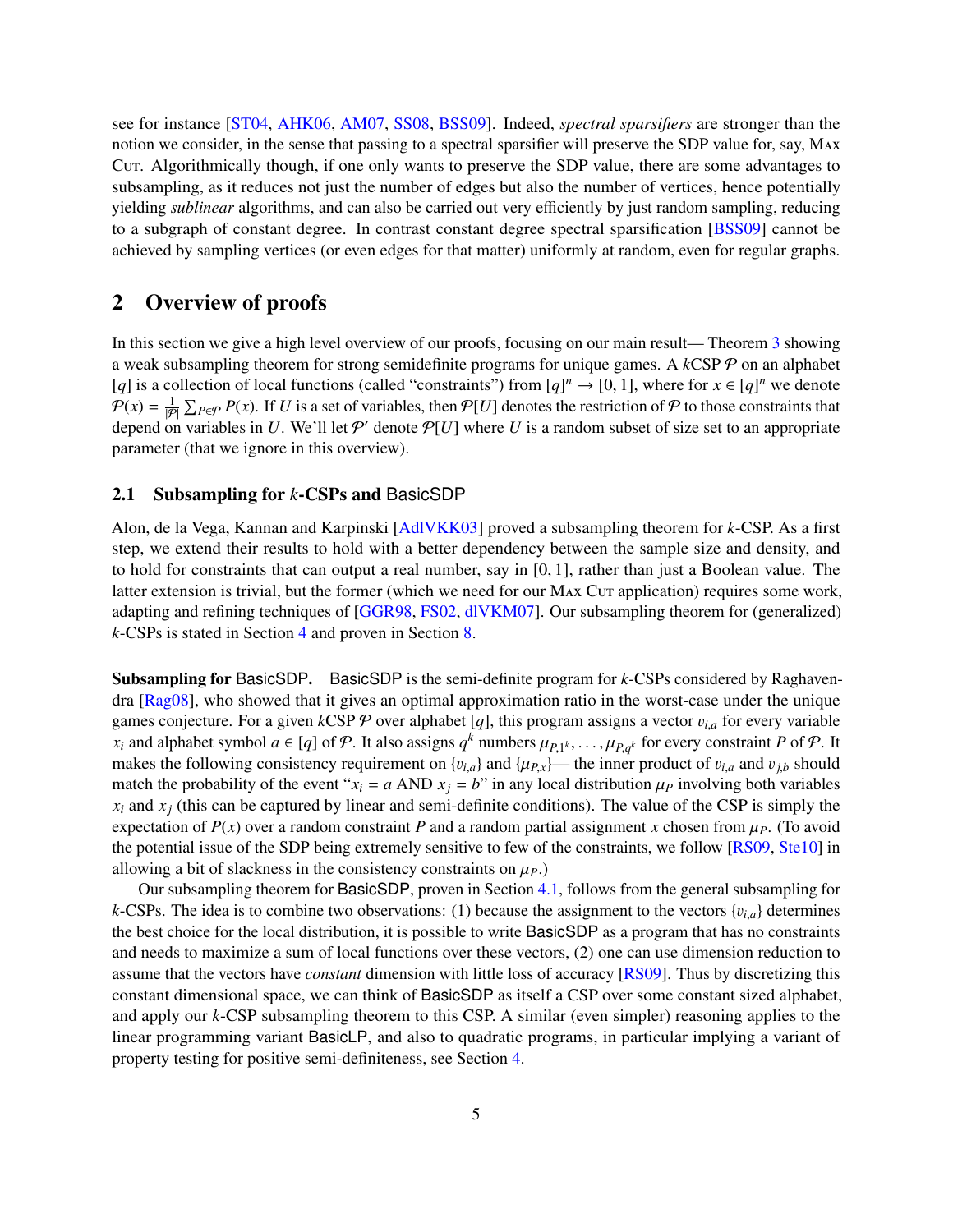#### <span id="page-7-0"></span>2.2 Weak subsampling for strong SDPs

We now give a high level overview of the proof of Theorem [3.](#page-4-2) Because stronger SDPs such as those from the Lasserre hierarchy actually involve constraints including several vectors, they cannot be expressed as a CSP in the same way as BasicSDP. Indeed, we have negative results showing that subsampling can fail for these SDPs (see Sections [2.3](#page-8-0) and [6\)](#page-13-0).

The result actually does not depend on the particular properties of the Lasserre hierarchy, and holds for a very general class of strong SDPs. We start by formalizing this class. Any strong SDP can be thought of as the program BasicSDP augmented with the constraint that the positive semi-definite matrix *X* of the inner products of all these vectors is in some convex set  $M$ . But one needs the set  $M$  to satisfy some "niceness" conditions" in order for it to make sense to apply the program on a subsampled CSP. The niceness conditions we consider are rather mild, and require that solutions remain valid under renaming and identifying of vertices (see Section [7\)](#page-14-1). In particular they apply to any SDP obtained by adding a number of Lasserre rounds to BasicSDP.

If  $\Pi$  is any strong SDP,  $P$  is a CSP, and  $P'$  is a subsample of  $P$ , then it's not hard to show that with high probability  $\Pi(\mathcal{P}') \ge \Pi(\mathcal{P}) - \varepsilon$ , since this only needs the argument that the value of one solution (the optimal<br>one for  $\mathcal{P}$ ) will be approximately preserved. The challenging task is to show that  $\Pi(\mathcal{P}')$  is n one for P) will be approximately preserved. The challenging task is to show that  $\Pi(\mathcal{P}')$  is not much larger than  $\Pi(\mathcal{P})$ , and because subsampling does not always hold for SDPs, we know that the proof for subsampling of *k*-CSPs does not generalize to this case.

The crucial notion we use is of that of a *proxy CSP*. Let  $G$  and  $H$  be two unique games on the same alphabet and number of variables, we say that H is *proxy* for G (with respect to the program Π), if for *every* assignment *X* (even possibly outside *M*) to the vectors of  $\Pi$ ,  $1 - \Pi(G)[X] \leq 1 - \Pi(H)[X]/10$ , where  $\Pi(\mathcal{P})[X]$ denotes the value of the program  $\Pi$  on the CSP  $P$  with assignment *X* to the vectors of  $\Pi$ .<sup>[5](#page-7-1)</sup> That is, one can think of H as pointwise dominating G with respect to the program Π. We then show that this domination condition is somewhat preserved under subsampling, at least for the optimal solutions. That is, we show that with high probability  $1 - \Pi(\mathcal{G}') \leq 1 - \Pi(\mathcal{H}')/10 + \varepsilon$ , where  $\mathcal{G}'$  and  $\mathcal{H}'$  are the subsampled versions of  $\mathcal{G}$  and  $\mathcal{H}'$ . The idea here is to use our subsampling theorem for SDP looking at the SDP max. *H'*. The idea here is to use our subsampling theorem for SDP looking at the SDP max<sub>*X*</sub> Π(*H*)[*X*]/10 − Π(*G*). This is a basic SDP since it places no constraints on *Y* and so since we know its optimum is at most 0, This is a basic SDP since it places no constraints on *X*, and so since we know its optimum is at most 0, this should be approximately preserved under subsampling.

The above discussion shows that to prove Theorem [3](#page-4-2) it suffices to find some unique game  $H$  such that (\*) H is a proxy for G and (\*\*) with high probability  $1 - \Pi(\mathcal{H}') \leq 1 - \Pi(\mathcal{G}) + \varepsilon$ . This is what we do. The proxy game H is simply the game  $G^3$  obtained by taking all length 3 paths in the constraint graph of G and proxy game H is simply the game  $G^3$  obtained by taking all length-3 paths in the constraint graph of G and composing the corresponding permutations. Condition (\*) is not that hard to show. Intuitively, an assignment that satisfies  $1 - \gamma$  fraction of the constraints of G should satisfy about  $1 - 3\gamma$  fraction of the constraints of H, (since each one is just three constraints of  $G$ ) and this reasoning carries over to SDP assignments as well.

Condition (\*\*) looks suspiciously close to what we're trying to prove in the first place (preservation of value under subsampling), but note the asymmetry— we need to show that a subsample of  $H$  will have roughly the same value as the original graph  $G$ . It turns out this will actually help us. What we need to show is a way to decode an assignment for the SDP of the subsampled game  $\mathcal{H}'$  into an assignment of roughly the same value for the SDP of the original game  $G$ . For simplicity, assume that the alphabet of the CSP is  $\{0, 1\}$ in which case the vector assignment is just one vector per variable.<sup>[6](#page-7-2)</sup> Suppose that  $G$  has *n* variables, each

<span id="page-7-1"></span><sup>5</sup>The actual domination condition we use will restrict the possible vector assignments based on the norms of the vectors, but because we restrict the vectors to a product set, it does not make a difference in our arguments.

<span id="page-7-2"></span><sup>6</sup>Although in the phrasing above it seems that one would need two vectors per variable for alphabet of size 2, it is known how to transform the SDP into an equivalent program needing only one vector per variable in this case.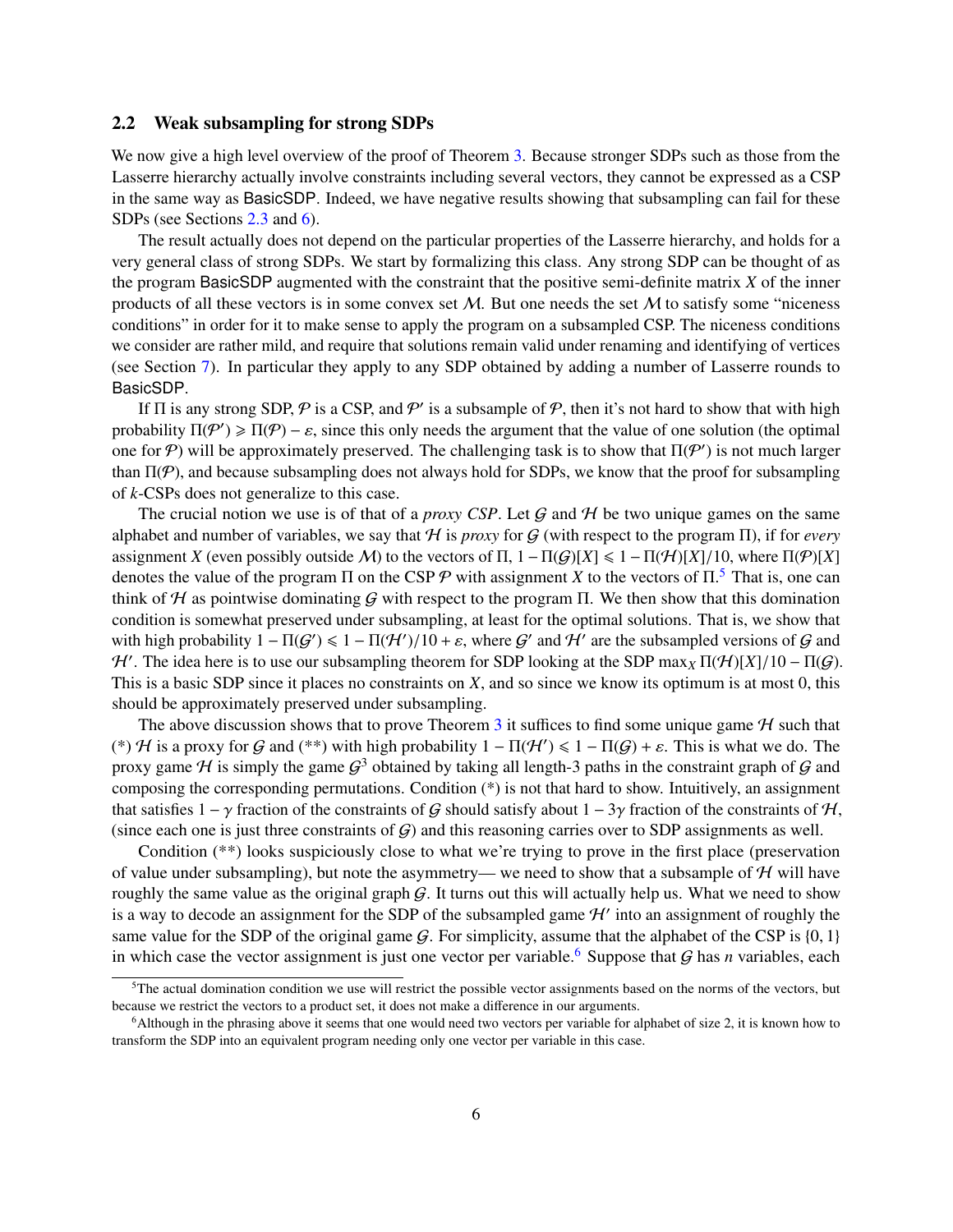participating in  $\Delta$  constraints, and we subsample to a set *S* of size  $n' = O(n/\Delta)$  variables.<sup>[7](#page-8-2)</sup> We are given a vector assignment  $\mathcal{W}_{\text{loc}}$  for each of the *n'* variables in the sample that gives value  $\tau$  for  $\Pi(\math$ vector assignment  $\{v_i^{\prime}\}$  $\gamma'$ <sub>*i<sup>i</sup>*</sub> $\gamma'$ <sub>i</sub><sup>*i*</sup>  $\in$ *S*</sub> for each of the *n*<sup>'</sup> variables in the sample that gives value  $\tau$  for  $\Pi(\mathcal{H}')$ , and need n assignment  $\ell_{\text{B}}\lambda_{\text{C}}$ , that gives value roughly  $\tau$  for  $\Pi(G)$ . We will use a ra to "decode" it into an assignment  $\{v_i\}_{i \in [n]}$  that gives value roughly  $\tau$  for  $\Pi(G)$ . We will use a randomized decoding assigning for every variable *i* of G the vector  $v_i$ , where *i'* is a random neighbor of *i* in decoding, assigning for every variable *i* of G the vector  $v_i$  where *i*' is a random neighbor of *i* in G that is<br>contained in the sample S  $\frac{8}{3}$  Let  $(i' \neq i'')$  be the length 3 path corresponding to a random constra contained in the sample *S*.<sup>[8](#page-8-3)</sup> Let  $(i', i, j, j')$  be the length-3 path corresponding to a random constraint of H' that survived the subsampling. That is,  $i', j' \in S$ . If the subsampled graph is (approximately) regular, we can<br>choose  $(i', i, i')$  in the following way: first let  $(i, i)$  be variables corresponding to a random constraint in G choose  $(i', i, j, j')$  in the following way: first let  $(i, j)$  be variables corresponding to a random constraint in  $G$ , then take i' to be a random peighbor of i that is then take *i*' to be a random neighbor of *i* that is also in *S*, and take *j*' to be a random neighbor of *j* that is also in *S*. We know that on average the vectors  $v_i'$ <br>expectation the contribution to  $\Pi(G)$  of the decoder  $v'_{i'}$  and  $v'_{j}$ *j* contribute  $\tau$  to the value of  $\Pi(\mathcal{H}')$ . But then on<br>rs *n*, and *n*, is also  $\tau$  since *n*, is exactly obtained by expectation the contribution to  $\Pi(G)$  of the decoded vectors  $v_i$  and  $v_j$  is also  $\tau$ , since  $v_i$  is exactly obtained by taking *i'* for a random pairbbor *i'*  $\in S$  of *i* taking  $v_i'$ <br>This con  $i<sup>i</sup>$  for a random neighbor  $i' \in S$  of *i*, and  $v_j$  is obtained by taking  $v'_j$ <br>neludes the proof. We remark that this reasoning is somewhat rep *j* for a random neighbor  $j' \in S$  of *j*. This concludes the proof. We remark that this reasoning is somewhat reminiscent of Dinur's analysis of her gap amplification lemma for PCP's [\[Din07\]](#page-27-8).

#### <span id="page-8-0"></span>2.3 Negative results for subsampling

We now briefly sketch why, unlike the case for *k*CSPs, subsampling sometimes *fails* for strong semidefinite and linear programs—- see Section [6](#page-13-0) for more details. The idea is simple: many integrality gaps examples, for both LP hierarchy and SDP's, are actually obtained from random instances. Examples include Schoenebeck's result [\[Sch08\]](#page-28-13) showing random 3SAT is an integrality gap example for the Lasserre SDP hierarchy, and results showing that random graphs (and more generally good expanders) are integrality gap examples for linear programming hierarchies for MAX Cut [\[dlVKM07,](#page-27-1) [CMM09\]](#page-27-9). Such random instances can be thought of as subsampling of sufficiently dense instance. But sufficiently strong SDP or LP programs will succeed in certifying that a dense instance has small value. Thus these integrality gaps give example of a CSP  $\mathcal P$  where  $\Pi$ (*P*) is small, where  $\Pi$  is a sufficiently strong linear or semidefinite program, but  $\Pi$ (*P'*) is close to 1 for a random induced sub-instance  $P'$  of P. Note that indeed for unique games random graphs are actually easy for semi-definite programs  $[AKK^+08]$  $[AKK^+08]$ , explaining perhaps why subsampling for unique games is possible for semi-definite programs but not for linear programs.

## <span id="page-8-1"></span>3 Preliminaries

Let *G* be a  $\Delta$ -regular graph with vertex set  $V = [n]$  and edge set *E* (no parallel edges or self-loops). We give weight <sup>2</sup>/∆*<sup>n</sup>* to each edge of *<sup>G</sup>* so that every vertex of *<sup>G</sup>* has (weighted) degree 2/*<sup>n</sup>* and *<sup>G</sup>* has total edge weight 1. We say a graph is *normalized* if it has total edge weight 1. (We choose this normalization, because we will often think of a graph as a probability distribution over unordered vertex pairs.) For a graph *G* as above and a vertex subset  $U \subseteq V$ , let  $G[U]$  denote the *induced subgraph* on *U*. To preserve our normalization, we scale the weights of the edges of  $G[U]$  such that the total edge weight in  $G[U]$  remains 1. We denote by  $V_{\delta}$  a random subset of a  $\delta$  fraction of the vertices in *V*, and hence  $G[V_{\delta}]$  denotes a random induced subgraph of *G* of size  $\delta|V|$ . With our normalization, the typical weight of an edge in  $G[V_\delta]$  is  $\frac{2}{\delta^2 \Delta n}$ .

<span id="page-8-2"></span>The fluit of the set of the set of the roughly *n*∆ constraints, G' has  $n/\Delta$  constraints, H has  $n\Delta^3$  constraints, and H' has constraints, the latter fact is some indication why one may hope to decode an assignment to  $n\Delta$  constraints— the latter fact is some indication why one may hope to decode an assignment to  $\mathcal{H}'$  into an assignment to  $\mathcal{G}$ .

<span id="page-8-3"></span> $8$ Our "niceness conditions" will ensure that if the inner-product matrix of the original assignment was in  $M$  then the same will hold for the decoded assignment. Also we will flip the vector if the corresponding permutation on {0, 1} was  $a \mapsto -a$ , but in the discussion below as assume that all permutations involved are the identity— this simplifies notation and is immaterial to this argument.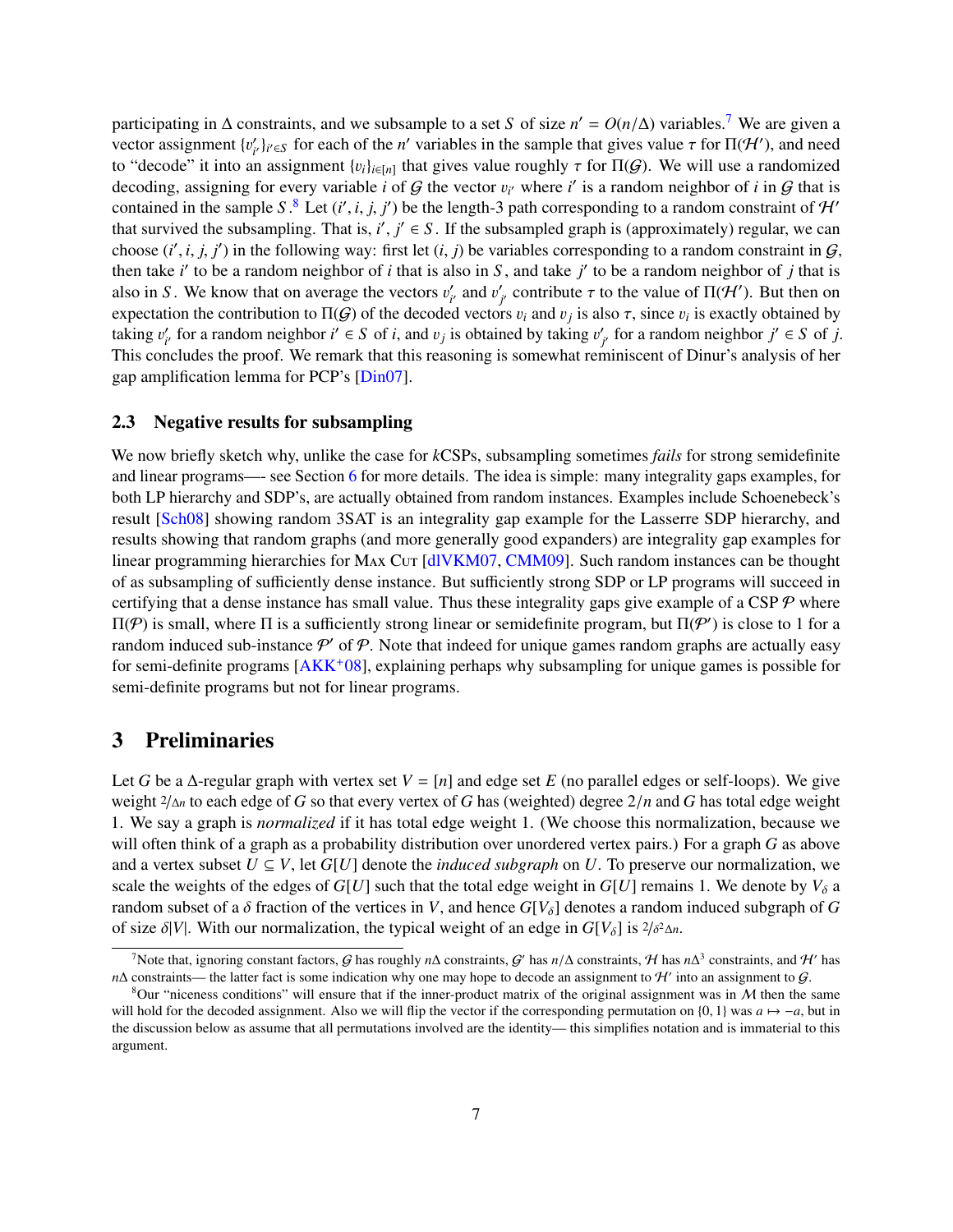Max *k*-CSPs. A *k*-CSP instance  $P$  is a set of predicates (or pay-off functions) of the form  $P: [q]^n \to \mathbb{R}$ , where every  $P = P(x, y)$  is a *k*-junta meaning it depends only on *k* of the *n* variables in *x* We'll where every  $P = P(x_{i_1}, x_{i_2}, \ldots, x_{i_k})$  is a *k*-junta, meaning it depends only on *k* of the *n* variables in *x*. We'll think of  $Var(P) = (i, i)$  as an ordered set and denote the *r*-th variable by  $Var(P) = i$ . Without loss of think of  $Var(P) = (i_1, \ldots, i_k)$  as an ordered set and denote the *r*-th variable by  $Var_r(P) = i_r$ . Without loss of generality we may assume that in each predicate  $P \in \mathcal{P}$  all *k* variables are distinct. The norm of a pay off generality we may assume that in each predicate  $P \in \mathcal{P}$ , all *k* variables are distinct. The norm of a pay-off function is defined as  $|P| \stackrel{\text{def}}{=} \max_{x \in [q]^n} |P(x)|$ , and we put  $|\mathcal{P}| = \sum$ *n*  $|P(x)|$ , and we put  $|\mathcal{P}| = \sum_{P \in \mathcal{P}} |P|$ .

We think of  $P$  itself as a mapping  $P: [q]^n \to \mathbb{R}$  defined as  $P(x) \stackrel{\text{def}}{=} \frac{1}{|P|} \sum_{P \in P} P(x)$ . The optimum is denoted opt $(P) = \max_{x \in [q]^n} P(x)$ . We will typically assume that  $|P| \le 1$  for all  $P \in P$  in which case optFor a subset  $U \subseteq [n]$ , with  $|U| = \delta n$ , we let  $P_U$  denote the  $k$ -CSP  $P_U = \{\delta^{-k}P : P \in \mathcal{P}, \text{Var}(P) \subseteq U\}$ . In this case, we define  $P_U(x) = \frac{1}{|P|} \sum_{P \in P_U} P(x)$ .

**Unique Games.** A unique game G is given by a constraint graph  $G = (V, E)$ , an alphabet  $[R]$  and constraints  $\pi_{v \leftarrow u}$  for each edge  $e = (u, v) \in E$ . An assignment  $x \in [R]^n$  satisfies the edge  $e$  if  $\pi_{v \leftarrow u}(x_u) = x_v$ . It will be convenient for us to define unique games as a *minimization* problem in which the objective is to min convenient for us to define unique games as a *minimization* problem in which the objective is to minimize the number of unsatisfied constraints. Note that throughout the introduction Unique Games was a maximization problem, but these two views are equivalent. As a minimization problem unique game has the following SDP relaxation (which is closely related to BasicSDP program mentioned before):

$$
\text{sdp}(\mathcal{G}) \stackrel{\text{def}}{=} \min \underset{(u,v)\in E}{\mathbb{E}} \underset{a\in[R]}{\mathbb{E}} \|u_a - v_{\pi_{v\leftarrow u}(a)}\|^2 \tag{1}
$$

subject to the constraints that  $\sum_{a \in [R]} ||u_a||^2 = 1$  for every  $u \in V$  and  $\langle u_a, u_b \rangle = 0$  for all  $u \in V$  and  $a \neq b$ .<br>An SDP solution is a positive semidefinite  $(V \times [R]) \times (V \times [R])$  matrix written as  $(Y \cup \cup \cup \cup \cup \cup \cup \cup \cup \cup \cup \$ An SDP solution is a positive semidefinite  $(V \times [R]) \times (V \times [R])$  matrix written as  $(X_{u}a, b)_{u,v \in V, a, b \in [R]}$  so that  $X_{ua,vb} = \langle u_a, v_b \rangle$ . We will denote by  $M_2$  the set of such matrices that satisfy the three constraints above. We will write  $\text{sdp}(G)[X]$  to denote the value of  $\text{sdp}(G)$  under the particular solution *X*. We denote by  $G[U]$  the unique game  $G$  restricted to the constraint graph  $G[U]$ .

## <span id="page-9-0"></span>4 Subsampling theorem for Max-*k*CSPs

We will now state our subsampling theorem for *k*-CSPs and, as direct application, obtain subsampling theorems for basic semidefinite relaxations of *k*-CSPs. To state the theorem we need a notion of *density* of a *k*-CSP. For 2-CSPs we will use the standard notion of density in a graph. Specifically, we will say a 2-CSP is <sup>∆</sup>*-dense* if every vertex has <sup>Θ</sup>(∆) neighbors. For *<sup>k</sup>*-CSPs when *<sup>k</sup>* > 2 a natural generalization is to demand that after assigning  $k - 1$  out of k coordinates in each constraint, there are still  $Θ(Δ)$  constraints remaining. In this case we say that the *k*-CSP is ∆-dense.

<span id="page-9-1"></span>**Theorem 4.1.** *Let*  $\varepsilon > 0$ ,  $\Delta > 1$ *. Let*  $P$  *be a*  $\Delta$ *-dense k*-CSP *in n variables over an alphabet of size q so that*  $|P| \le 1$  *for all*  $P \in \mathcal{P}$ . *Put*  $\delta \ge \varepsilon^{-C} \log(q)/\Delta$  *for some absolute constant C*. *Suppose*  $U \subseteq [n]$  *is chosen uniformly at random so that*  $|U| - \delta n$ . *Then uniformly at random so that*  $|U| = \delta n$ . *Then,* 

$$
\left| \mathbb{E} \operatorname{opt}(\mathcal{P}_U) - \operatorname{opt}(\mathcal{P}) \right| \leq \varepsilon. \tag{2}
$$

The formal density condition and the proof of this theorem are given in Section [8.](#page-19-0) We instead proceed to discuss the applications of this theorem.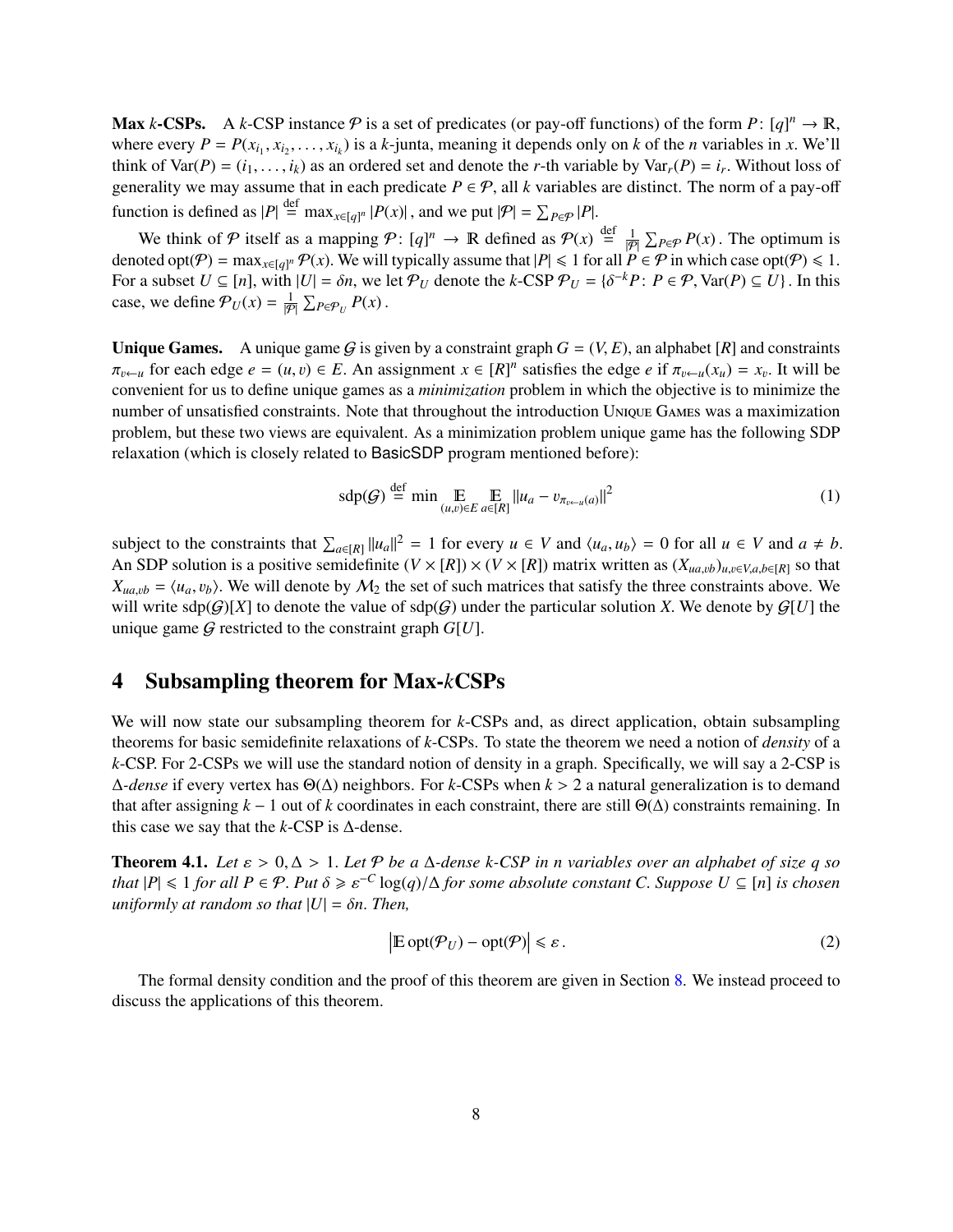#### <span id="page-10-0"></span>4.1 Subsampling basic semidefinite programs

The above subsampling theorem for *k*-CSPs can actually be used to give a general subsampling theorem for *basic* semidefinite programs. A semidefinite program is called *basic* if it can be written as a 2-CSP Q in *n* variables (over infinite alphabet) of the following form:

<span id="page-10-1"></span>
$$
opt(Q) = \max \underset{i,j \in [n]}{\mathbb{E}} P_{ij}(\{v_{i,a}\}_{a \in [R]}, \{v_{j,b}\}_{b \in [R]})
$$
(3)

where  $Q = \{P_{ij}\}_{i,j \in [n]}$  so that each  $P_{ij}$  is a continuous function satisfying a Lipschitz condition in the inner products  $\langle v_{i,a}, v_{i,b} \rangle$ . Here the maximum is taken over a bundle of *R* vectors  $\{v_{i,a}\}$  per variable  $i \in [n]$ . We further require that each constraint on the vectors involves only vectors from the same bundle  $\{v_{i,a}\}_{a \in [R]}$  (such as  $||v_{i,a}||^2 \le 1$  or  $\sum_{a \in [R]} ||v_{i,a}||^2 = 1$ ). We also assume that  $|P_{ij}| \le 1$ .<br>It is crucial here that the maximization is over a product s

It is crucial here that the maximization is over a *product* space of *n* coordinates. Each coordinate corresponds to one vector bundle  $\{v_{i,a}\}_{a \in [R]}$ . Still we cannot yet apply our subsampling theorem, because each coordinate is maximized over a continuous space, i.e.,  $(B_2^d)^R$ . However, using dimension reduction as in  $[PS00]$  the dimension of the vectors can be assumed to be not  $\mathcal{U}(k)$  without changing the objective as in [\[RS09\]](#page-28-8), the dimension of the vectors can be assumed to be  $poly(1/\varepsilon)$  without changing the objective value by more than an  $\varepsilon/2$ . Once the dimension is small we can discretize the space by an  $\varepsilon'$ -net (for small<br>enough  $\varepsilon'$ ) changing the inner products again only by  $\varepsilon/2$ . Hence we have the following lemma enough  $\varepsilon'$ ) changing the inner products again only by  $\varepsilon/2$ . Hence we have the following lemma.

<span id="page-10-2"></span>Lemma 4.2. *Let* Q *be a* ∆*-dense* 2*-CSP of the form [\(3\)](#page-10-1). Then there is a* 2*-CSP* Q <sup>0</sup> *with alphabet size at most*  $2^{\text{poly}(1/\varepsilon)}$  *such that*  $|\text{opt}(Q) - \text{opt}(Q')| \leq \varepsilon$ .

This shows that we do have a strong subsampling theorem for any *basic* semidefinite program:

Corollary 4.3. *Let* <sup>Q</sup> *denote a basic semidefinite program. Assume* <sup>Q</sup> *is* <sup>∆</sup>*-dense and let* ε > <sup>0</sup>. *Then,*

$$
\left| \mathbb{E} \operatorname{opt}(Q_U) - \operatorname{opt}(Q) \right| \leq \varepsilon, \tag{4}
$$

 $\mathbb{R}^n$  *Where*  $U \subseteq [n]$  *is a randomly chosen set of size*  $\varepsilon^{-C} n/\Delta$  *for sufficiently large*  $C > 0$ .

*Proof.* After applying Lemma [4.2,](#page-10-2) we can use Theorem [4.1](#page-9-1) to conclude the claim. Note that the alphabet size of  $2^{poly(1/\varepsilon)}$  translates into a factor  $poly(1/\varepsilon)$  in sample size.

We will next demonstrate that both BasicSDP for *k*-CSPs and the Unique Games SDP are in fact basic relaxation of the above form and therefore have a strong subsampling theorem.

For the Unique Games SDP this is immediate after changing it from a minimization problem to a maximization problem. (We can simply multiply the objective by −1.) Note that the SDP relaxation for unique games corresponds to a dense 2-CSP if this is the case for the constraint graph. We remark that the same is true for the difference of two dense Unique Games relaxations and this is the case that will be used in the proof of our main theorem later (Section [7\)](#page-14-1).

More generally, the same can be done for the BasicSDP relaxation of any *k*-CSP. Raghavendra [\[Rag08\]](#page-28-4) defined BasicSDP for a *k*-CSP  $P = \{P_1, \ldots, P_m\}$  with  $|P_t| \le 1$  over the alphabet  $[R]$  as the program

$$
\max \mathop{\mathbb{E}}_{t \in [m]} \mathop{\mathbb{E}}_{x \sim \mu_t} P_t(x)
$$

subject to the constraint that  $\mathbb{P}_{x \sim \mu_i} \{x_i = a, x_j = b\} = \langle v_{i,a}, v_{j,b} \rangle$  for all  $t \in [m]$ ,  $i, j \in \text{Var}(P_t)$ , and  $a, b \in [R]$ .<br>The maximum is taken over all ansembles  $\{v_{i,j}\}$  of unit vectors and  $R^k$  tuples of variable The maximum is taken over all ensembles  $\{v_{i,a}\}$  of unit vectors and  $R^k$  tuples of variables  $\mu_t$ , each of which is required to be a probability distribution on  $\text{Var}(P)$ . Let violate (t) denote the sum of  $|\mathbb{P}_r| =$ is required to be a probability distribution on Var(*P<sub>t</sub>*). Let violate(*t*) denote the sum of  $|\Pr_{x \sim \mu_i} \{x_i = a, x_j = b\}|$  =  $\langle n_i, n_i \rangle$  | over all  $i, i \in \text{Var}(P)$  and  $a, b \in R$ . While the constraints of  $[{\bf Pa}_{3008}]$  is that  $b$ } –  $\langle v_{i,a}, v_{j,b} \rangle$  over all *i*, *j* ∈ Var(*P<sub>t</sub>*) and *a*, *b* ∈ *R*. While the constraints of [\[Rag08\]](#page-28-4) is that violate(*t*) = 0 for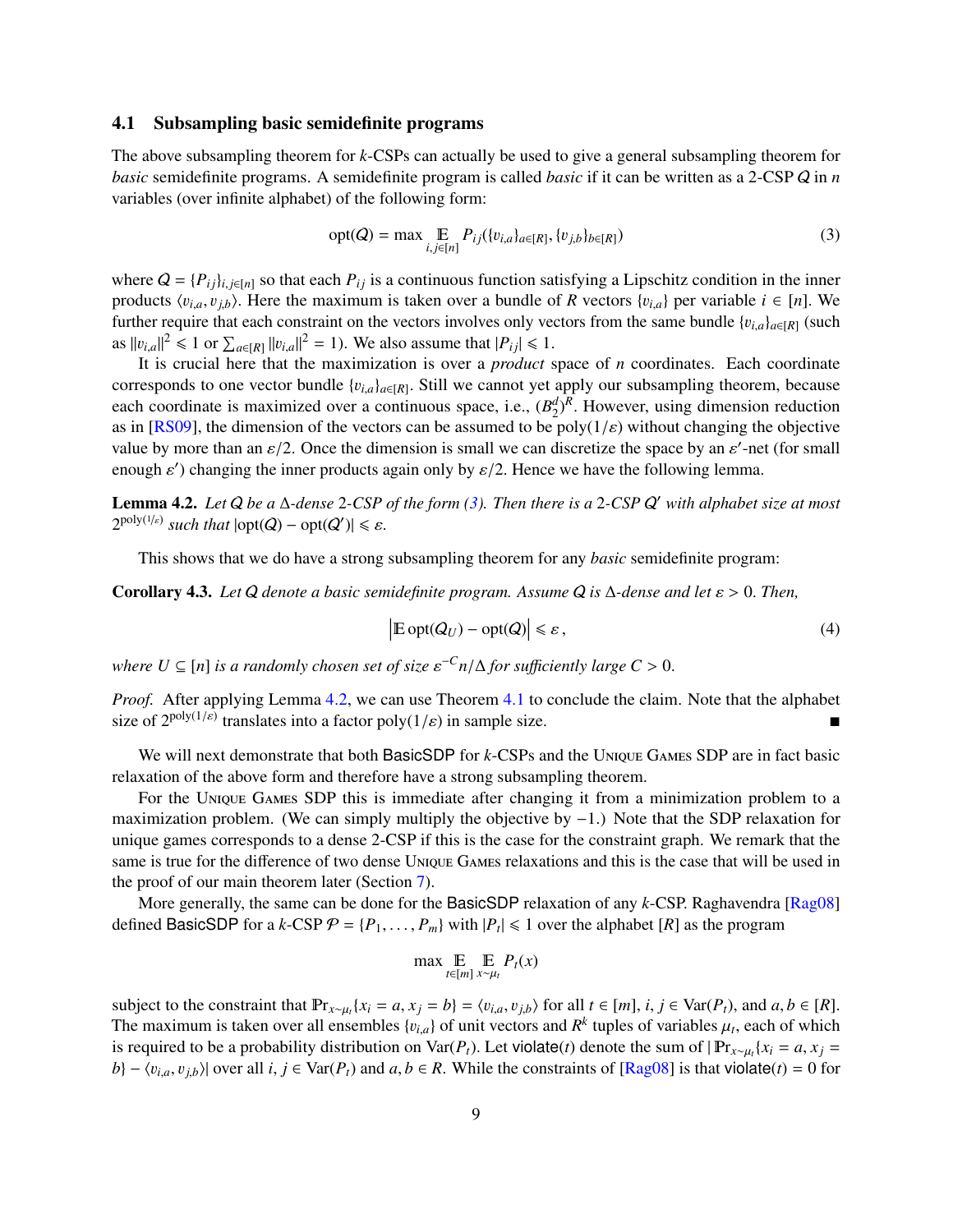all  $t \in [m]$ , we follow [\[RS09,](#page-28-8) [Ste10\]](#page-28-9) that replaced this with the constraint  $E_{t \in [m]}$  violate( $t$ )  $\leq \varepsilon$  and showed the two programs are approximately equivalent up to  $poly(\varepsilon)$  perturbation of the instance. As shown in [\[Ste10\]](#page-28-9), because there are only a few  $(R^2k^2)$  constraints per pay-off function  $P_t$ , we can introduce this penalty function into the objective function, adding the term  $-E_{t\in[m]}$  violate(*t*)/ $\varepsilon$  into the expression we maximize. Hence, for our purposes we may assume that BasicSDP has the form in [\(3\)](#page-10-1) so that our subsampling theorem applies. We stress that this approach can only work since there are a few constraints for each pay-off functions of  $P$ . The approach breaks down in the presence of constraints that involve arbitrary combinations of variables, such as  $2<sub>2</sub>$  triangle inequalities. In this case it is no longer possible to assign a meaningful penalty to each constraint.

In the case of BasicLP similar arguments apply. BasicLP is the same as BasicSDP except that we don't require the probability distributions to be realized as inner products of vectors. Two distributions  $\mu_P$  and  $\mu_{P}$ are however required to be consistent whenever they share a variable. These constraints can be written in the objective function and this results in a 2-CSP to which our subsampling theorem applies.

Application to property testing positive definite matrices. Our subsampling theorem also applies to quadratic forms and this can be very useful. We illustrate one application in the context of property testing. Specifically, we will get a property testing algorithm for the class of positive semidefinite matrices. Let us say that a matrix *B* is  $\varepsilon$ -*far* from positive semidefinite definite if there exists a vector *x* with  $||x||_{\infty} \le 1$  such that  $-e \ge \langle x, Bx \rangle = \sum_{ij} b_{ij}x_i x_j$ . Recall that *B* is positive semidefinite if and only if  $\langle x, Bx \rangle \ge 0$  for all *x*. Notice we could have defined distance in terms of the operator norm which is to say that there exists an *x* we could have defined distance in terms of the operator norm which is to say that there exists an *x* with  $||x||_2 \le 1$  such that  $\langle x, Bx \rangle \le -\varepsilon$ . However, since every vector *x* of Euclidean norm 1 also satisfies  $||x||_{\infty} \le 1$ , this would only be a stronger notion of "ε-far" thus applying to fewer matrices. Note that the expression  $\max_{x:||x|| \leq \zeta} \langle x, Bx \rangle$  is a 2-CSP to which we can apply our subsampling theorem (after discretization of the domain.) This lets us distinguish between matrices that are positive semidefinite and those that are ε-far from a small subsample. Formally, we get the following corollary. The simple proof is omitted.

**Corollary 4.4.** Let *B by a matrix with*  $||B||_{\infty} \le D/n^2$ . Then there is a property testing algorithm A such that: If *B* is s-far from heing positive semidefinite then A rejects *B* with probability greater than 2/3. *that: If <sup>B</sup> is* ε*-far from being positive semidefinite, then* <sup>A</sup> *rejects <sup>B</sup> with probability greater than* <sup>2</sup>/3. *If <sup>B</sup> is positive semidefinite, then* <sup>A</sup> *rejects <sup>B</sup> with probability less than* <sup>1</sup>/3*. Furthermore,* <sup>A</sup> *reads only*  $poly(D, \varepsilon^{-1})$  *many entries of B and runs in time*  $poly(D, \varepsilon^{-1})$ 

## <span id="page-11-0"></span>5 M<sub>AX</sub> Cur in random geometric graphs

In this section we discuss the application of our theorem to solving MAX Cut in random geometric graphs. Let us first recall some basic facts. The value of the maximum cut of a graph *G* is given by  $opt(G) := \max_{x \in \{-1,1\}^n} \langle x, \frac{1}{4}L(G)x \rangle$ . Here  $L(G)$  denotes the combinatorial Laplacian of *G*. The Goemans-<br>Williamson  $GWO(1)$  relevation for  $M: G \text{ is odd}(G) = \max \{1/L(G) \mid x \geq 0, \forall i \colon X = 1\}$ . Note that Williamson [\[GW94\]](#page-28-1) relaxation for Max Cut is  $\text{sdp}(G) = \max\left\{1/4L(G) \cdot X \mid X \ge 0, \forall i: X_{ii} = 1\right\}$ . Note that  $\text{ord}(G)$  and  $\text{sdp}(G)$  range between 0 and 1 the total edge weight of a pormalized graph. We will consider opt(*G*) and sdp(*G*) range between 0 and 1, the total edge weight of a normalized graph. We will consider relaxations obtained by adding valid constraints to the above program. A specific set of constraints we'll be interested in are the  $\ell_2^2$  *triangle inequalities* which can be expressed by adding the constraint  $X_{ij} + X_{jk} - X_{ik} \le 1$ <br>and  $Y_{ik} + Y_{ik} \ge -1$  for every *i*, *i*  $k \in V$ . The relaxation including triangle inequalities wi and  $X_{ij} + X_{jk} + X_{ik} \ge -1$ . for every *i*, *j*,  $k \in V$ . The relaxation including triangle inequalities will be denoted  $sdp_3(G)$ .

**Sphere graphs.** We denote by  $G_\gamma$  the graph on the vertex set  $V = S^{d-1}$  with edge set  $E = \{(u, v) \in V \times V \mid \frac{1}{4} ||u - v||^2 \ge 1 - \gamma\}$ . The integral value of  $G_\gamma$ , denoted opt $(G_\gamma)$ , is defined as the maximum of  $\frac{1}{4} ||u - v||^2 \ge 1 - \gamma$ . The integral value of  $G_\gamma$ , denoted opt( $G_\gamma$ ), is defined as the maximum of  $\mu(A, \overline{A}) \stackrel{\text{def}}{=} \mu^2(\{(x, y) \in E : x \in A, y \notin A\})$  taken over all measurable subsets  $A \subseteq S^{d-1}$  Here,  $\mu$  denotes the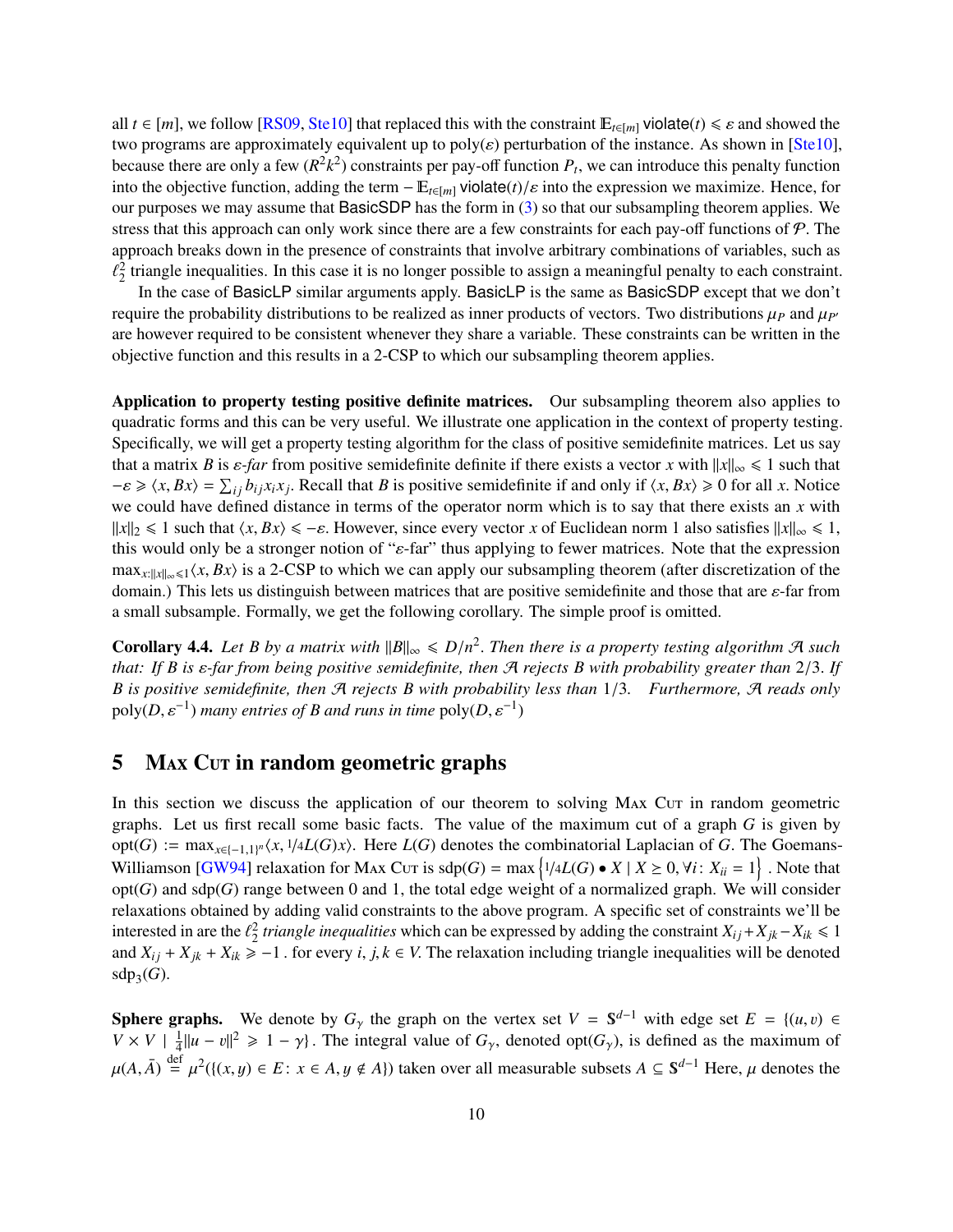uniform surface measure of the sphere  $S^{d-1}$  and  $\mu^2 = \mu \times \mu$ . A theorem of Feige and Schechtman shows that the maximum is attained for any hemisphere the maximum is attained for any hemisphere.

**Theorem 5.1** (Feige-Schechtman [\[FS02\]](#page-27-0)). *Fix*  $\gamma \in [0, 1]$  *and consider the graph*  $G_{\gamma}$ . *Then, the maximum of*  $\mu(A, \bar{A})$  *over all measurable subsets*  $A \subseteq \mathbb{S}^{d-1}$  *is attained for any hemisphere*  $H \subseteq \mathbb{S}^{d-1}$ 

Recall, if *A* is a hemisphere,  $\mu(A, \overline{A}) = 1 - \Theta(\sqrt{\gamma})$ . Hence  $opt(G_{\gamma}) = 1 - \Theta(\sqrt{\gamma})$ . At this point we mention the SDP relaxation for MAX Cur is well defined on infinite graphs though we omit the formal details that the SDP relaxation for M<sub>AX</sub> C<sub>UT</sub> is well-defined on infinite graphs though we omit the formal details. In this case it is easiest to think of *E* as a distribution over edges so that the SDP maximizes the quantity  $E_{(u,v)~E}$   $\frac{1}{4}$  $\frac{1}{4}$ ||*f*(*u*) − *f*(*v*)||<sup>2</sup> over all embeddings *f* : *V* → *B* satisfying the usual additional constraints. Here *B* also the unit ball of the infinite dimensional Euclidean space can be taken to be the unit ball of the infinite dimensional Euclidean space.

The sphere graph itself can then be interpreted as an SDP solution, hence the following fact.

Fact 5.2 (Basic SDP).  $\text{sdp}(G_{\gamma}) \geq 1 - \gamma$ .

*Proof.* The graph itself gives an embedding (the identity embedding) such that for each edge  $(u, v) \in E$ , 1  $\frac{1}{4}$ ||u − v||<sup>2</sup> ≥ 1 −  $\gamma$ . Since the SDP averages this quantity over all edges in the graph, the claim follows.  $\blacksquare$ 

We will show next that triangle inequalities change the value of the SDP from  $1 - \gamma$  to  $1 - \Omega(\sqrt{\gamma})$  thus capturing the integral value up to constant factors in front of  $\gamma$ .

<span id="page-12-2"></span>Lemma 5.3.  $\text{sdp}_3(G_\gamma) \leq 1 - \Omega(\sqrt{\gamma})$ .

This lemma was quite possibly previously known, but we will give a proof in Section [B](#page-30-0) for lack of a reference. Using standard discretization arguments all previous lemmas can be transferred to a sufficiently dense discretization of the continuous sphere. Similarly, it is not difficult to show that sufficiently many random points from the sphere will give a good discretization.

<span id="page-12-1"></span>**Lemma 5.4.** *Fix*  $\gamma \in [0, 1], d \in \mathbb{N}$ . *Then, there exists an*  $n_0(d, \gamma) \in \mathbb{N}$  *so that if we pick*  $V \subseteq S^{d-1}$  *uniformly* at random with  $|V| > n_0$ , then the induced subgraph G,  $|V|$  satisfies (1) ont  $(G, |V|) = 1 - \$ *at random with*  $|V| \ge n_0$ , *then the induced subgraph*  $G_\gamma[V]$  *satisfies* (1)  $\text{opt}(G_\gamma[V]) = 1 - \Theta(\sqrt{\gamma})$ , *and* (2) sdp<sub>3</sub>( $G_{\gamma}[V]$ ) = 1 – Θ( $\sqrt{\gamma}$ ).

The proof is given in Section [B.](#page-30-0) It is worth noting that the proof of the previous lemma gives a very weak bound on the number of vertices that we are required to subsample. In particular, it is not difficult to see that the average degree of the graph will be  $n^{1-o(1)}$ . A priori, it could therefore be the case that the SDP value<br>changes when considering a subsample of the sphere with average degree  $log(n)$  or even  $O(1)$ . Indeed, [ES021] changes when considering a subsample of the sphere with average degree  $log(n)$  or even  $O(1)$ . Indeed, [\[FS02\]](#page-27-0) show that for some fixed γ, a random subsample of the sphere of expected degree *<sup>O</sup>*(log *<sup>n</sup>*) will satisfy most triangle inequality constraints with high probability thus exhibiting some integrality gap for  $sdp_3$ .<sup>[9](#page-12-0)</sup> However, theorem in theorem in this section implies that asymptotically sdp<sub>3</sub> behaves like  $1 - \sqrt{γ}$  rather than  $1 - γ$ .<br>To argue this we'd like to use our subsampling theorem for unique games. It is well known how

To argue this, we'd like to use our subsampling theorem for unique games. It is well known how to express the max-cut problem on a graph  $G$  as an instance  $G$  of Unique Games where the constraint graph is exactly *<sup>G</sup>*. Since we defined unique games to be minimization problems, this corresponds to minimizing the number of uncut edges. We therefore have that  $opt(G) = 1 - opt(G)$  and furthermore it is well known that  $sdp(G) = 1 - sdp(G)$  for the basic SDP relaxation and also  $sdp_3(G) = 1 - sdp_3(G)$  where the latter refers to an SDP relaxation for Unique Games that includes triangle inequalities, yielding the following theorem:

<span id="page-12-0"></span><sup>&</sup>lt;sup>9</sup>In their example the angle between two neighboring vertices is chosen to be more than 60 degrees corresponding to very large  $\gamma$ <br>which our theorem does not apply due to the constant factor loss in  $\gamma$ . to which our theorem does not apply due to the constant factor loss in  $\gamma$ .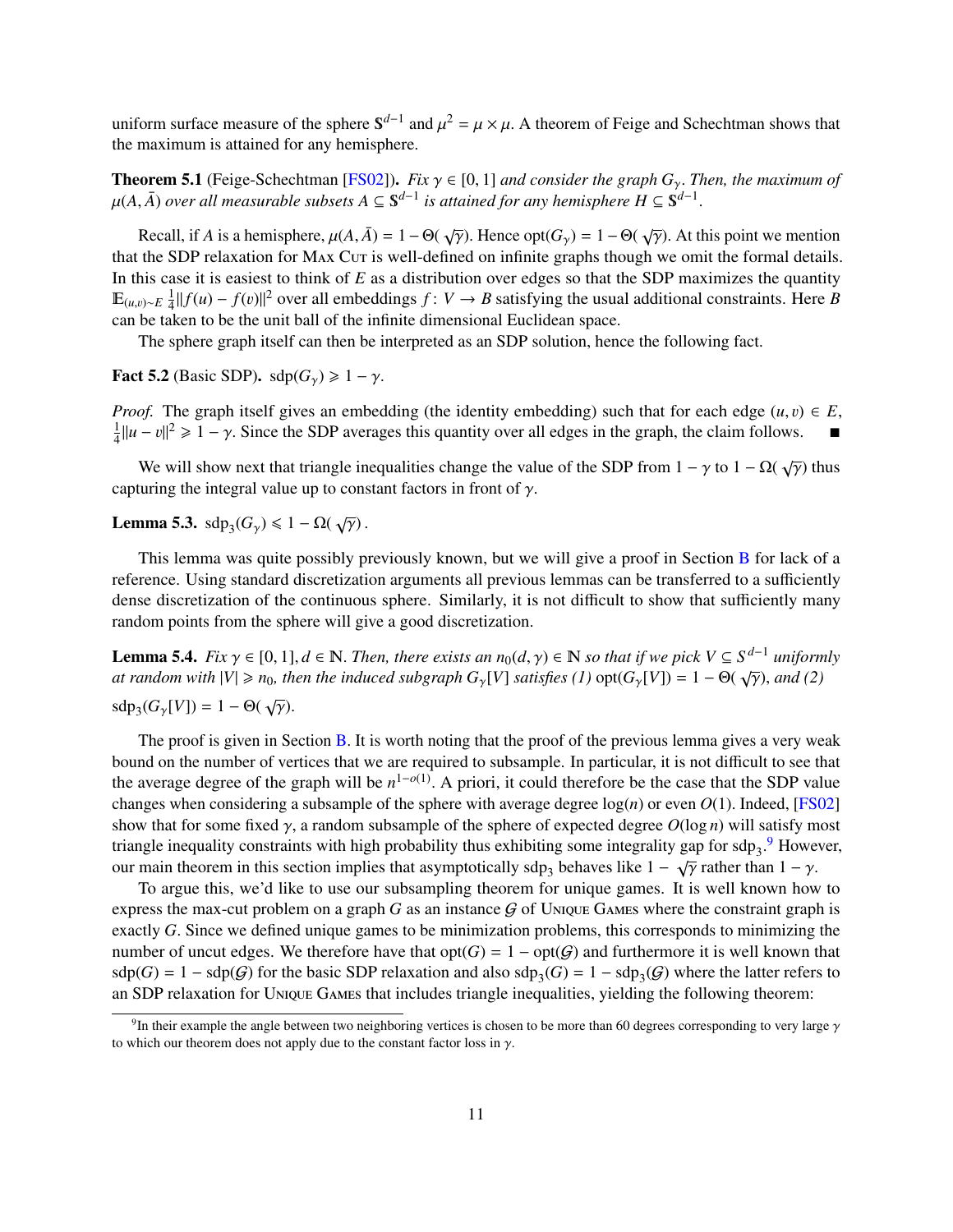<span id="page-13-3"></span>**Theorem 5.5.** *Fix*  $\gamma \in [0, 1]$  *and let*  $\Delta > \text{poly}(1/\gamma)$ *. Fix d and choose n such that for n uniformly random points*  $V ⊆ S<sup>d-1</sup>$  *the induced graph*  $G<sub>γ</sub>[V]$  *has expected degree*  $Δ$ *. Then,* 

$$
sdp_3(G_{\gamma}[V]) = 1 - \Theta(\sqrt{\gamma}).
$$

*Proof.* We think of  $G_\gamma[V]$  as a uniform vertex subsample of a random dense discretization  $G_\gamma[W]$  in *d* dimension. Note that by Lemma [5.4](#page-12-1) we have  $\text{sdp}_3(G_\gamma[W]) = 1 - \Theta(\sqrt{\gamma})$ . We can reduce  $G_\gamma[W]$  to a unique game *G* so that sdp  $(G) = \Theta(\sqrt{\gamma})$ . Now *G* [*V*] corresponds to the unique game *G*[*V*] since the constraint game G so that  $\text{sdp}_3(G) = \Theta(\sqrt{\gamma})$ . Now  $G_{\gamma}[V]$  corresponds to the unique game  $G[V]$ , since the constraint graph of  $G[V]$  is precisely  $G[V]$ . By Theorem 7.2 (subsampling theorem for UNIQUE GAMES), we know graph of  $G[V]$  is precisely  $G_{\gamma}[V]$ . By Theorem [7.2](#page-15-1) (subsampling theorem for UNIQUE GAMES), we know that  $\text{sdp}_3(G[V]) = \Theta(\sqrt{\gamma})$ . Note that triangle inequalities correspond to a reasonable relaxation. But then it follows that sdp  $(G, [V]) = \Theta(\sqrt{\gamma})$ . follows that  $\text{sdp}_3(G_\gamma[V]) = \Theta(\sqrt{\gamma})$  $\overline{\gamma}$ ).

Theorem [1](#page-3-1) is a corollary of this theorem, since  $\text{sdp}_3$  can now be used to certify that random geometric graphs have small max-cut value.

# <span id="page-13-0"></span>6 Negative results for subsampling

In this section we first observe that its is impossible to obtain even a weak subsampling result for the semidefinite programming relaxation of  $k$ -CSPs with  $k \geq 3$ . This results follows from Schoenebeck's integrality gap [\[Sch08\]](#page-28-13). We also argue that even in the case of 2-CSPs subsampling is impossible when the constraints are *not* unique.

Second, we give a separation between semidefinite programming and linear programming by showing that a subsampling result for linear programming is impossible even in the case of MAX Cut and UNIQUE Games. Here, our results are based on the integrality gap construction of [\[CMM09\]](#page-27-9).

#### <span id="page-13-1"></span>6.1 No subsampling for SDP relaxations of  $k$ -CSPs with  $k \geq 3$ .

<span id="page-13-4"></span>**Theorem 6.1.** *There is a k-CSP*  $\mathcal{P}$  *with*  $\Omega(n^k)$  *constraints in the variables* [*n*] *so that*  $\text{sdp}_{O(1)}(\mathcal{P}) \leq 0.51$ , *but with kigh* rephability  $\text{sdp}_{O(1)}(D) \geq 0.99$  where  $U \subseteq \text{ln}$  is a random set *with high probability* sdp<sub>Ω(*n*)</sub>( $P[U]$ ) ≥ 0.99 *where*  $U ⊆ [n]$  *is a random set of size δn with*  $\delta > c/n^{1-1/k}$  *for* some constant  $c$ *some constant c*.

*Proof sketch.* We may take  $P$  to be a random dense instance of  $k$ -XOR. It is known that an SDP with a constant number of rounds of Lasserre captures the integral value of the CSP. Now P[*U*] is a *k*-XOR instance with  $\Omega(\delta^k n^k) = Cn$  constraints for some constant *C*. For large enough *C*, the result of [\[Sch08\]](#page-28-13) then implies the claim the claim.

#### <span id="page-13-2"></span>6.2 No subsampling for SDP relaxations of non-unique 2-CSPs

The above result also shows that we cannot hope for a subsampling theorem for semidefinite relaxations of *non-unique* 2-CSPs. Indeed, we can take a dense instance  $P$  of 3-SAT and express it as a 2-CSP  $P'$  as follows: Every constraint  $P \in \mathcal{P}$  gets mapped to a new variable  $x_P$  over the alphabet [8]. Each label represents an assignment to the original constraint. Every two constraints sharing one variable in  $P$  contribute one constraint  $P' \in \mathcal{P}'$  which enforces that the assignment to the shared variable is consistent.

Subsampling variables in  $\mathcal{P}'$  corresponds to subsampling constraints in  $\mathcal{P}$ . Using [\[Sch08\]](#page-28-13), the subsample of  $P$  will be a gap instance for the Lasserre hierarchy. Since our reduction is local, ideas of  $[Tul09]$  show that also the subsample of  $P'$  will be a gap instance. This rules out the possibility of a subsampling theorem for non-unique 2-CSPs of alphabet size 8.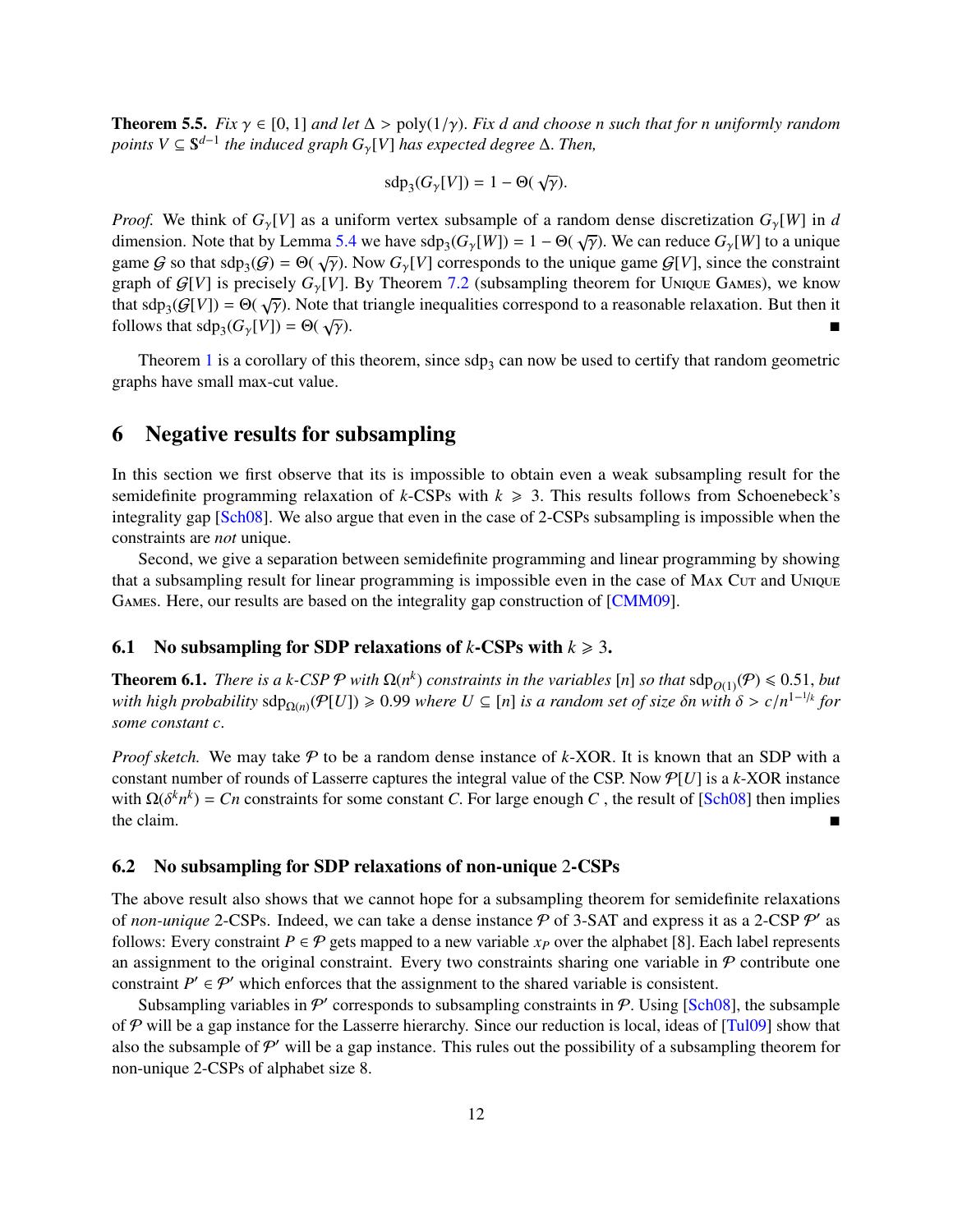#### <span id="page-14-0"></span>6.3 No subsampling for LP relaxations of 2-CSPs

In this section we rule out subsampling theorems for strong linear programming relaxations even in the case of MAX Cut for which strong semidefinite relaxations do admit a subsampling theorem. Specifically, we consider the Sherali-Adams LP relaxation for Max Cut:  $\ln_r(G) = \max \sum_{(u,v)\in E} x_{uv}$  over  $(u, v)$  s.t. the vector  $(x_{uv})_{u,v \in V}$  lies in the Sherali-Adams relaxation of the cut polytope.

The Sherali-Adams relaxation of the cut polytope is obtained by applying *r* rounds of lift-and-project operations to the base set of linear inequalities that define the metric polytope, i.e.,  $\{x_{ij} + x_{jk} \ge x_{ik}, x_{ij} + x_{jk} + x_{jk}\}$  $x_{ik} \leq 2, x_{ij} = x_{ji}, 1 \geq x_{ij} \geq 0$ . For a formal definition see, for instance, [\[CMM09\]](#page-27-9).

The next theorem shows that there are graphs which have Sherali-Adams value bounded away from 1 for a constant number of rounds. But after subsampling the value comes arbitrarily close to 1 even when considering a huge number of rounds.

<span id="page-14-2"></span>**Theorem 6.2.** For every function  $\varepsilon = \varepsilon(n)$  that tends to 0 with *n*, there exists a function  $r = r(n)$  that tends to ∞ *with n and family of graphs* {*Gn*} *of degree D* = *D*(*n*) *such that*

- *1. For every n,*  $lp_3(G_n) \le 0.8$
- 2. *If G*<sup>*'*</sup> *is a random subgraph of <i>G of size*  $(n/D)^{1+\varepsilon(n)}$  *then*  $\mathbb{E}[\mathbb{1}p_{r(n)}(G')] \geq 1 \frac{1}{r(n)}$ .

*where* lp*<sup>k</sup>* (*H*) *denotes the value of k levels of the Sherali-Adams linear program for Max-Cut on the graph H.*

*Proof sketch.* Let  $G_n = G_{n,p}$  for some  $p \leq \frac{1}{2}$  $\frac{1}{2}$ . It is not difficult to argue that three rounds of Sherali-Adams<br>probability over G, itself. This follows by considering triangles have value at most 0.7 on  $G = G_n$  with high probability over  $G_n$  itself. This follows by considering triangles in *G* and arguing that every edge in *G* occurs in the same number of triangles up to negligible deviation. But 3 rounds of Sherali-Adams have value at most 2/3 on a triangle. Hence,  $\text{lp}_3(G) \leq 2/3 + o(1)$ .<br>On the other hand let  $\delta = \frac{n^e}{2}$  where  $D = nn$  is the expected degree of G. We observe that

On the other hand let  $\delta = \frac{n^{\epsilon}}{D}$  where  $D = pn$  is the expected degree of G. We observe that  $G' = G[V_{\delta}]$  is exactly distributed like  $G' = G_{m,\lambda/m}$  for  $m = (n/D)^{1+\epsilon}$  and  $\lambda = m^{\epsilon}$ . Using arguments similar to [\[ABLT06\]](#page-27-11), one can check that such graphs have girth going to infinity, and for some  $M \in \omega(1)$ , all subsets size *M* are  $(1 + \eta)$ -sparse, where  $\eta \in o(1)$ . Hence, we can follow the proof as above and use [\[CMM09\]](#page-27-9) to argue that *G*[*V*<sub> $\delta$ </sub>] has Sherali-Adams value larger than 1 –  $o(1)$  for  $\omega(1)$  rounds, and therefore picking *r*(*n*) sufficiently small concludes the proof sketch. small concludes the proof sketch.

Remark 6.3. We remark that such expansion based arguments can be used to give similar results for subsamples of any ∆-regular graph and in particular for subsamples of the Feige-Schechtman graph.

### <span id="page-14-1"></span>7 Proof of the main theorem for Unique Games

We now come to the proof of our main theorem —a weak subsampling theorem for strong SDP relaxations of Unique Games. Let us first formalize the notion of a "reasonable" SDP relaxation.

<span id="page-14-3"></span>Definition 7.1 (Reasonable SDP relaxation for Unique Games). Let *V* be a set of *n* vertices and let M be a convex subset of the set  $\mathcal{M}_1$  defined as

$$
\mathcal{M}_1 \stackrel{\text{def}}{=} \left\{ X \in \mathbb{R}^{(V \times [R]) \times (V \times [R])} \mid X \geq 0, \quad \forall i \in V, a \in [R]. \ X_{ia, ia} \leq 1 \right\}.
$$

For a unique game on a graph *G* with vertex set *V*, we define  $\text{sdp}_{\mathcal{M}}(G)$  by

$$
\mathrm{sdp}_{\mathcal{M}}(\mathcal{G}) \stackrel{\mathrm{def}}{=} \min_{X \in \mathcal{M}} \mathop{\mathbb{E}}_{(u,v) \in E} \mathop{\mathbb{E}}_{a \in [R]} \|u_a - v_{\pi_{v \leftarrow u}(a)}\|^2
$$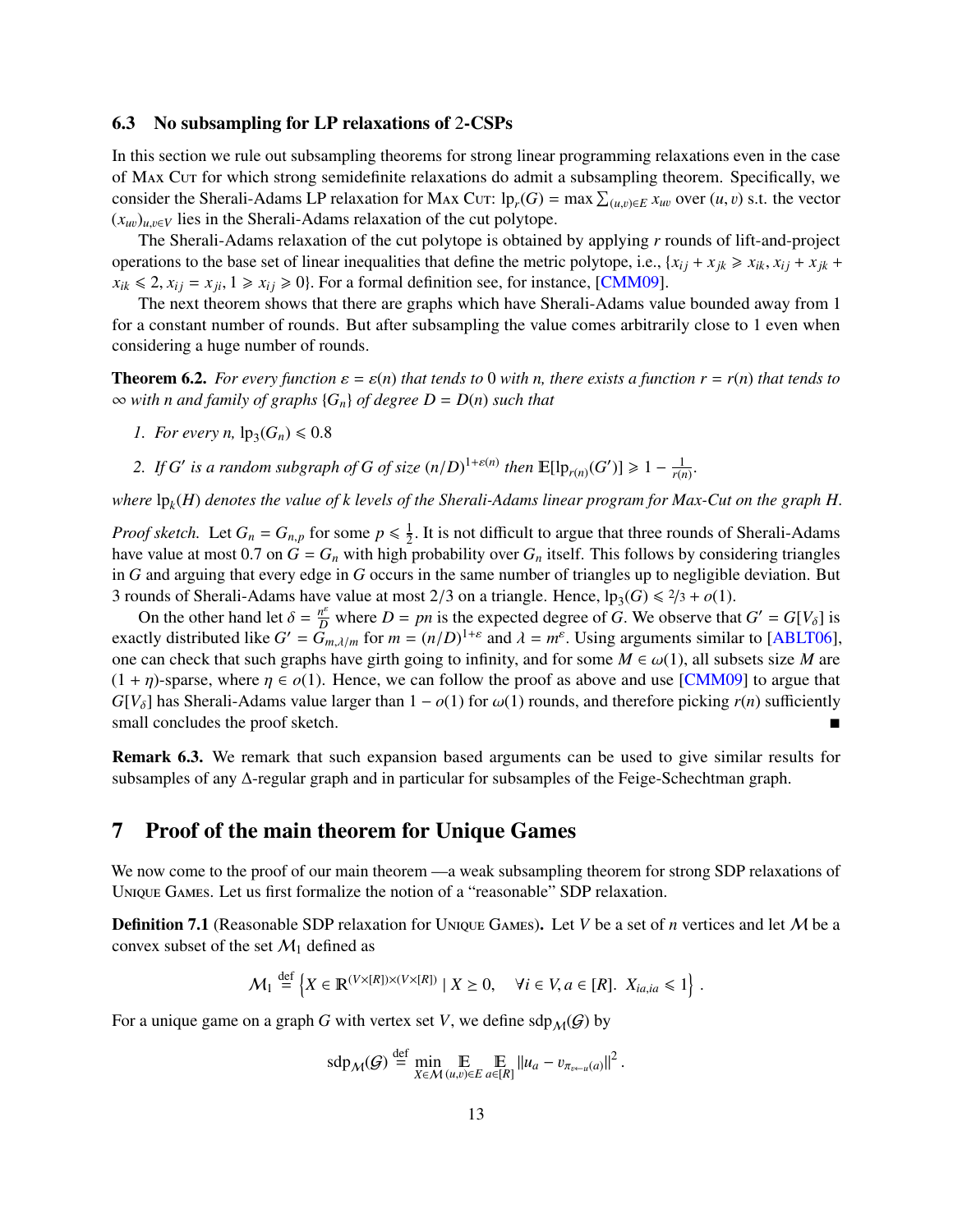We say that  $\text{sdp}_M$  is a *reasonable* relaxation for Unique Games if M is closed under renaming of coordinates and permutation of labels in the sense that

 $\forall F: V \to V$ .  $\forall \pi_1, \ldots, \pi_n: [R] \to [R]$ .  $\forall X \in \mathcal{M}$ .  $(X_{F(i)\pi_i(a), F(i)\pi_i(b)})_{i,i \in V, a,b \in [R]} \in \mathcal{M}$ .

Here, the function *F* is not required to be bijective, but for every  $u, v \in V$ ,  $\pi_{v \leftarrow u}$  is a permutation of [*R*]. We also say that M is *reasonable* if it satisfies the condition above.

For an SDP to be reasonable it is only needed that any set of vectors used for one vertex of the unique game can also be used in any other vertex, even after a permutation of the labels.

The next theorem gives a subsampling result for any reasonable relaxation of Unique Games.

<span id="page-15-1"></span>Theorem 7.2 (Main). *Let* ε > <sup>0</sup> *and let* <sup>G</sup> *be a unique game on a* <sup>∆</sup>*-regular constraint graph. Then, for*  $\delta = \Delta^{-1} \cdot \text{poly}(1/\varepsilon),$ 

1  $\frac{1}{9}$ sdp<sub>M</sub>(G) –  $\varepsilon \leq \mathbb{E}$  sdp<sub>M</sub>(G[V<sub>δ</sub>])  $\leq$  sdp<sub>M</sub>(G) +  $\varepsilon$ ,

*where*  $\sup_M$  *is any reasonable relaxation.* 

The theorem is proven in the next two steps.

#### <span id="page-15-0"></span>7.1 First step: proxy graph theorem via subsampling theorem

For our first step we'll need a special case of our subsampling theorem for semidefinite programs. It shows that under certain regularity conditions subsampling is possible for semidefinite programs that correspond roughly to the SDP of a unique game on a regular graph.

<span id="page-15-3"></span>**Lemma 7.3.** Let  $\varepsilon > 0$  and let  $P$  be a 2-CSP over n variables of the form  $P(x) = \sum_{i,j \in V} b_{ij} P(x_i, x_j)$  where<br>we interpret each variable x, as a collection of vectors  $x_i = (v_{ij})$ , so and each nov off function is bounded *we interpret each variable*  $x_i$  *as a collection of vectors*  $x_i = (v_{i,a})_{a \in [R]}$  *and each pay off function is bounded* and of the form  $P(x_i, x_j) = \sum_{a,b} d_{a,b} \langle x_{i,a}, x_{j,b} \rangle$ . Assume that each  $b_{ij} \leq 1/\Delta n$  and  $\sum_{i=1}^n b_{ij} = \Theta(1/n)$  for every i. Then, for  $\delta > \text{poly}(1/\epsilon)/\Delta$ *j*, *Then, for*  $\delta \geq \text{poly}(1/\varepsilon)/\Delta$ ,

$$
\mathbb{E}\operatorname{opt}(\mathcal{P}[V_{\delta}]) = \operatorname{opt}(\mathcal{P}) \pm \varepsilon.
$$

As shown in Section [4](#page-9-0) this lemma can be derived easily from Theorem [4.1.](#page-9-1) We'll proceed to state and prove our proxy theorem.

<span id="page-15-2"></span>Theorem 7.4 (Proxy Theorem). *Let* <sup>G</sup>, <sup>H</sup> *be unique games on* <sup>∆</sup>*-dense constraint graphs and suppose*

$$
sdp(G)[X] \geq c \cdot sdp(\mathcal{H})[X]
$$
\n<sup>(5)</sup>

*for every SDP solution*  $X \in \mathcal{M}_1$ . *Then for*  $\delta \geq \Delta^{-1}$  poly( $1/\varepsilon$ ), we have

$$
\mathbb{E}\,\text{sdp}_{\mathcal{M}}(\mathcal{G}[V_{\delta}]) \geq c \cdot \mathbb{E}\,\text{sdp}_{\mathcal{M}}(\mathcal{H}[V_{\delta}]) - \varepsilon.
$$

*Proof of Theorem [7.4.](#page-15-2)* Consider the 2-CSP instance,

$$
\max_{X \in \mathcal{M}_1} \mathcal{P}(X) = c \cdot \text{sdp}(\mathcal{H})[X] - \text{sdp}(\mathcal{G})[X].
$$

Note that by our assumption

$$
opt(P) = \max_{X \in \mathcal{M}_1} \mathcal{P}(X) \leq 0.
$$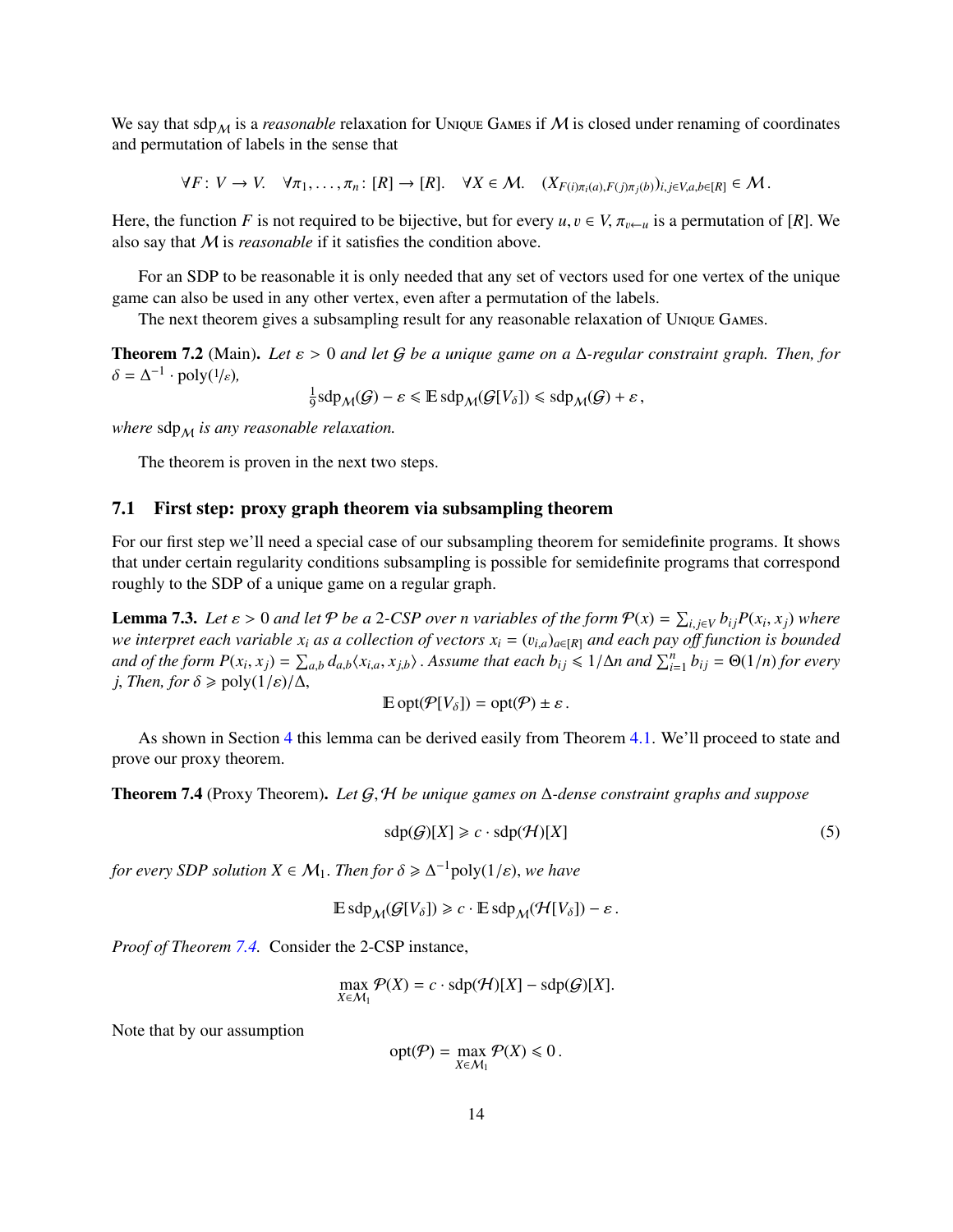Let  $A(G)$  and  $A(H)$  denote the adjacency matrices of *G* and *H* respectively. Since *G* is  $\Delta$ -regular and *H* has degree at least  $\Delta$ , we know that each entry of  $B = cA(H) - A(G)$  is bounded by  $O(1/\Delta n)$ , whereas each row/column in *<sup>B</sup>* sums up to <sup>Θ</sup>(1). Hence, the matrix *<sup>B</sup>* satisfies the assumption of Lemma [7.3.](#page-15-3) It remains to check that in  $P$  each pay off function is bounded. This follows from the fact that in both sdp( $H$ ) and sdp( $G$ ) each pay-off function is of the form  $\mathbb{E}_{a\in[R]} ||u_a - v_{\pi(v)}||^2$  and this expression is bounded since each vector has norm at most 1 so that each payoff function is bounded by *<sup>O</sup>*(*R*).

Therefore, by Lemma [7.3,](#page-15-3)

$$
\varepsilon \ge \mathbb{E} \operatorname{opt}(\mathcal{P}[V_{\delta}]) = \mathbb{E} \max_{X \in \mathcal{M}_1} \operatorname{csdp}(\mathcal{H}[V_{\delta}])[X] - \operatorname{sdp}(\mathcal{G}[V_{\delta}])[X]
$$
  
\n
$$
\ge \mathbb{E} \max_{X \in \mathcal{M}} \operatorname{csdp}(\mathcal{H}[V_{\delta}])[X] - \operatorname{sdp}(\mathcal{G}[V_{\delta}])[X]
$$
  
\n
$$
\ge \mathbb{E} \max_{X \in \mathcal{M}} \operatorname{csdp}(\mathcal{H}[V_{\delta}])[X] - \max_{X \in \mathcal{M}} \operatorname{sdp}(\mathcal{G}[V_{\delta}])[X].
$$
 (since  $\mathcal{M} \subseteq \mathcal{M}_1$ )

Hence,

$$
\mathbb{E}\,\text{sdp}_{\mathcal{M}}(\mathcal{G}[V_{\delta}]) \geq c \cdot \mathbb{E}\,\text{sdp}_{\mathcal{M}}(\mathcal{H}[V_{\delta}]) - \varepsilon.
$$

 $\blacksquare$ 

É

#### <span id="page-16-0"></span>7.2 Second step: proxy graphs for unique games

In this section, we show that taking the "third power" of a unique game results in a useful proxy graph.

<span id="page-16-1"></span>**Definition 7.5** (Third power of a unique game). For a unique game *G* we define  $G<sup>3</sup>$  to be the unique game defined on the third graph power of the constraint graph. An edge  $e = (u, v)$  therefore corresponds to a path  $(u, u', v', v)$  in *G*. The constraint  $\pi_{v \leftarrow u}$  on the edge  $(u, v)$  is defined as the composition of the three constraints along the path in *G* that is along the path in *<sup>G</sup>*, that is

<span id="page-16-3"></span>
$$
\pi_{v \leftarrow u} = \pi_{v \leftarrow v'} \circ \pi_{v' \leftarrow u'} \circ \pi_{u' \leftarrow u} \,.
$$

<span id="page-16-4"></span>**Lemma 7.6.** *Let G denote a*  $\Delta$ *-regular unique game. Then, for every SDP solution*  $X \in M_1$ ,

$$
\operatorname{sdp}(G)[X] \geq 1/9 \cdot \operatorname{sdp}(G^3)[X].
$$

*Proof.* Let  $X \in M_1$  and let  $(u, v)$  be an edge in  $G^3$  corresponding to a path  $(u, u', v', v)$  in *G*. Let  $a \in [R]$  and  $\text{put } a' = \pi$ ,  $\pi$ ,  $\pi$ ,  $\pi$ ,  $\pi$ ,  $\pi$ ,  $\pi$ ,  $\pi$ ,  $\pi$ ,  $\pi$ ,  $\pi$ ,  $\pi$ ,  $\pi$ ,  $\pi$ ,  $\pi$ ,  $\pi$ , put  $a' = \pi_{u' \leftarrow u}(a)$ ,  $b' = \pi_{v' \leftarrow u'}(a')$ , and  $b = \pi_{v \leftarrow v'}(b')$ . Note that by definition of  $G^3$ , we have  $\pi_{v \leftarrow u}(a) = b$ . By triangle inequalities

$$
||u_a - v_b|| \le ||u_a - u'_{a'}|| + ||u'_{a'} - v'_{b'}|| + ||v'_{b'} - v_b||
$$

Squaring both sides and taking expectation over  $a \in [R]$ , we get

$$
\mathop{\mathbb{E}}_{a\in[k]} \|u_a - v_b\|^2 \leq 3 \mathop{\mathbb{E}}_{a\in[k]} \|u_a - u'_{a'}\|^2 + 3 \mathop{\mathbb{E}}_{a\in[k]} \|u'_{a'} - v'_{b'}\|^2 + 3 \mathop{\mathbb{E}}_{a\in[k]} \|v'_{b'} - v_b\|^2.
$$

Averaging over edges in  $G^3$ , we get

$$
\mathop{\mathbb{E}}_{(u,v)\in G^3} \mathop{\mathbb{E}}_{a\in[k]} \|u_a - v_{\pi_{v\leftarrow u}(a)}\|^2 \le 9 \mathop{\mathbb{E}}_{(u,v)\in E} \mathop{\mathbb{E}}_{a\in[k]} \|u_a - v_{\pi_{v\leftarrow u}(a)}\|^2
$$

<span id="page-16-2"></span>**Lemma 7.7.** *Let*  $G$  *be a*  $\Delta$ *-regular unique game on a graph*  $G = (V, E)$  *and let*  $\widetilde{G}$  *be the unique game on a graph*  $\widetilde{G} = (V_{\delta}, \widetilde{E})$  *defined by the edge distribution*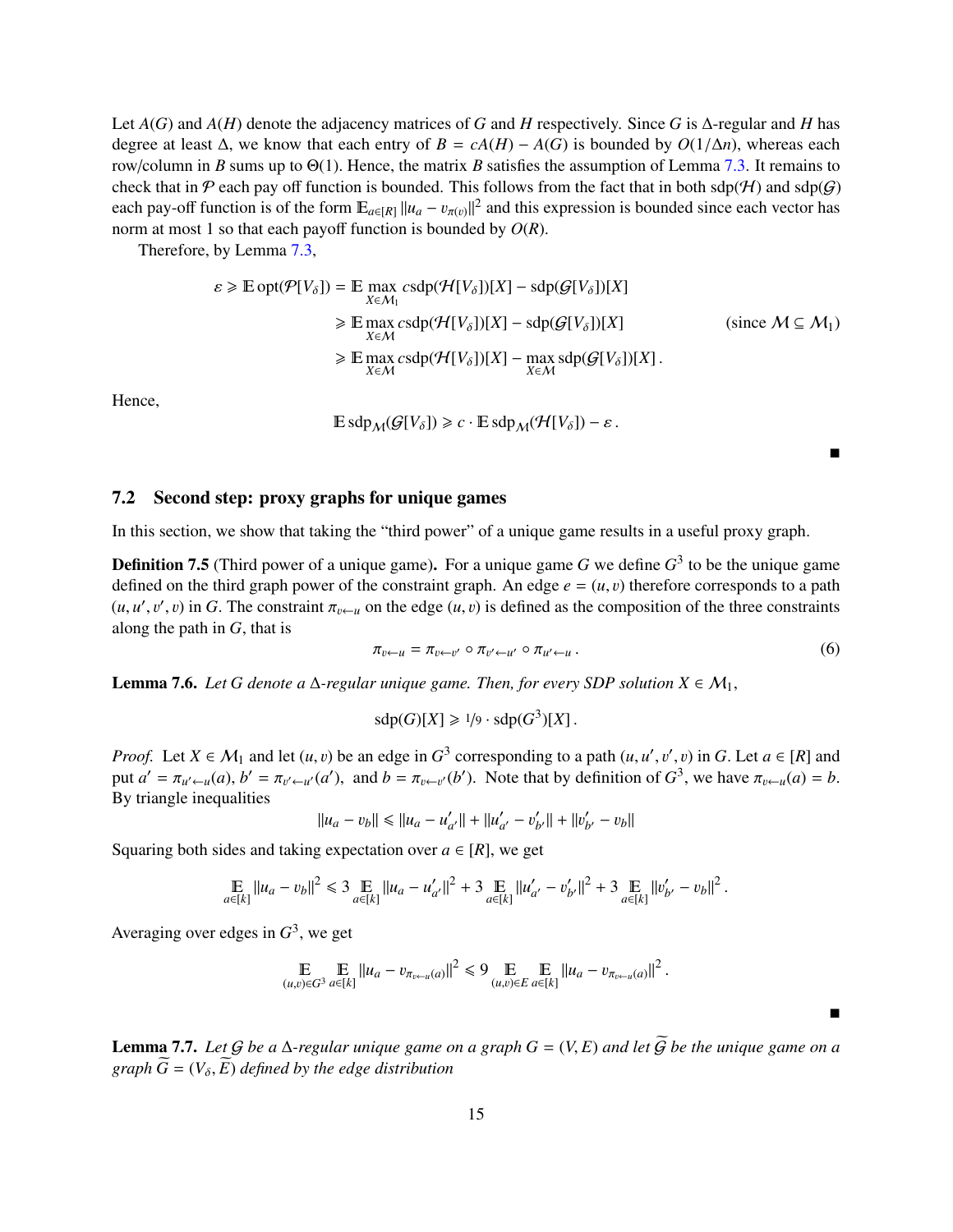- *– sample a random edge* (*i*, *<sup>j</sup>*) *from G,*
- $-$  *choose u* and *v* to be random neighbors of *i* and *j* in  $V_{\delta}$  (if *i* or *j* have no neighbor in  $V_{\delta}$ , choose a *random vertex in*  $V_{\delta}$ *)*,
- $-$  *output*  $(u, v)$  *as an edge in*  $\widetilde{E}$ . The constraint on the edge  $(u, v)$  is taken to be the composition of the *constraints on*  $(u, i)$ ,  $(i, j)$ ,  $(j, v)$  *the same way as in Definition* [7.5.](#page-16-1)

*Then for*  $\delta > \Delta^{-1}$  poly( $\frac{1}{\epsilon}$ *)*,

$$
\mathbb{E}||G^3[V_\delta] - \widetilde{G}||_{\rm TV} \leq \varepsilon.
$$

*Here,*  $\|\cdot\|_{TV}$  *denotes statistical distance.* 

*Proof Sketch.* If every vertex of *G* has the same number of neighbors in  $V_{\delta}$ , then the two graphs  $G^3[V_{\delta}]$  and  $G'$  are identiced. For  $\delta > \Delta^{-1}$  policial (a) the following event homong with probability 1, so Meet *G*' are identical. For  $\delta > \Delta^{-1}$ poly(1/ $\varepsilon$ ), the following event happens with probability  $1 - \varepsilon$ : Most vertices of *G* (all but an  $\varepsilon$  fraction) have up to a multiplicative  $(1 + \varepsilon)$  error the same number of peig of *G* (all but an *ε* fraction) have up to a multiplicative  $(1 \pm \varepsilon)$  error the same number of neighbors in  $V_\delta$ . Conditioned on this event, it is possible to bound  $\|G^3[V_\delta] - G'\|_{TV}$  by  $O(\varepsilon)$ . Assuming this fact, the lemma follows. The details can be found in Section A follows. The details can be found in Section [A.](#page-28-0)

<span id="page-17-0"></span>**Lemma 7.8.** *Let* G *be unique game on a*  $\Delta$ -regular constraint graph. Then for  $\delta > \Delta^{-1} \cdot \text{poly}(1/\varepsilon)$  and for *any reasonable relaxation* sdp<sub>M</sub>,

$$
\mathbb{E}\,\text{sdp}_{\mathcal{M}}(\mathcal{G}^3[V_\delta]) \geqslant \text{sdp}_{\mathcal{M}}(\mathcal{G}) - \varepsilon.
$$

*Proof.* Let  $\widetilde{G}$  be as in Lemma [7.7](#page-16-2) and let  $\widetilde{X}$  be an optimal solution for sdp  $M(\widetilde{G})$ .

Let  $\mathcal{F}(V_{\delta})$  denote the distribution over mappings  $F: V \to V_{\delta}$ , where for every vertex  $i \in V$ , we choose *F*(*i*) to be a random neighbor of *i* in  $V_\delta$  (and if *i* has no neighbor in  $V_\delta$ , we choose  $F(i)$  to be a random vertex in  $V_\delta$ ). For convenience, we introduce the notation  $N(i, V_\delta)$  for the set of neighbors of *i* in  $V_\delta$  (if *i* has no neighbor in  $V_\delta$ , we put  $N(i, V_\delta) = V_\delta$ ). For each  $F \sim \mathcal{F}(V_\delta)$  we define a *decoded* SDP solution  $\mathcal{A}_F(\overline{X})$  for  $\mathcal{G}$ . Specifically, the entry corresponding to *i*,  $j \in V$  and labels  $a', b' \in [R]$ 

- 1. Let  $F(i) = u$  and  $F(j) = v$ . Assigning the label *a'* to *i* forces *j* to have label  $b' = \pi_{j \leftarrow i}(a')$  and hence *u* and *n* must have labels  $a = \pi_{j \leftarrow j}(a')$  and  $b = \pi_{j \leftarrow j}(b')$ and v must have labels  $a = \pi_{u \leftarrow i}(a')$  and  $b = \pi_{v \leftarrow j}(b')$ .
- 2. Define

$$
\mathcal{A}_F(\widetilde{X})_{ia',jb'} := \widetilde{X}_{ua,vb} = \widetilde{X}_{F(i)\pi_{u \leftarrow i}(a),F'(j)\pi_{v \leftarrow j}(\pi_{j \leftarrow i}(a))}.
$$

Since M is reasonable (see Definition [7.1\)](#page-14-3), we have  $\mathcal{A}_F(\widetilde{X}) \in \mathcal{M}$  for any mapping  $F: V \to V_\delta$ .

We define  $\mathcal{A}_{\mathcal{F}(V_0)}(\widetilde{X}) := \mathbb{E}_{F \sim \mathcal{F}(V_0)} \mathcal{A}_F(\widetilde{X})$ . Since M is convex, we also have

$$
\mathcal{A}_{\mathcal{F}(V_{\delta})}(\widetilde{X}) = \mathop{\mathbb{E}}_{F \sim \mathcal{F}(V_{\delta})} \mathcal{A}_F(\widetilde{X}) \in \mathcal{M}.
$$

We claim that

$$
\mathrm{sdp}(\mathcal{G})[\mathcal{A}_{\mathcal{F}(V_\delta)}(X)] = \mathrm{sdp}(\mathcal{G})[X].
$$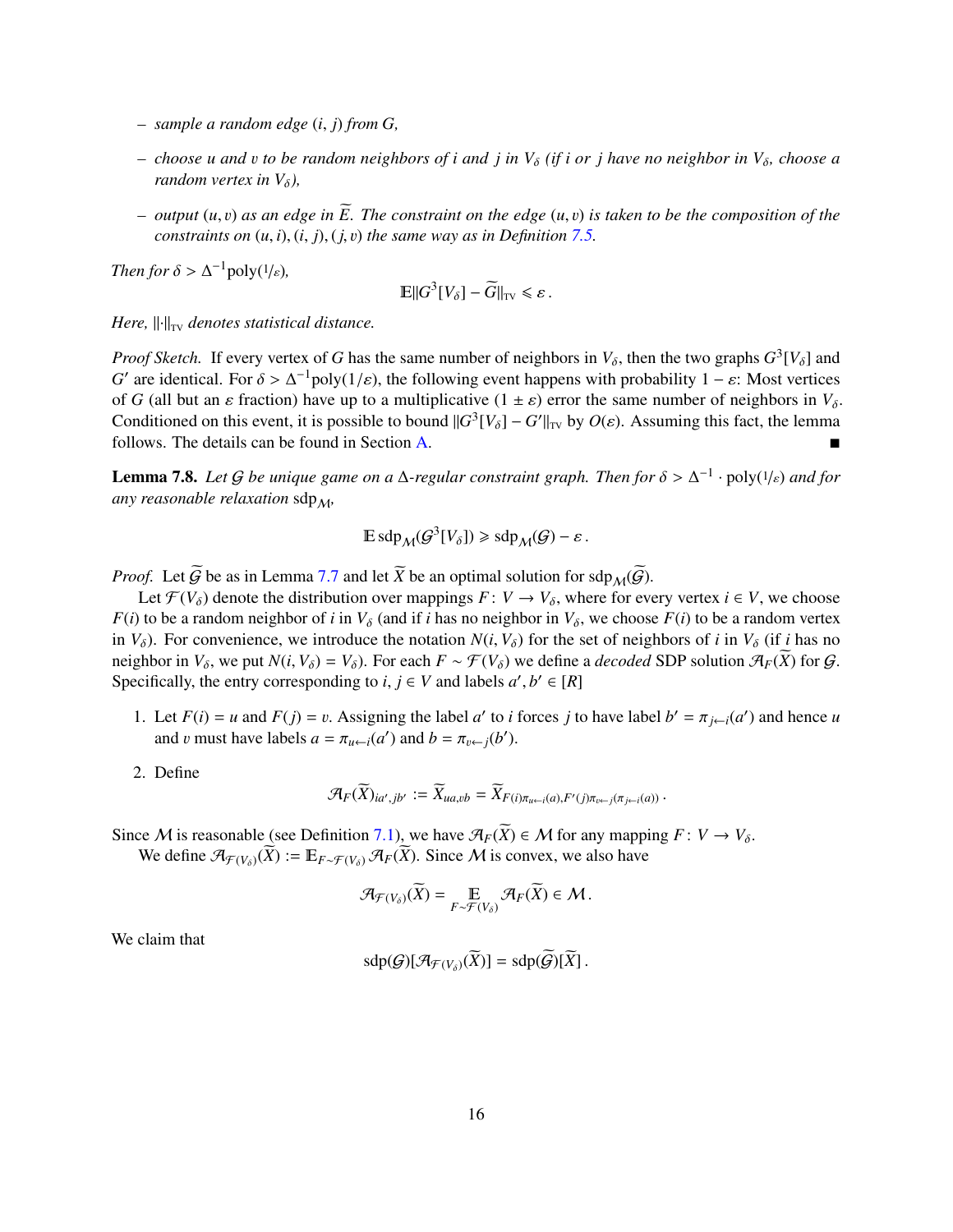Indeed,

$$
sdp(\mathcal{P})[\mathcal{A}_{\mathcal{F}(V_{\delta})}(\widetilde{X})] = 2 \underset{\substack{i,j \sim G \\ d' \in [R]}}{\mathbb{E}} \underset{\mathcal{F}(V_{\delta})}{\mathbb{E}} \mathcal{A}_{\mathcal{F}(V_{\delta})}(\widetilde{X})_{ia',j\pi_{j \leftarrow i}(a')}
$$
  
\n
$$
= 2 \underset{\substack{i,j \sim G \\ d' \in [R]}}{\mathbb{E}} \underset{\substack{F \sim \mathcal{F}(V_{\delta}) \\ d'v'' \sim G}}{\mathbb{E}} \underset{a \in [R]}{\mathbb{E}} \underset{\substack{F \sim \mathcal{F}(V_{\delta}) \\ E \sim \mathcal{F}(V_{\delta})}}{\mathbb{E}} \underset{\substack{v \in N(i, V_{\delta}) \\ v \in N(j, V_{\delta})}}{\mathbb{E}} \underset{\substack{v \in N(i, V_{\delta}) \\ \mathcal{F}(v_{\delta})} \mathcal{K}_{u\pi_{u \leftarrow i}(a'),v\pi_{v \leftarrow j}(\pi_{j \leftarrow i}(a'))}}{\mathbb{E}}}
$$
  
\n
$$
= 2 \underset{\substack{u'v' \sim G \\ u \in V_{\delta}}}{\mathbb{E}} \underset{a \in [R]}{\mathbb{E}} \underset{u \in N(i, V_{\delta})}{\mathbb{E}} \underset{v \in N(j, V_{\delta})}{\mathbb{E}} \widetilde{X}_{ua,v\pi_{v \leftarrow u}(a)}
$$
  
\n
$$
= 2 \underset{\substack{u \sim \widetilde{G} \\ a \in [R]}}{\mathbb{E}} \underset{a \in [R]}{\mathbb{E}} \widetilde{X}_{ua,v\pi_{v \leftarrow u}(a)}
$$
  
\n
$$
= sdp(\widetilde{\mathcal{G}})[\widetilde{X}].
$$
  
\n(7)

It follows that

$$
sdp_{\mathcal{M}}(\mathcal{G}) \le sdp_{\mathcal{M}}(\mathcal{G})[\mathcal{A}_{\mathcal{F}(V_{\delta})}(\widetilde{X})]
$$
\n
$$
= sdp_{\mathcal{M}}(\widetilde{\mathcal{G}})[\widetilde{X}] \qquad \text{(using } (\mathcal{A}_{\mathcal{F}(V_{\delta})}(\widetilde{X}) \in \mathcal{M})
$$
\n
$$
= sdp_{\mathcal{M}}(\mathcal{G}'). \qquad (8)
$$

We can now finish the proof of the lemma,

$$
\mathbb{E} \operatorname{sdp}_{\mathcal{M}}(\mathcal{G}^{3}[V_{\delta}]) \ge \mathbb{E} \operatorname{sdp}_{\mathcal{M}}(\widetilde{\mathcal{G}}) - O(1) \operatorname{E} ||G^{3}[V_{\delta}] - G'||_{\text{TV}}
$$
  
\n
$$
\ge \operatorname{sdp}_{\mathcal{M}}(\mathcal{G}) - \varepsilon \qquad \text{(using (8) and Lemma 7.7)}.
$$

## <span id="page-18-0"></span>7.3 Putting things together

By combining the previous two steps we can prove Theorem [7.2.](#page-15-1)

*Proof of Theorem [7.2.](#page-15-1)* We need to show that

$$
\frac{1}{9} \operatorname{sdp}_{\mathcal{M}}(\mathcal{G}) - O(\varepsilon) \leq \mathbb{E} \operatorname{sdp}_{\mathcal{M}}(\mathcal{G}[V_{\delta}]) \leq \operatorname{sdp}_{\mathcal{M}}(\mathcal{G}).
$$

The upper bound on  $\mathbb{E}$  sdp<sub>M</sub>( $\mathcal{G}[V_\delta]$ ) is easy to show. We consider an optimal solution  $X \in \mathcal{M}$  for  $\mathcal{G}$ . Note that the value of *X* is preserved for  $G[V_\delta]$  in expectation, i.e.,

$$
\mathbb{E}\operatorname{sdp}_{\mathcal{M}}(\mathcal{G}[V_{\delta}]) \leq \mathbb{E}\operatorname{sdp}_{\mathcal{M}}(\mathcal{G}[V_{\delta}])[X] = \operatorname{sdp}_{\mathcal{M}}(\mathcal{G})[X].
$$

We combine the lemmas in this section to prove the lower bound. Notice that by Lemma [7.6,](#page-16-4) we can choose  $H = G^3$  (for  $c = 1/9$ ) in Lemma [7.4.](#page-15-2) With this choice of H, we can finish the proof of the theorem,

$$
\mathbb{E} \operatorname{sdp}_{\mathcal{M}}(\mathcal{G}[V_{\delta}]) \ge \frac{1}{9} \cdot \mathbb{E} \operatorname{sdp}_{\mathcal{M}}((\mathcal{G}^{3})[V_{\delta}]) - \varepsilon \qquad \text{(using Lemma 7.4)}
$$
  
\$\ge \frac{1}{9} \cdot \operatorname{sdp}\_{\mathcal{M}}(\mathcal{G}) - \frac{10}{9}\varepsilon \qquad \text{(using Lemma 7.8)}.

<span id="page-18-2"></span><span id="page-18-1"></span> $\blacksquare$ 

 $\blacksquare$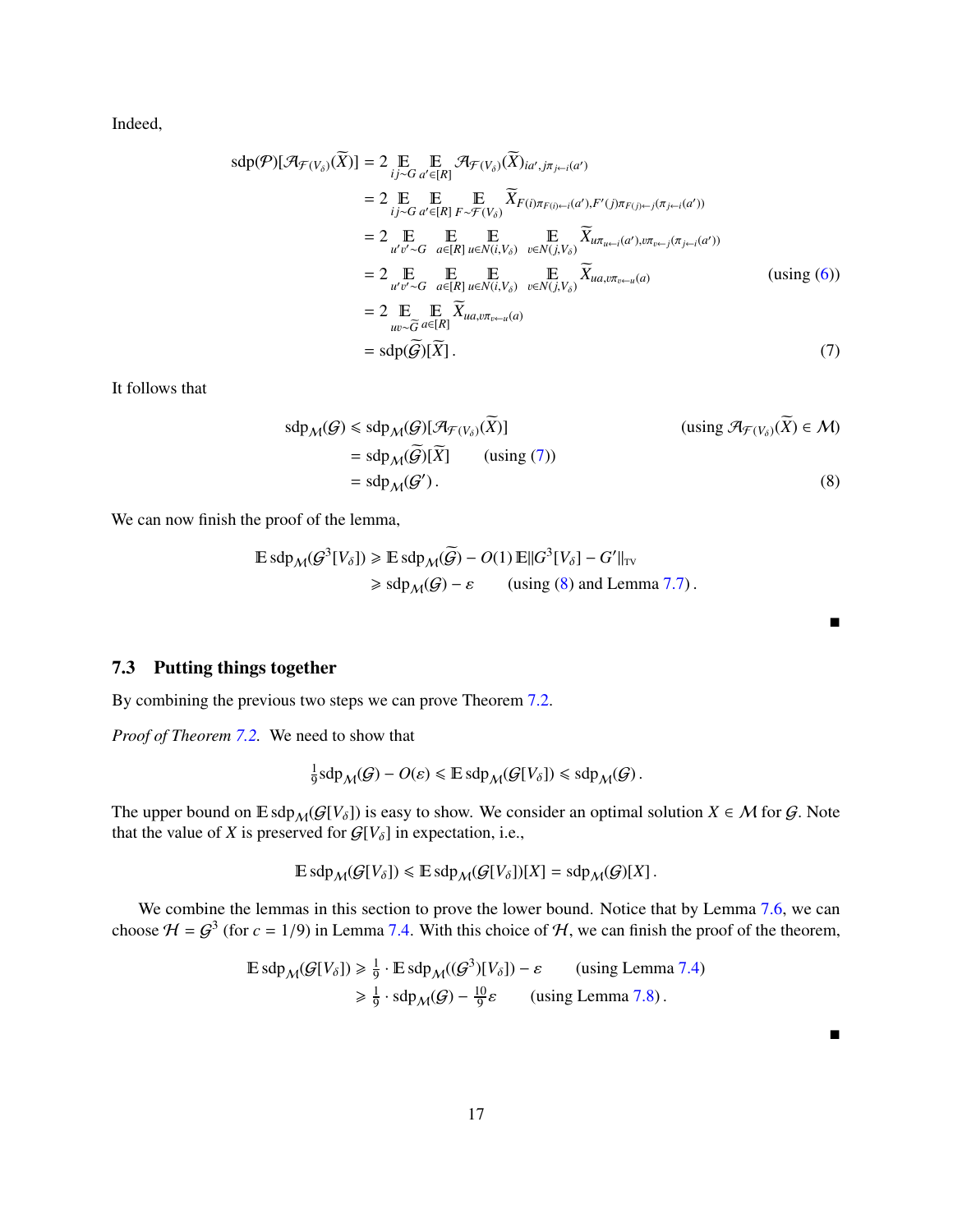# <span id="page-19-0"></span>8 Proof of subsampling theorem

In this section prove our main subsampling theorem for *k*-CSPs. We will work with the following notion of density.

**Definition 8.1** (density). We say that a *k*-CSP  $\mathcal{P}$  is  $\Delta$ -dense if  $|P| \le 1$  for every  $P \in \mathcal{P}$  and furthermore for every  $r \in [k]$  and fixing of  $k - 1$  variables  $I = (i_1, \ldots, i_{r-1}, *, i_{r+1}, \ldots, i_k)$ , we have

$$
\frac{\Delta}{c} \leq \sum_{P \in \mathcal{P}: \text{Var}(P) = I} |P| \leq c\Delta
$$
\n(9)

for some absolute constant  $c > 0$ .

Here, <sup>∆</sup> is a parameter in [1, *<sup>n</sup>*]. The larger <sup>∆</sup> the denser the instance. In a 2-CSP <sup>∆</sup> corresponds to the degree of each variable. In a *dense k*-CSP [\[AdlVKK03\]](#page-27-3) we have  $\Delta = \Theta(n)$ .

<span id="page-19-1"></span>**Theorem 8.2.** Let  $\varepsilon > 0$ ,  $\Delta > 1$ . Let P be a  $\beta$ -dense k-CSP in *n* variables over an alphabet of size q. Put δ <sup>&</sup>gt; ε <sup>−</sup>*<sup>C</sup>* log(*q*)/<sup>∆</sup> *for some absolute constant <sup>C</sup>*. *Suppose <sup>U</sup>* <sup>⊆</sup> [*n*] *is chosen uniformly at random so that*  $|U| = \delta n$ . *Then,* 

$$
\left| \mathbb{E} \operatorname{opt}(\mathcal{P}_U) - \operatorname{opt}(\mathcal{P}) \right| \leq \varepsilon. \tag{10}
$$

**Remark 8.3.** In the case  $k = 2$ , our notion of density reduces to the usual notion of density in a graph. We get the optimal trade-off between density and sample size in that case. When *<sup>k</sup>* > 3 there are *<sup>k</sup>*-CSPs with *n*<sup>*k*−1</sup> constraints that do not allow sparsification. For instance, consider a dense *k*-CSP in which all constraints share the same variable. We cannot subsample here, since we would likely lose that variable and hence all constraints.

Throughout the proof we will think of *<sup>k</sup>* as an absolute constant and consider any function of *<sup>k</sup>* as *<sup>O</sup>*(1). We will also assume that coordinates in [*n*] are sampled *with* replacement.

One direction of the theorem is immediate.

#### <span id="page-19-3"></span>Lemma 8.4.

$$
\mathbb{E}\left[\max_{x\in[q]^n} \mathcal{P}_U(x)\right] \ge \max_{x\in[q]^n} \mathcal{P}(x). \tag{11}
$$

*Proof.* Suppose  $x^* \in [q]^n$  maximizes  $P(x)$ . Note that  $\mathbb{E} \left[ \max_{x \in [q]^n} P_U(x) \right] \ge \mathbb{E} \left[ P_U(x^*) \right]$ . On the other hand,  $\mathbb{E} \left[ \mathcal{P}_{U}(x) - P_U(x) \right]$  $\mathbb{E}\mathcal{P}_U(x) = \mathcal{P}(x).$ 

The other direction requires all the work. We will split it up into two main lemmas. The first lemma shows that the subsampling step is random enough to give a concentration bound for large subsets of  $[q]$ <sup>*n*</sup>

<span id="page-19-2"></span>**Lemma 8.5** (Concentration). *There are constants*  $c_0$ ,  $c_1$  *so that for*  $\delta_0 = \varepsilon^{-c_0} \log(q)/\Delta$  *and randomly chosen*  $U \subseteq [n]$  of size  $|U| \ge \delta_0 n$  we have that for every subset  $\Psi \subseteq [a]^n$  of size  $|\Psi| \le \exp(c^c(1|U|))$  $U \subseteq [n]$  *of size*  $|U| \ge \delta_0 n$  we have that for every subset  $\Psi \subseteq [q]^n$  *of size*  $|\Psi| \le \exp(\varepsilon^{c_1} |U|)$ ,

$$
\left| \mathbb{E} \left[ \max_{x \in \Psi} \mathcal{P}_U(x) \right] - \max_{x \in \Psi} \mathcal{P}(x) \right| \le \varepsilon. \tag{12}
$$

We think of  $\delta_0 n$  as the smallest sample size for which we can expect concentration. The previous lemma shows that the maximum value of any fixed set of  $exp(poly(\varepsilon)|U|)$  assignments is preserved when sampling *U* of size larger than  $\delta_0 n$ .

The second main lemma shows that this concentration bound is actually good enough for us. Indeed, the maximum of the subsample turns out to have enough redundancy so that we can find a suitably small set of assignments in  $[q]$ <sup>*n*</sup> that captures the optimal value of the subsample up to a small error.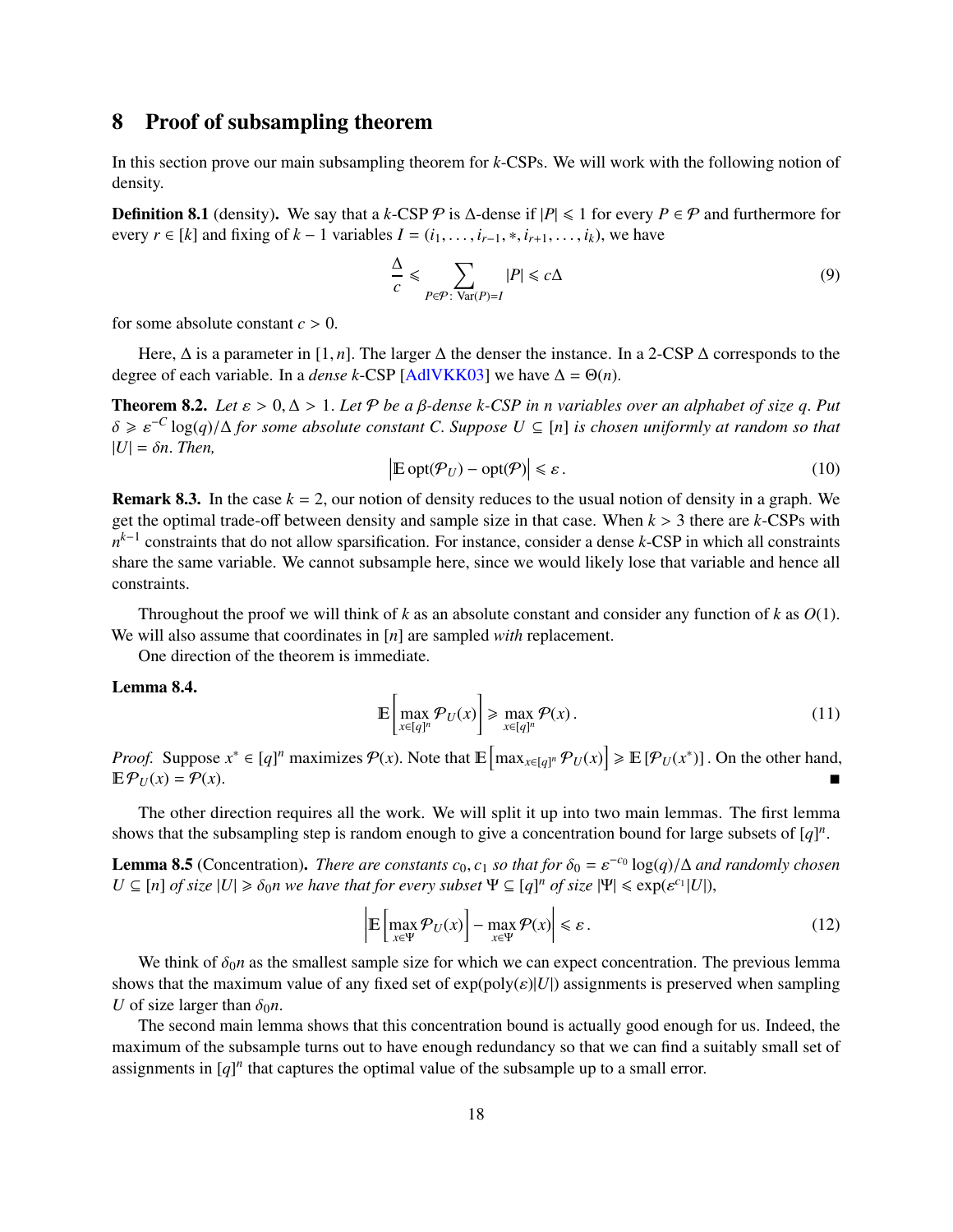<span id="page-20-1"></span>**Lemma 8.6** (Structure). *For every constant c there is a constant C and a set of assignments*  $\Psi \subseteq [q]^n$  *of size*  $|\Psi| \le \exp(\varepsilon^c \delta n)$  *where*  $\delta = \varepsilon^{-C} \log(q) / \Delta$  *such that for randomly chosen* U of *size*  $|U| = \delta n$ , *we have* 

$$
\mathbb{E}\left[\max_{x \in [q]^n} \mathcal{P}_U(x)\right] \le \mathbb{E}\left[\max_{x \in \Psi} \mathcal{P}_U(x)\right] + \varepsilon.
$$
\n(13)

Together these two lemmas direcly imply the main subsampling theorem as shown next.

*Proof of Theorem [8.2.](#page-19-1)* In one direction, let Ψ be the set from Lemma [8.6](#page-20-1) which we obtain for *c* = *c*<sup>1</sup> where *<sup>c</sup>*<sup>1</sup> is the constant from Lemma [8.5.](#page-19-2) Let *<sup>C</sup>* be the constant given by Lemma [8.6](#page-20-1) for the given choice of *<sup>c</sup>*. Then with  $\delta = \varepsilon^{-C} \log(q) / \Delta$ , we have

$$
\mathbb{E}\left[\max_{x\in[q]^n} \mathcal{P}_U(x)\right] \le \mathbb{E}\left[\max_{x\in\Psi} \mathcal{P}_U(x)\right] + \varepsilon/2 \qquad \text{(by Lemma 8.6)}
$$
\n
$$
\le \mathbb{E}\left[\max_{x\in\Psi} \mathcal{P}(x)\right] + \varepsilon \qquad \text{(by Lemma 8.5)}
$$
\n
$$
\le \mathbb{E}\left[\max_{x\in[q]^n} \mathcal{P}(x)\right] + \varepsilon.
$$

The other direction follows from Lemma [8.4.](#page-19-3)

#### <span id="page-20-0"></span>8.1 Proof of Concentration Lemma

Fix a vector *x* ∈ [*q*]<sup>n</sup>. We will first analyze the case where we sample sets  $U_1, U_2, ..., U_k$  ⊆ [*n*] independently at random of size  $\delta_1 n$  ( $\delta_2$  is some parameter that we'll instantiate later) and we keen all const at random of size  $\delta_1 n$  ( $\delta_1$  is some parameter that we'll instantiate later) and we keep all constraints whose *r*th variable is contained in  $U_r$ . Later we will be able to conclude the case where  $U_1 = U_2 = \cdots = U_k$ .<br>The argument proceeds in *k* steps. At each step *i* we restrict the *Q* to those constraints whose *x* if

The argument proceeds in *k* steps. At each step *i* we restrict the  $P$  to those constraints whose *r*-th variable is contained in  $U_r$ . After each step we perform a pruning operation in which we remove variables whose<br>influence has become too large. We then argue that the pruned CSP has the desired concentration properties *influence* has become too large. We then argue that the pruned CSP has the desired concentration properties and moreover that pruning doesn't remove to many constraints in expectation.

Denote by  $P_1$  the CSP obtained from  $P$  by throwing away all predicates whose first variable is not in  $U_1$ . Then normalize by a factor  $\delta_1^{-1}$ , since we expect to remove a  $\delta_1$  fraction of the predicates. Formally,

$$
\mathcal{P}_1 = \{\delta_1^{-1} P \mid \text{Var}_1(P) \in U_1, P \in \mathcal{P}\}.
$$

Now, let  $\text{Inf}_i(\mathcal{P}_1) = \frac{1}{|\mathcal{P}|} \sum_{P \in \mathcal{P}_1 : i \in \text{Var}(P)} |P|$  denote the *influence* of variable *i* in  $\mathcal{P}_1$ . Let  $N = \mathbb{E} \text{Inf}_i(\mathcal{P}_1) = O(1/n)$ . As mentioned before, we will throw away all predicates that contai  $O(1/n)$ . As mentioned before, we will throw away all predicates that contain a variable whose influence in  $P_1$ has become too large, say, larger than 2*N*,

$$
\mathcal{P}_1^{\text{prune}} = \{ P \in \mathcal{P}_1 \mid \forall i \in \text{Var}(P) \colon \text{Inf}_i(\mathcal{P}_1) \leq 2N \}.
$$

We think of this as the pruning of  $P_1$ . Continue this process, inductively, by putting

$$
\mathcal{P}_r = \{\delta_1^{-1} P \mid \text{Var}_r(P) \in U_r, P \in \mathcal{P}_{r-1}^{\text{prune}}\},\
$$

and

$$
\mathcal{P}_r^{\text{prune}} = \{ P \in \mathcal{P}_r \mid \forall i \in \text{Var} P \colon \text{Inf}_i(\mathcal{P}_r) \leqslant 2^r N \}.
$$

Here Inf<sub>*i*</sub>( $\mathcal{P}_r$ ) =  $\frac{1}{|\mathcal{P}|} \sum_{P \in \mathcal{P}_r} E_{\text{Var}(P)}[P]$ . Note that  $\mathcal{P}_{k-1}^{\text{prune}}$  will still have maximum influence at most  $O(1/n)$ .<br>In the following when we write  $\mathcal{P}_r(x)$  we think of it as normalized

In the following, when we write  $\mathcal{P}_r(x)$  we think of it as normalized in the same way we normalize  $\mathcal{P}_U(x)$ , i.e., by a factor  $1/|\mathcal{P}|$ .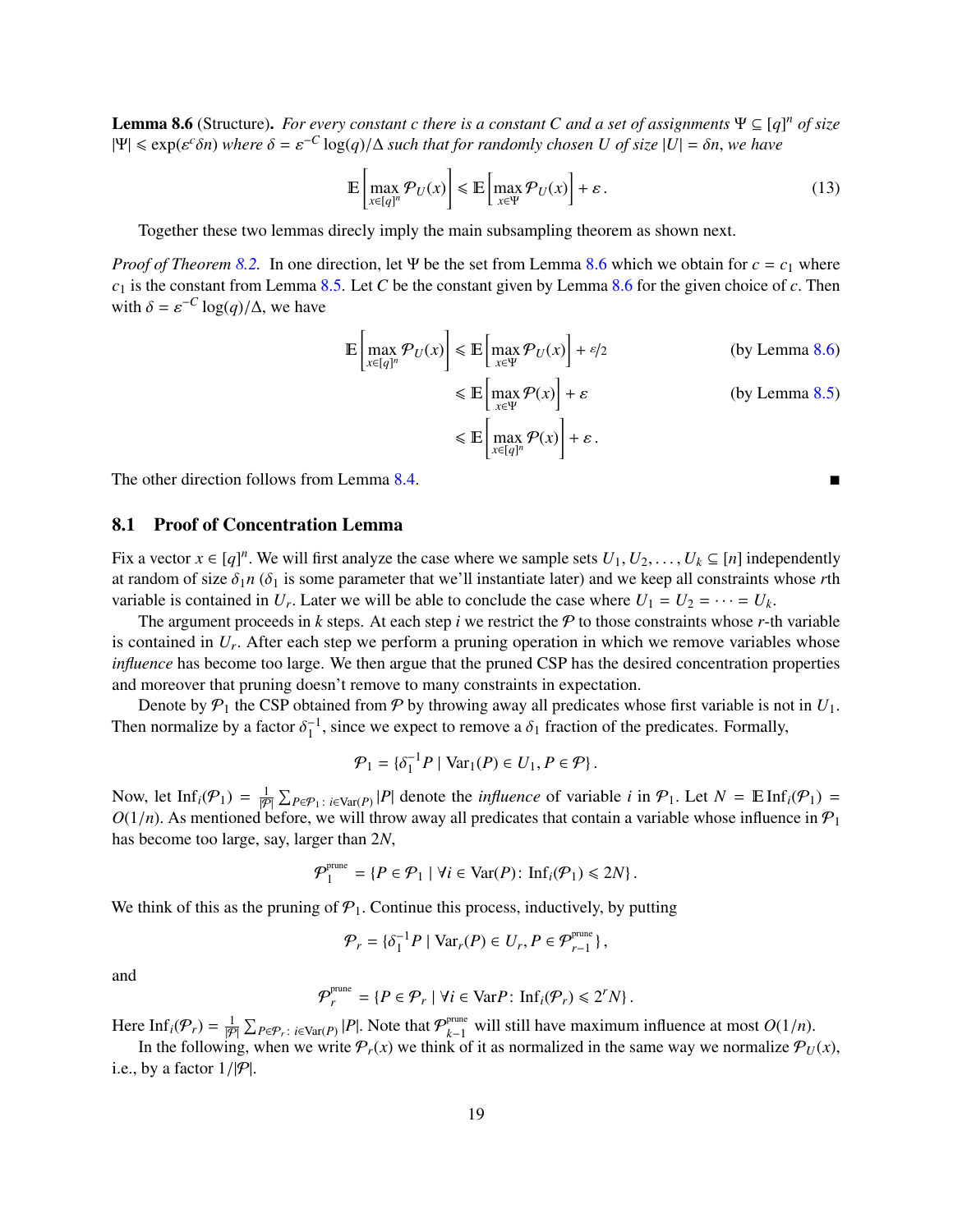<span id="page-21-2"></span>**Lemma 8.7.** *For every*  $x \in [q]^n$ ,

$$
\Pr\left\{|\mathcal{P}_k(x) - \mathcal{P}(x)| + t\varepsilon\right\} \leqslant O(\exp(-t^2 \varepsilon^2 \delta_1 n))\tag{14}
$$

*Proof.* The proof proceeds in *k* steps. At each step we will apply a variant of Azuma's inequality (sometimes referred to as McDiarmid's inequality) given by Lemma [D.3.](#page-35-0)

Specifically, we claim that

<span id="page-21-0"></span>
$$
\Pr\left\{\mathcal{P}_r(x) > \mathcal{P}_{r-1}^{\text{prune}}(x) + t\varepsilon\right\} \le O(\exp(-t^2 \varepsilon^2 \delta_1 n)),\tag{15}
$$

for every  $0 < r \le k$ . We define the mapping

$$
f_r(U_r) = \sum_{P \in \mathcal{P}_{r-1}^{\text{prune}}, \text{Var}_r(P) \in U_r} \delta_1^{-1} P(x) = \mathcal{P}_r
$$

where we think of  $U_r$  as a tuple  $(i_1, \ldots, i_{\delta_1 n})$  each coordinate being an index in [*n*]. Note that

$$
\mathbb{E} f_r = \sum_{P \in \mathcal{P}_{r-1}^{\text{prune}}} \delta_1 \delta_1^{-1} P(x) = \mathcal{P}_{r-1}^{\text{prune}}(x) \, .
$$

We claim that  $f_r$  has Lipschitz constant  $O(1/\delta_1 n)$  in the sense that replacing any coordinate  $i \in U_r$  by a  $i' \in [n]$  can change the function value by at most  $O(1/\delta_1 n)$ . This is because the influence of each variable in  $\mathcal{O}^{p}$ <sup>prune</sup> is at most  $O(1/n)$  $\mathcal{P}_{r-1}^{\text{prune}}$  is at most  $O(1/n)$ .<br>**I** emma D 3 then im

Lemma [D.3](#page-35-0) then implies

$$
\Pr\left\{f_r > \mathbb{E}\,f_r + t\epsilon\right\} \leqslant \exp\left(-\frac{\Omega(\delta_1^2 n^2 t^2 \epsilon^2)}{\delta_1 n}\right) = \exp\left(-\Omega(t^2 \epsilon^2 \delta_1 n)\right).
$$

This is what we claimed in [\(15\)](#page-21-0). By a union bound, (15) holds for all  $r \in [k]$ . Hence, we can chain these inequalities together and get

$$
\Pr\{|\mathcal{P}_k(x) - \mathcal{P}_1| > t\varepsilon\} \leqslant O(\exp(-t^2\varepsilon^2 \delta_1 n)).
$$

We'd like to argue that at every pruning step only a few predicates get removed and hence  $\mathcal{P}_r^{\text{prune}}$  and  $\mathcal{P}_r$ are close. Specifically we'd like to show that the influence of *i* has enough concentration so that it is larger than twice its expectation only with small probability. This directly gives us a bound on the expected amount of pruning. The key observation is the next lemma which shows that the degree of each fixing *I* of *k* − 1 variables is concentrated.

<span id="page-21-1"></span>**Lemma 8.8.** *Assume*  $δ₁ ≥ 1/ε<sup>2</sup>Δ, fix I = (i₁, …, i_{r-1}, *, i_{r+1}, …, i_k)$  *and let*  $Q = {P ∈ P | Var(P) = I}$ . *Then,* 

$$
\mathbb{E}\left|\delta_1\Delta - \sum_{P\in\mathcal{Q}: \text{Var}_r(P)\in U_r} |P|\right| \leqslant \varepsilon \delta_1 \Delta. \tag{16}
$$

 $\blacksquare$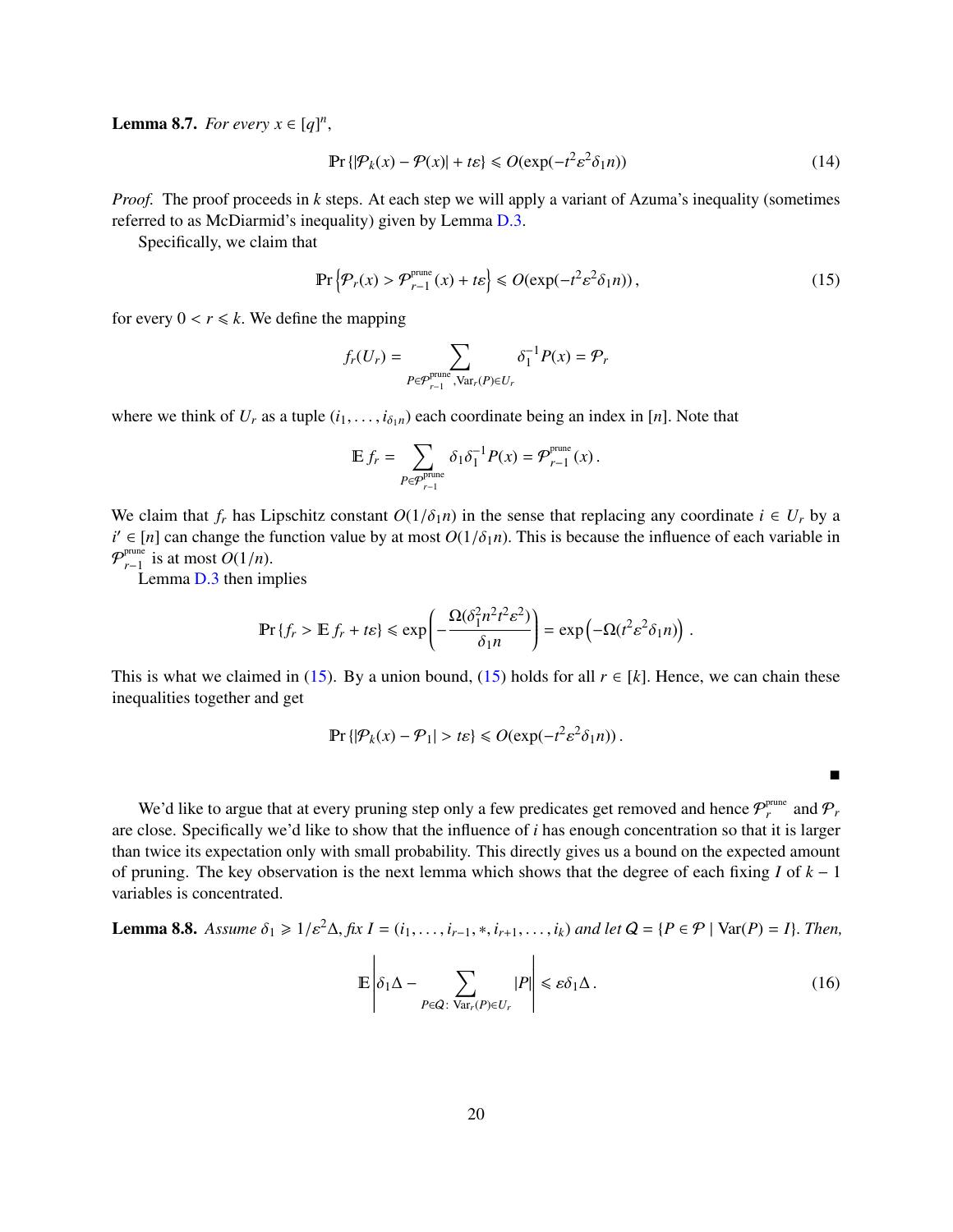*Proof.* By the density condition on  $P$ , we have  $\sum_{P \in Q} |P| \ge \Omega(\Delta)$  and  $|P| \le 1$ . (In particular,  $|Q| \ge \Omega(\Delta)$ .)<br>Consider the random variable

Consider the random variable

$$
Z = \sum_{P \in Q, \text{Var}_r(P) \in U_r} |P|,
$$

which sums the norm of all predicates in Q that are selected by  $U_r$ . Let  $\mu = \mathbb{E}Z = \delta_1\Delta$ . We can express Z as a sum of independent variables  $Z = \sum^{|U|} Z_r$ , where Z is the outcome of the *i* th sample in *U* Since we sum of independent variables  $Z = \sum_{i=1}^{|U|} Z_i$ , where  $Z_i$  is the outcome of the *i*-th sample in *U*. Since we sampled with replacement, the  $Z_i$ 's are independent and identically distributed. Every  $Z_i$  assumes each va *P* ∈ *Q* with probability 1/*n*. We note that  $E Z_i = \frac{1}{n} \sum_{P \in Q} |P| = \Theta(\frac{\Delta}{n})$ <br>  $Z - E Z$  First observe that  $E(Z - E Z)^4 < O(E |Z|^4)$  and  $\frac{\Delta}{n}$ ). Let us compute the fourth moment of *Z* − *E**Z***. First observe that**  $\mathbb{E}(Z_i - \mathbb{E} Z_i)^4 \le O(\mathbb{E} |Z_i|^4)$  **and** |

$$
\mathbb{E}\left|Z_i\right|^4 \leq \frac{1}{n}\sum_{P \in Q} |P|^4 \leq \frac{O(\Delta)}{n}
$$

Similarly, for any  $i \neq k$ :

$$
\mathbb{E}(Z_i - \mathbb{E} Z_i)^2 (Z_k - \mathbb{E} Z_k)^2 \le \frac{O(1)}{n^2} \sum_{P, P' \in Q} |P|^2 |P'|^2 \le \frac{O(\Delta^2)}{n^2}.
$$

By independence and the fact that  $E(Z_i - E Z_i) = 0$ , we therefore have

$$
\mathbb{E}(Z - \mathbb{E}Z)^4 = \sum_i \mathbb{E}(Z_i - \mathbb{E}Z_i)^4 + 6 \sum_{i \neq k} \mathbb{E}(Z_i - \mathbb{E}Z_i)^2 \mathbb{E}(Z_k - \mathbb{E}Z_k)^2
$$
  
\n
$$
\leq \delta_1 n \cdot \frac{O(\Delta)}{n} + (\delta_1 n)^2 \cdot \frac{O(\Delta^2)}{n^2}
$$
  
\n
$$
= O(\mu^2).
$$

Thus, by Markov's inequality,

<span id="page-22-0"></span>
$$
\Pr(|Z - \mathbb{E}Z| > t) \le \frac{E(Z - \mathbb{E}Z)^2}{t^4} \le \frac{O(\mu^2)}{t^4} \,. \tag{17}
$$

Therefore we can bound  $\mathbb{E}|Z - \mathbb{E}Z|$  in expectation by integrating [\(17\)](#page-22-0) over  $t \ge 1$ ,

$$
\int_{t\geqslant 1} t \cdot \Pr(|Z - \mathbb{E}|Z| > t\varepsilon\mu) \mathrm{d}t \leqslant \int_{t\geqslant 1} t \cdot \frac{O(\mu^2)}{(t\varepsilon\mu)^4} \mathrm{d}t \leqslant \frac{O(1)}{\varepsilon^4 \mu^2} \int_{t\geqslant 1} \frac{1}{t^3} \mathrm{d}t \leqslant \varepsilon \tag{18}
$$

for  $\mu$  larger than  $c/\varepsilon^3$ , i.e.,  $\delta_1 \geq c/\varepsilon^3 \Delta$ .

<span id="page-22-2"></span>**Lemma 8.9.** *For every*  $0 < r < k$ ,

$$
\frac{1}{|\mathcal{P}|} \mathbb{E} \sum_{P \in \mathcal{P}_r \backslash \mathcal{P}_r^{\text{prune}}} |P| \leq \varepsilon.
$$
 (19)

*Proof.* We'd like to bound

<span id="page-22-1"></span>
$$
\frac{1}{|\mathcal{P}|} \sum_{P \in \mathcal{P}_r \backslash \mathcal{P}_r^{\text{prune}}} |P| \leq 2 \sum_{i=1} |\text{Inf}_i(\mathcal{P}_r) - \text{E} \text{Inf}_i(\mathcal{P}_r)| \tag{20}
$$

in expectation over  $U_r$  by  $O(\varepsilon)$ . We will bound  $\mathbb{E}[\text{Inf}_i(\mathcal{P}_r) - \mathbb{E} \text{Inf}_i(\mathcal{P}_r)]$  for every fixing *I* that includes variable *i* and fixes all but the variable in position *r*. Indeed fix  $I = (i_1, \ldots, i_{r-1}, \ast, i_{r+1}, \ldots, i_k)$ . Let  $Q = \{P \in I\}$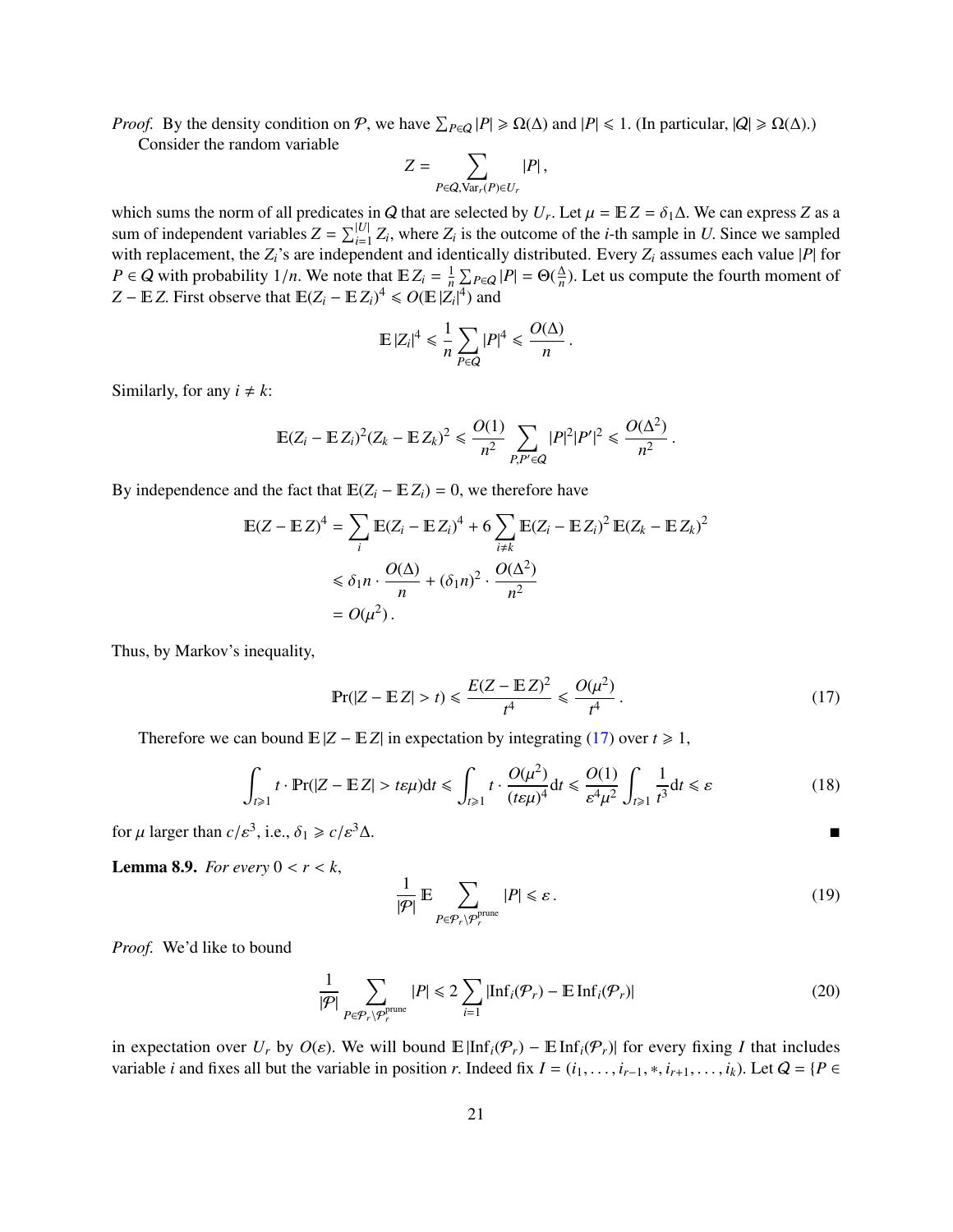$P_r$  | Var(*P*) = *I*}. We will bound the expected gain of influence of variable *i* in *Q*. By linearity of expectation this will give us a bound on (20). Let  $Z = \sum_{r=20}$  and so we let  $P_1$  By Lemma 8.8. this will give us a bound on [\(20\)](#page-22-1). Let  $Z = \sum_{P \in Q|Var_r(P) \in U_r} |P|$ . By Lemma [8.8,](#page-21-1)

$$
|\mathbb{E} Z - Z| \le \varepsilon \mathbb{E} Z.
$$

Since we have this bound for every fixing and these fixings form a partition of  $P_r$  we find that after renormalization, we have

$$
\mathbb{E}\left|\text{Inf}_i(\mathcal{P}_r)-\mathbb{E}\text{ Inf}_i(\mathcal{P}_r)\right|\leqslant \frac{\varepsilon}{n}.
$$

Let us denote by  $P'_r$ , the CSP that is obtained in the exact same way as  $P_r$  except without the pruning step. In particular,  $P'_{k}$ *k* is simply the CSP  $\mathcal{P}$  in which the *r*-th variable is restricted to  $U_r$  for each  $r \in [k]$ .

The next corollary summarizes what we have shown so far.

<span id="page-23-0"></span>**Corollary 8.10.** *Let*  $\Psi \subseteq [q]^n$  *of size*  $exp(\Omega(\varepsilon^2 \delta_1 n))$ *. Then,* 

$$
\left| \mathbb{E} \left[ \max_{x \in \Psi} \mathcal{P}'_k(x) \right] - \max_{x \in \Psi} \mathcal{P}(x) \right| \le \varepsilon. \tag{21}
$$

 $\blacksquare$ 

*Proof.* We first note that  $P_k \subseteq P'_k$  and we can get

$$
\mathbb{E}\, \frac{1}{|\mathcal{P}|}\sum_{P\in \mathcal{P}'_k \backslash \mathcal{P}_k} |P| \leq \frac{\varepsilon}{2}
$$

This follows from repeated application of Lemma [8.9](#page-22-2) (with sufficiently small value of  $\varepsilon$ ) for each  $r \in [k]$ . In particular this shows that

$$
\left| \mathbb{E} \max_{x \in [q]^n} \mathcal{P}'_k(x) - \mathbb{E} \max_{x \in [q]^n} \mathcal{P}_k(x) \right| \le \varepsilon/2.
$$
 (22)

On the other hand, by Lemma [8.7](#page-21-2) and the union bound over  $x \in \Psi$ , we get that

$$
\left| \mathbb{E} \left[ \max_{x \in \Psi} \mathcal{P}_k(x) \right] - \max_{x \in \Psi} \mathcal{P}(x) \right| \le \varepsilon/2. \tag{23}
$$

Here we used the fact that the probability that the maximum deviates by  $t \cdot \varepsilon$  drops of exponentially in *t* so that we can integrate over  $t > 1$  to get a bound on the expectation. Thus,

$$
\left| \mathbb{E} \left[ \max_{x \in \Psi} \mathcal{P}'_k(x) \right] - \max_{x \in \Psi} \mathcal{P}(x) \right| \leq \varepsilon,
$$

which is what we wanted to show.

We are now ready to prove the first main lemma. The proof reduces the general case to the case where each coordinate is subsampled independently as previously dealt with. The idea is to partition the set of variables into *m* bins and only consider predicates whose variables fall into *k* distinct bins. The total weight of the remaining predicates can be neglected for large enough *<sup>m</sup>*.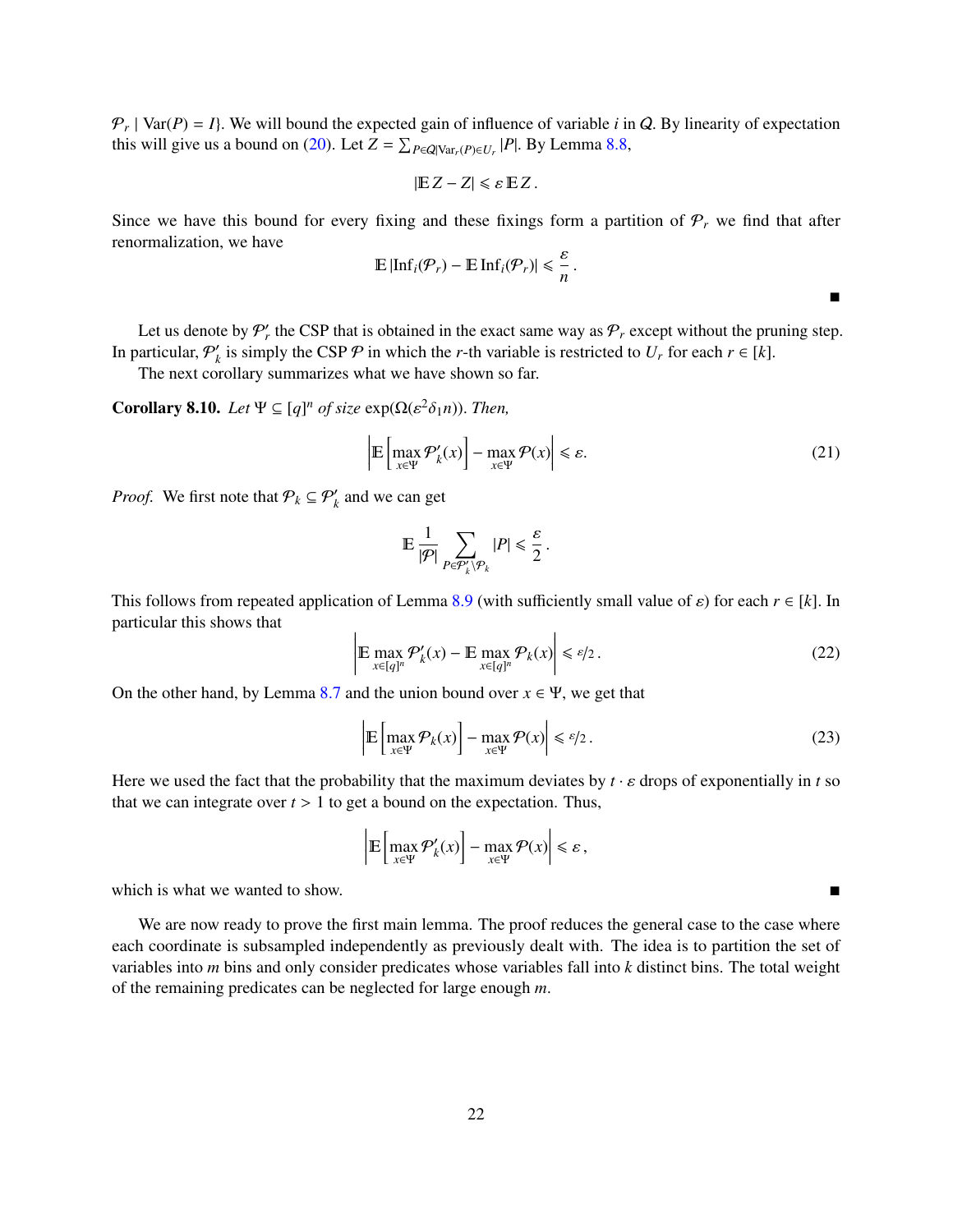*Proof of Lemma* [8.5](#page-19-2) *(Concentration).* Partition [*n*] randomly into *m* bins, i.e., [*n*] =  $S_1 \cup S_2 \cup \cdots \cup S_m$ , with *m* = Θ(1/ε<sup>2</sup>) (say). Furthermore, let  $U_\ell = U \cap S_\ell$  for  $\ell \in [m]$ . One can show that with probability 1 − *o*(1), for all  $r \in [k]$  we have  $|U| \in [\frac{1}{k}]$  [*I*] for all  $r \in [k]$  we have  $|U_r| \in [\frac{1}{2m}|U|, \frac{2}{m}|U|]$ .<br>For a given  $P \in \mathcal{P}$  the probability that

For a given  $P \in \mathcal{P}$  the probability that there are *i*,  $j \in \text{Var}(P)$  and  $j \in [m]$  so that  $i \in S_\ell$  and  $j \in S_\ell$  is at most  $O(\varepsilon^2)$ . Hence, we can throw away all such  $P \in \mathcal{P}$  and lose only an  $O(\varepsilon^2)$  fraction in expectation.

On the other hand, for every  $u \in [m]^k$  with pairwise distinct coordinates, we let  $\mathcal{P}^u = \{P \in \mathcal{P} \mid \forall r : \text{Var}_r \in \mathcal{P} \mid \forall r \in \mathcal{P} \mid \forall r \in \mathcal{P} \mid \forall r \in \mathcal{P} \mid \forall r \in \mathcal{P} \mid \forall r \in \mathcal{P} \mid \forall r \in \mathcal{P} \mid \forall r \in \mathcal{P} \mid \forall r \in$  $S_{u_r}$ ). For every  $\mathcal{P}^u$  we may then apply Corollary [8.10,](#page-23-0) since  $U_{u_1}, U_{u_2}, \ldots, U_{u_r}$  are independently chosen. We apply the corollary with  $s' = s/m^k = \text{poly}(1/\epsilon)$ . This requires us to choose  $\delta_0$  large enough as a apply the corollary with  $\varepsilon' = \varepsilon/m^k = \text{poly}(1/\varepsilon)$ . This requires us to choose  $\delta_0$  large enough as a function of  $\varepsilon$  so that the previous lemmas (in particular Lemma 8.9) apply to subsets of size  $|U|$ . This allows so that the previous lemmas (in particular Lemma [8.9\)](#page-22-2) apply to subsets of size  $|U_r|$ . This allows us to sum<br>the error over all applications of the Corollary for a total error of s. The Corollary applies to sets  $\Psi$  of s the error over all applications of the Corollary for a total error of  $\varepsilon$ . The Corollary applies to sets Ψ of size  $exp(\Omega(\varepsilon^2 |U_r|)) = exp(poly(\varepsilon)|U|)$  which is what we needed.

#### <span id="page-24-0"></span>8.2 Proof of Structure Lemma

**Proof Idea.** The main idea is the following. We have a subsample *U* of size  $\delta n$ . Hence,  $\max_{x \in [q]^n} \mathcal{P}_U(x)$  is a maximization problem in  $\delta n$  variables. In particular the maximum is achieved by one of roughly  $2^{\$ a maximization problem in  $\delta n$  variables. In particular the maximum is achieved by one of roughly  $2^{\delta \log(q)n}$ assignments to these variables. The whole problem is that we need a set of assignments Ψ of size  $2^{poly(\varepsilon)\delta n}$  «  $2^{\delta n}$  with the property that one of the assignments in Ψ is near optimal with respect to  $P_U$ .<br>The proof strategy is to design a deterministic algorithm  $D(u)$  that is given a seed  $u \in I$ 

The proof strategy is to design a deterministic algorithm  $D(y)$  that is given a *seed*  $y \in [q]^S$  where  $S \subseteq U$ .<br>algorithm returns an assignment  $x = D(y)$  to the variables in *II* with the quarantee that for some seed The algorithm returns an assignment  $x = D(y)$  to the variables in *U* with the guarantee that for some seed *y* ∈ [*q*]<sup>*S*</sup>, the induced assignment *x* = *D*(*y*) is near optimal in  $\mathcal{P}_U$ . An important parameter is the seed length of *D* i.e., the size of *S*. It is also crucial that the algorithm does not know *U* but on length of *D*, i.e., the size of *S*. It is also crucial that the algorithm does not know *U* but only *S* and  $P_S$ . (Otherwise the algorithm could trivially return an optimal assignment for  $P_U$ .) Specifically, we want to achieve seed length  $|S| \leq \text{poly}(\varepsilon)\delta_1 n / \log(q)$ . This will suffice for the purpose of our proof, since then we can put  $\Psi = \{D(y) : y \in [q]^S\}$ . In this case  $\Psi$  will be sufficiently small.<br>The leven point in the proof is to choose *U* so large that for ev

The key point in the proof is to choose *U* so large that for every  $x \in [q]^n$  both  $\mathcal{P}_U(x)$  and  $\mathcal{P}_S(x)$  are a good approximation of  $P(x)$ . This fact will be the main reason why we can hope to obtain a near optimal assignment for  $P_U$  by just looking at  $P_S$ . We remark that this proof strategy is due to [\[GGR98\]](#page-27-2). Formally we will prove the next lemma.

<span id="page-24-1"></span>**Lemma 8.11.** For every constant *c*, there is another constant *C* and a deterministic algorithm  $D: [q]^S \to [q]^U$ <br>which extends an assignment to the coordinates S to an assignment to the coordinates in *U* so that *which extends an assignment to the coordinates S to an assignment to the coordinates in U so that*

$$
\mathbb{E} \max_{x \in [q]^S} \mathcal{P}_U(D(x)) \ge \mathbb{E} \max_{x \in [q]^U} \mathcal{P}_U(x) - \varepsilon.
$$

*Here the expectation is taken over random*  $U \subseteq [n]$  *of size*  $\delta n = \varepsilon^{-C} \delta_0 n$  *and random subset*  $S \subseteq U$  *of size*<br> $|S| \leq e^{-c} \delta n / \log(a)$  $|S| \le \varepsilon^{-c} \delta n / \log(q)$ .

Once we have this lemma it will be easy to conclude the Structure Lemma. We will next describe our algorithm and then prove Lemma [8.11.](#page-24-1)

**Deterministic greedy algorithm.** Let  $\alpha = \varepsilon^{c_1}/\log(q)$ , the factor by which *S* needs to be smaller than *U*. Assume a fixed partition of *U* into *m* pairwise disjoint sets  $U = U_1 \cup U_2 \cup \cdots \cup U_m$  of equal size. Here *m* is some parameter that we'll need and determine later. Choose  $S_\ell$  uniformly at random from  $U\setminus U_\ell$  of size  $|S_\ell| = \frac{\alpha}{m} |U|$  for some parameter  $\alpha$ . Let  $S = S_1 \cup \cdots \cup S_m$ . Note that  $|S| = \alpha |U|$ . We want  $|S_\ell| \ge \delta_0 n$  so that the concentration lemma will apply even to the sets  $S_\ell$ . We take  $m = \text{poly}(1/\epsilon)$ , e.g.  $m = \text{e}^{$ that the concentration lemma will apply even to the sets  $S_\ell$ . We take  $m = \text{poly}(1/\varepsilon)$ , e.g.,  $m = \varepsilon^{-2k}$  will be sufficient. Hence  $\frac{\alpha}{\varepsilon}$  is some fixed polynomial in s and this determines the size of *U* sufficient. Hence,  $\frac{\alpha}{m}$  is some fixed polynomial in  $\varepsilon$  and this determines the size of *U*.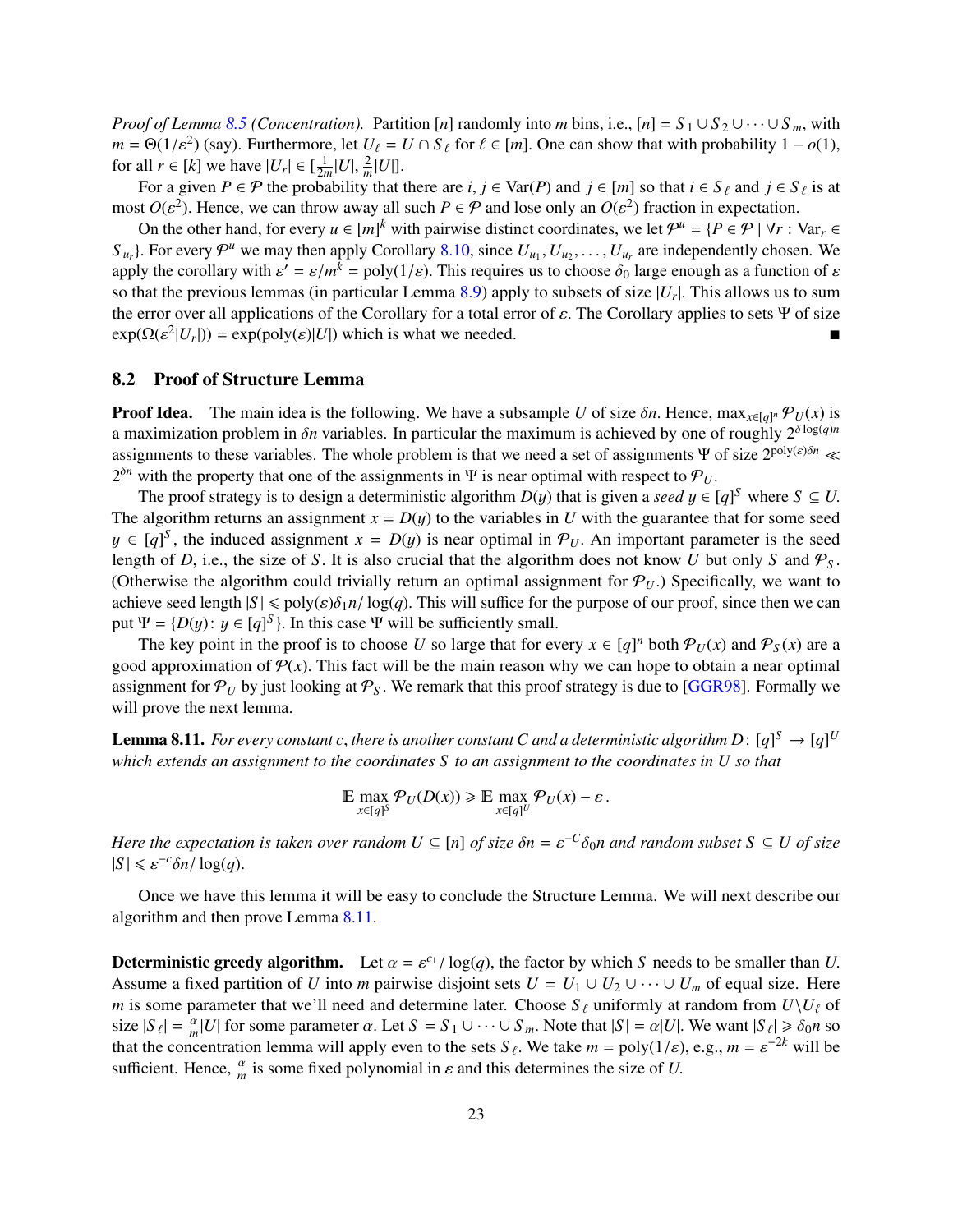The algorithm *D* works as follows.

Input:  $x \in [q]^S$ Output:  $z \in [q]^U$ Algorithm:

- − For every *i* ∈ *S*, we put  $z_i = x_i$ .
- For every  $\ell \in [m]$ , do the following: Let  $y^* \in [q]^{U_{\ell} \setminus S}$  denote the partial assignment that maximizes the function  $f(u) = \mathcal{P}_{\alpha} (x[u])$  where  $x[u]$  denote the assignment which is equal to *u* for all the function  $f(y) = \mathcal{P}_{S_\ell}(x[y])$  where  $x[y]$  denote the assignment which is equal to y for all coordinates  $i \in U_0$ . S and equal to x elsewhere, Formally let coordinates  $i \in U_\ell \backslash S$  and equal to *x* elsewhere. Formally, let

<span id="page-25-0"></span>
$$
y^* = \arg\max_{y \in [q]^{U_\ell \backslash S}} \mathcal{P}_{S_\ell}(x[y]) \tag{24}
$$

and put  $z_i = y_i^*$ <sup>\*</sup> for every  $i \in U_\ell \backslash S$ .

This defines an assignment *<sup>z</sup>* to all coordinates in *<sup>U</sup>*.

Analysis. To analyze our algorithm, let  $x^* \in [q]^n$  denote the assignment that maximizes  $\max_{x \in [q]^n} \mathcal{P}_U(x)$ .<br>Our goal is to define a sequence of "bybrid" assignments  $x^0 - x^1$ , where  $x^0 - x^*$  and  $x^m - D(u)$  for Our goal is to define a sequence of "hybrid" assignments  $x^0, x^1, \ldots, x^m$  where  $x^0 = x^*$  and  $x^m = D(y)$  for some  $y \in [q]^S$  so that in expectation over *U* and *S*, we have

$$
\mathcal{P}_U(x^m) \ge \mathcal{P}_U(x^0) - \varepsilon.
$$

The sequence is defined as follows. Let  $x^0 = x^*$ . Inductively, let  $x^\ell$  for  $0 < \ell \le m$  be equal to  $x^{\ell-1}$  in all coordinates except  $U_\ell$ . The coordinates  $U_\ell$  are induced from  $S_\ell$  exactly as in our algorithm in eq coordinates except  $U_\ell$ . The coordinates  $U_\ell$  are induced from  $S_\ell$  exactly as in our algorithm in equation [\(24\)](#page-25-0), i.e., for all *i* ∈  $U_{\ell}$ \*S*, we let  $x_i^{\ell} = y_i^*$  where  $y^*$  is defined as

$$
y^* = \arg\max_{y \in [q]^{U_\ell \setminus S}} \mathcal{P}_{S_\ell}(x^{\ell-1}[y]).
$$

We observe that indeed  $x^m$  is the generated by *D* for some  $x \in [q]^S$  since all coordinates in  $x^m$  are induced by looking only at coordinates in *S* (though it need not be the case that  $x^m = D(x^*)$ ). Now, denote the error at step  $\ell$  by

$$
err(\ell) = \mathcal{P}_U(x^{\ell-1}) - \mathcal{P}_U(x^{\ell}).
$$

Note that  $err(\ell)$  is a random variable depending on both *U* and *S*. The claim now reduces to showing

<span id="page-25-1"></span>
$$
\mathbb{E}\sum_{\ell\in[m]}\text{err}(\ell)\leqslant\varepsilon,\tag{25}
$$

since by definition  $\mathcal{P}_U(x^*) - \mathcal{P}_U(x^m) \le \sum_{\ell \in [m]} \text{err}(\ell)$ .<br>In order to argue (25) it will be convenient to con-

In order to argue  $(25)$ , it will be convenient to consider

$$
\widetilde{\text{err}}(\ell) = \mathcal{P}_{U \setminus U_{\ell}}(x^{\ell-1}) - \mathcal{P}_{U \setminus U_{\ell}}(x^{\ell}).
$$

Since we chose *m* large enough and hence  $U_\ell$  is a sufficiently small fraction of *U*, it follows that for all  $\ell \in [m]$ ,  $\ell \in [m],$ 

<span id="page-25-2"></span>
$$
\sum_{\ell \in [m]} \text{err}(\ell) \le \sum_{\ell \in [m]} \widetilde{\text{err}}(\ell) + \frac{\varepsilon}{2} \,. \tag{26}
$$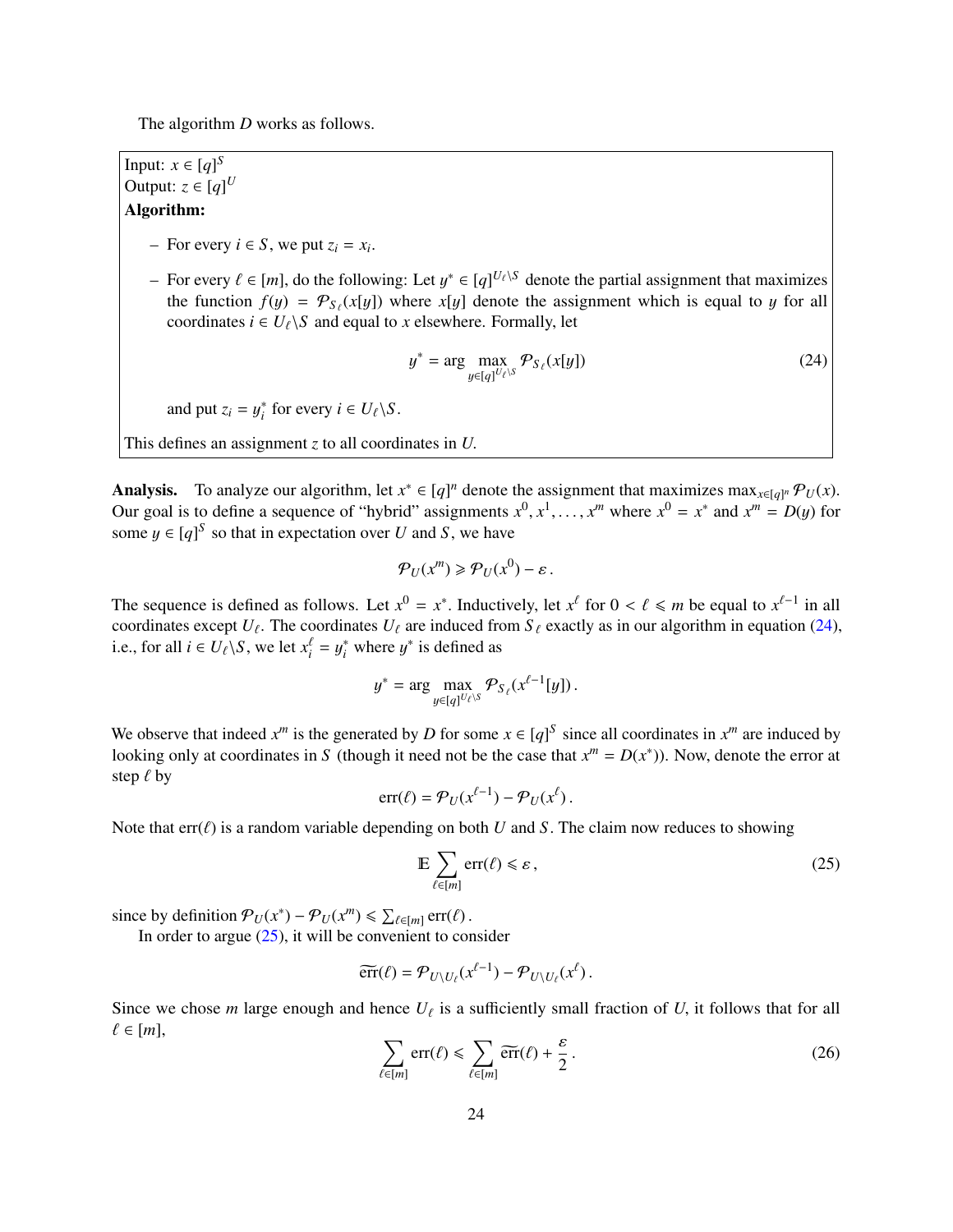$$
z^* = \arg\max_{y \in [q]^{U_\ell \setminus S}} \mathcal{P}_{U \setminus U_\ell}(x^{\ell-1}[y]).
$$

Note that here we are maximizing over  $\mathcal{P}_{U\setminus U_\ell}$  rather than  $\mathcal{P}_{S_\ell}$ . The following lemma gives us a concrete way of bounding  $\widetilde{\mathfrak{err}}(\ell)$ of bounding  $\widetilde{\text{err}}(\ell)$ .

#### <span id="page-26-2"></span>Lemma 8.12.

<span id="page-26-0"></span>
$$
\widetilde{\text{err}}(\ell) \leqslant \left| \mathcal{P}_{U \setminus U_{\ell}}(x^{\ell-1}[z^*]) - \mathcal{P}_{S_{\ell}}(x^{\ell-1}[z^*]) \right| \tag{27}
$$

*Proof.* If [\(27\)](#page-26-0) were false, then we would have

$$
\mathcal{P}_{S_{\ell}}(x^{\ell-1}[z^*]) > \mathcal{P}_{S_{\ell}}(x^{\ell-1}[y^*]).
$$

But this is a contradiction, since we chose  $y^*$  as the maximum with respect to  $\mathcal{P}_{S_\ell}$ .

The next lemma shows that the RHS above is small in expectation. The reason is that  $S_\ell$  is chosen uniformly at random inside  $U\setminus U_\ell$ . Let  $\tilde{x} = x^{\ell-1}[z^*]$ . We have  $E\mathcal{P}_{S_\ell}(\tilde{x}) = \mathcal{P}_{U\setminus U_\ell}(\tilde{x})$ . We only need to argue<br>that the average deviation of  $\mathcal{P}_{S_\ell}(\tilde{x})$  from its mean is small. This can be argu that the average deviation of  $\mathcal{P}_{S_\ell}(\tilde{x})$  from its mean is small. This can be argued directly but it also follows from Lemma [8.5](#page-19-2) applied to  $\mathcal{P}_{U\setminus U_{\ell}}$  and  $\Psi = {\tilde{x}}$ . To apply this lemma, we actually need that  $\mathcal{P}_{U\setminus U_{\ell}}$  is sufficiently close to being sufficiently danse. This is true in expectation over *II* close to being sufficiently dense. This is true in expectation over *<sup>U</sup>*.

#### <span id="page-26-3"></span>Lemma 8.13.

$$
\mathbb{E}\left|\mathcal{P}_{U\setminus U_{\ell}}(\tilde{x})-\mathcal{P}_{S_{\ell}}(\tilde{x})\right|\leq \frac{\varepsilon}{2m}
$$
\n(28)

*Proof.* As mentioned before we think of  $\mathcal{P}_{S_\ell}$  as a subsample of  $\mathcal{P}_{U\setminus U_\ell}$ . We would like to apply Lemma [8.5](#page-19-2) (Concentration) to conclude the claim. However  $\mathcal{P}_{U\setminus U_\ell}$  need not satisfy the density condition. However, by Lemma [8.8,](#page-21-1)  $\mathcal{P}_{U\setminus U_{\ell}}$  does satisfy, for every fixing *I* of *k* − 1 variables,

<span id="page-26-1"></span>
$$
\mathbb{E}\left|\sum_{P\in\mathcal{P}_{U\setminus U_{\ell}},\text{Var}(P)=I}|P|-\delta\Delta\right|\leqslant\varepsilon'\delta\Delta\,.
$$
\n(29)

In other words, every fixing *I* satisfies the density requirement in expectation. We can therefore treat  $\mathcal{P}_{U\setminus U_f}$ as a  $\delta\Delta$ -dense CSP and subsample  $S_\ell \subseteq U\setminus U_\ell$  from it. Note that we can take  $\delta\Delta = \text{poly}(1/\varepsilon)$  arbitrarily large so that we may subsample an  $\alpha$  fraction of the variables of  $U\setminus U_\ell$  and expect error  $\varepsilon/4m$  in the application of Lemma [8.5.](#page-19-2) The fact that  $\mathcal{P}_{U\setminus U_{\ell}}$  satisfies only [\(29\)](#page-26-1) leads to additional approximation errors in the application of Lemma [8.5.](#page-19-2) By summing [\(29\)](#page-26-1) over all possible *I*, we can bound these errors by  $\varepsilon'$ . Again taking  $\delta\Delta$  large<br>enough we can assure  $c' \leq c/m$ . Hence we get a total expected error of  $c/m$  which is what we wanted to enough we can assure  $\varepsilon' \le \varepsilon/4m$ . Hence, we get a total expected error of  $\varepsilon/2m$  which is what we wanted to show.

Combining Lemma [8.12](#page-26-2) with Lemma [8.13,](#page-26-3) we conclude that for every  $\ell \in [m]$ ,

<span id="page-26-4"></span>
$$
\mathbb{E}\,\widetilde{\text{err}}(\ell) \leqslant \frac{\varepsilon}{2m} \,. \tag{30}
$$

Finally,

$$
\mathbb{E} \sum_{\ell \in [m]} \text{err}(\ell) \leq \mathbb{E} \sum_{\ell \in [m]} \widetilde{\text{err}}(\ell) + \frac{\varepsilon}{2}
$$
(by (26))  

$$
= \sum_{\ell \in [m]} \mathbb{E} \widetilde{\text{err}}(\ell) + \frac{\varepsilon}{2}
$$
  

$$
\leq m \cdot \frac{\varepsilon}{2m} + \frac{\varepsilon}{2}
$$
(using (30))  

$$
= \varepsilon
$$

Let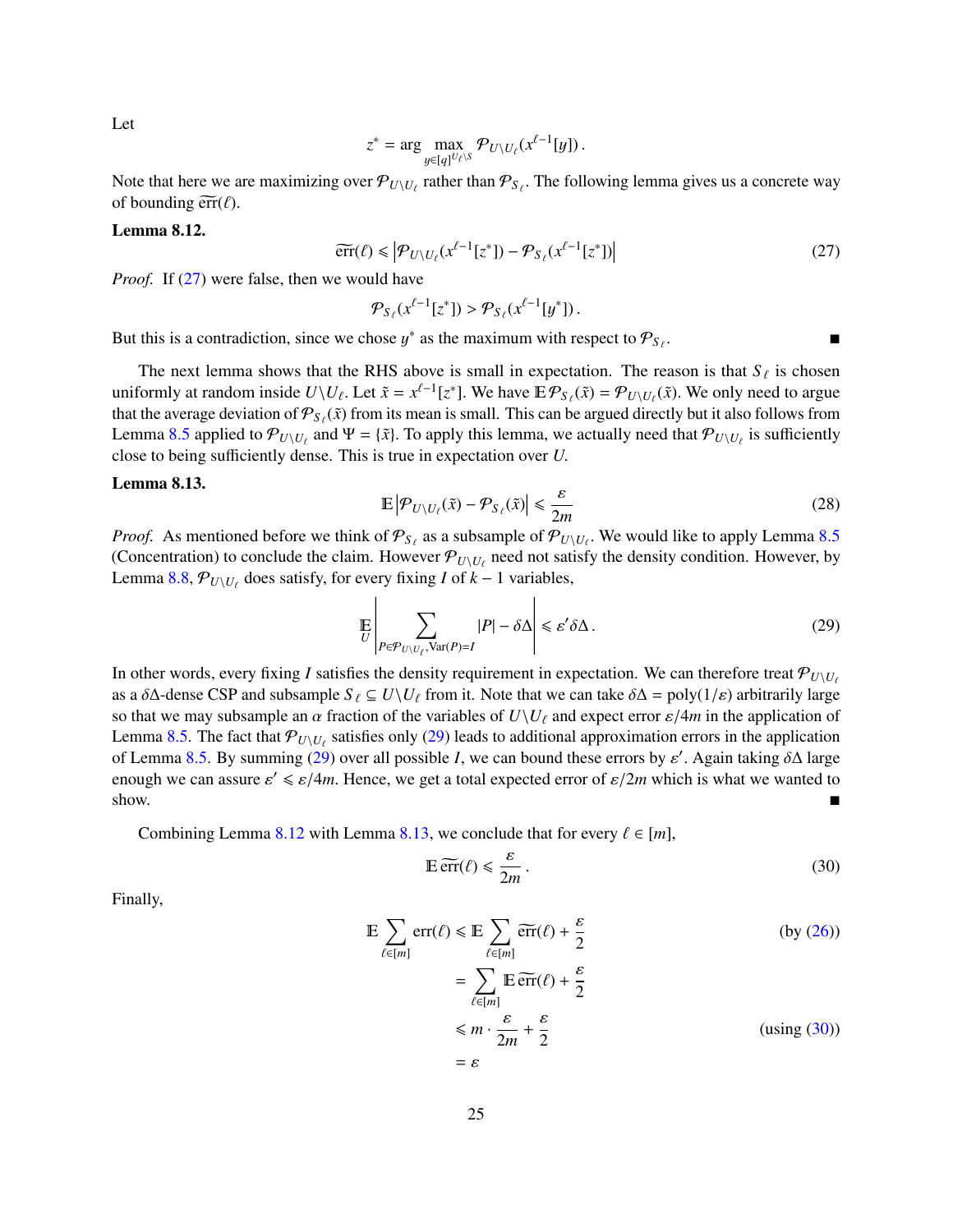We can now complete the proof of the Structure Lemma. We would like to put  $\Psi(S) = \{D(x) \mid x \in [q]^S\}$ .<br>Then by Lemma 8.11 Then, by Lemma [8.11,](#page-24-1)

<span id="page-27-12"></span>
$$
\mathbb{E} \max_{x \in \Psi(S)} \mathcal{P}_U(x) \ge \mathbb{E} \max_{x \in [q]^U} \mathcal{P}_U(x) - \varepsilon \,. \tag{31}
$$

We are not quite done, since the Structure Lemma requires a single fixed set <sup>Ψ</sup>(*<sup>S</sup>* ). So far we are choosing *<sup>S</sup>* randomly as a subset of *<sup>U</sup>*. Hence, the set <sup>Ψ</sup>(*<sup>S</sup>* ) that we constructed above depends on the choice of *<sup>U</sup>*. To finish the proof we need a single set  $\Psi \subseteq [q]^n$  that is independent of the choice of *U*. This is easy to accomplish from what we have Simply pick S and *U* independently and consider  $U' = U \cup S$ . Since  $|S| \le \text{poly}(s)|U|$  we from what we have. Simply pick *S* and *U* independently and consider  $U' = U \cup S$ . Since  $|S| \leq \text{poly}(\varepsilon)|U|$ , we can make the difference between  $\mathcal{D}_{U}(x)$  and  $\mathcal{D}_{U}(x)$  pegligible for any  $x \in [a]^n$ . Therefore, we may can make the difference between  $\mathcal{P}_U(x)$  and  $\mathcal{P}_{U'}(x)$  negligible for any  $x \in [q]^n$ . Therefore, we may exchange<br>*U*<sup>*l*</sup> for *U* in the previous argument so that the choice of *S* and *U* is independent. Since (31)  $U'$  for  $U$  in the previous argument so that the choice of  $S$  and  $U$  is independent. Since  $(31)$  is then true in expectation taken over independent *<sup>S</sup>* and *<sup>U</sup>*, there must also exist a fixed choice of *<sup>S</sup>* for which [\(31\)](#page-27-12) is true in expectation taken over *U*. But now we may take  $\Psi = \Psi(S)$  in order to conclude the proof of the Structure Lemma.

### References

- <span id="page-27-11"></span>[ABLT06] S. Arora, B. Bollobás, L. Lovász, and I. Tourlakis. Proving integrality gaps without knowing the linear program. *Theory of Computing*, 2(1):19–51, 2006.
- <span id="page-27-3"></span>[AdlVKK03] N. Alon, W. F. de la Vega, R. Kannan, and M. Karpinski. Random sampling and approximation of MAX-CSPs. *J. Comput. Syst. Sci.*, 67(2):212–243, 2003.
- <span id="page-27-5"></span>[AHK06] S. Arora, E. Hazan, and S. Kale. A fast random sampling algorithm for sparsifying matrices. In *Proc.* 10*th APPROX*, pages 272–279. Springer, 2006.
- <span id="page-27-10"></span>[AKK<sup>+</sup>08] S. Arora, S. Khot, A. Kolla, D. Steurer, M. Tulsiani, and N. Vishnoi. Unique games on expanding constraints graphs are easy. In *Proc.* 40*th STOC*. ACM, 2008.
- <span id="page-27-6"></span>[AM07] D. Achlioptas and F. McSherry. Fast computation of low-rank matrix approximations. *J. ACM*, 54(2), 2007.
- <span id="page-27-7"></span>[BSS09] J. D. Batson, D. A. Spielman, and N. Srivastava. Twice-Ramanujan sparsifiers. In *Proc.* 41*st STOC*, pages 255–262. ACM, 2009.
- <span id="page-27-9"></span>[CMM09] M. Charikar, K. Makarychev, and Y. Makarychev. Integrality gaps for sherali-adams relaxations. In *Proc.* 41*st STOC*. ACM, 2009.
- <span id="page-27-8"></span>[Din07] I. Dinur. The PCP theorem by gap amplification. *J. ACM*, 54(3):12, 2007.
- <span id="page-27-1"></span>[dlVKM07] W. F. de la Vega and C. Kenyon-Mathieu. Linear programming relaxations of maxcut. In N. Bansal, K. Pruhs, and C. Stein, editors, *SODA*, pages 53–61. SIAM, 2007.
- <span id="page-27-4"></span>[Fei02] U. Feige. Relations between average case complexity and approximation complexity. In *STOC*, pages 534–543, 2002.
- <span id="page-27-0"></span>[FS02] U. Feige and G. Schechtman. On the optimality of the random hyperplane rounding technique for max cut. *Random Struct. Algorithms*, 20(3):403–440, 2002.
- <span id="page-27-2"></span>[GGR98] O. Goldreich, S. Goldwasser, and D. Ron. Property testing and its connection to learning and approximation. *J. ACM*, 45(4):653–750, 1998.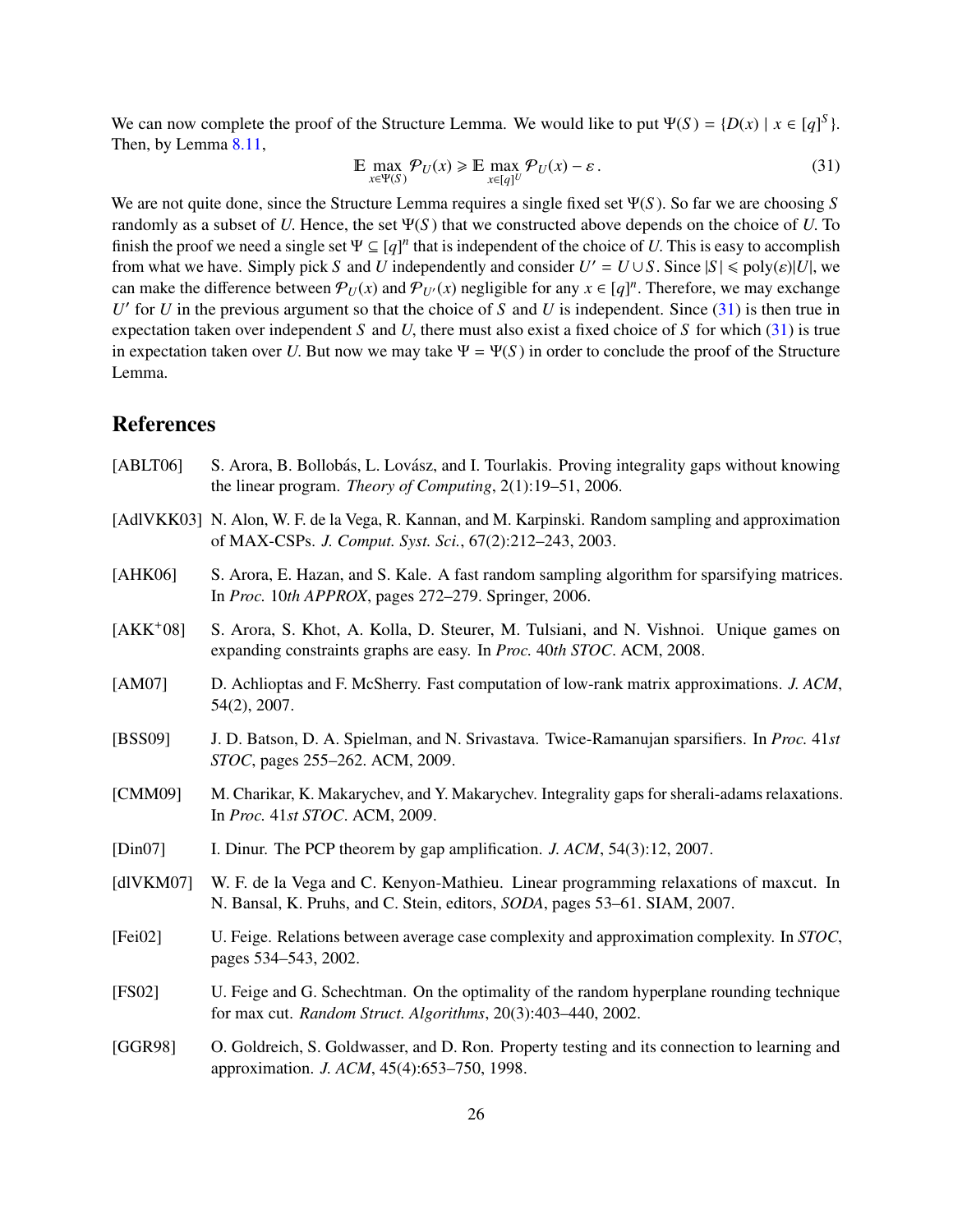<span id="page-28-10"></span><span id="page-28-8"></span><span id="page-28-7"></span><span id="page-28-6"></span><span id="page-28-4"></span><span id="page-28-3"></span><span id="page-28-2"></span><span id="page-28-1"></span>

| [GW94]      | M. X. Goemans and D. P. Williamson. Improved approximation algorithms for maximum cut<br>and satisfiability problems using semidefinite programming. J. ACM, 42(6):1115-1145, 1995.<br>Preliminary version in STOC'94. |
|-------------|------------------------------------------------------------------------------------------------------------------------------------------------------------------------------------------------------------------------|
| [KKMO04]    | S. Khot, G. Kindler, E. Mossel, and R. O'Donnell. Optimal inapproximability results for<br>MAX-CUT and other 2-variable CSPs? SIAM J. Comput, 37(1):319-357, 2007. Preliminary<br>version in FOCS' 04.                 |
| [MOO05]     | E. Mossel, R. O'Donnell, and K. Oleszkiewicz. Noise stability of functions with low in uences<br>invariance and optimality. In <i>Proc.</i> 46th FOCS, pages 21–30. IEEE, 2005.                                        |
| [ $Rag08$ ] | P. Raghavendra. Optimal algorithms and inapproximability results for every csp? In <i>Proc.</i><br>40th STOC, pages 245-254. ACM, 2008.                                                                                |
| [Ron00]     | D. Ron. Property testing. In Handbook of Randomized Computing, Vol. II, pages 597–649.<br>Kluwer Academic Publishers, 2000.                                                                                            |
| [RS09]      | P. Raghavendra and D. Steurer. How to round any csp. In <i>Proc.</i> 50th FOCS, pages 586–594.<br>IEEE, 2009.                                                                                                          |
| [Rub06]     | R. Rubinfeld. Sublinear time algorithms. In Proc. International Congress of Mathematicians,<br>volume 3, pages 1095-1110. European Math. Soc., 2006.                                                                   |
| [RV07]      | M. Rudelson and R. Vershynin. Sampling from large matrices: An approach through geometric<br>functional analysis. J. ACM, 54(4), 2007.                                                                                 |
| [SA90]      | H. D. Sherali and W. P. Adams. A hierarchy of relaxations between the continuous and<br>convex hull representations for zero-one programming problems. SIAM J. Discrete Math.,<br>3(3):411-430, 1990.                  |
| [Sch08]     | G. Schoenebeck. Linear level Lasserre lower bounds for certain k-CSPs. In FOCS, pages<br>593–602. IEEE Computer Society, 2008.                                                                                         |
| [SS08]      | D. A. Spielman and N. Srivastava. Graph sparsification by effective resistances. In <i>Proc.</i> 40th<br>STOC. ACM, 2008.                                                                                              |
| [ST04]      | D. A. Spielman and S.-H. Teng. Nearly-linear time algorithms for graph partitioning, graph<br>sparsification, and solving linear systems. In <i>Proc.</i> 36th STOC, pages 81–90. ACM, 2004.                           |
| [Ste10]     | D. Steurer. Fast sdp algorithms for constraint satisfaction problems. In Proc. 21st ACM-SIAM<br>SODA, 2010.                                                                                                            |
| [Tul09]     | M. Tulsiani. CSP gaps and reductions in the Lasserre hierarchy. In <i>Proc.</i> 41st STOC 2009,<br>pages 303-312. ACM, 2009.                                                                                           |

# <span id="page-28-14"></span><span id="page-28-13"></span><span id="page-28-12"></span><span id="page-28-11"></span><span id="page-28-9"></span><span id="page-28-5"></span><span id="page-28-0"></span>A Edge distribution of subsample of the third power

In this section we compare the edge distribution of the subsample of  $G^3$  to a somewhat nicer distribution. This step was needed in Lemma [7.7.](#page-16-2) In the following let *G* = (*V*, *E*) be a  $\Delta$ -regular graph and  $\delta \ge \text{poly}(\varepsilon^{-1})\Delta^{-1}$ <br>Further denote  $W - V_0$ Further denote  $W = V_{\delta}$ .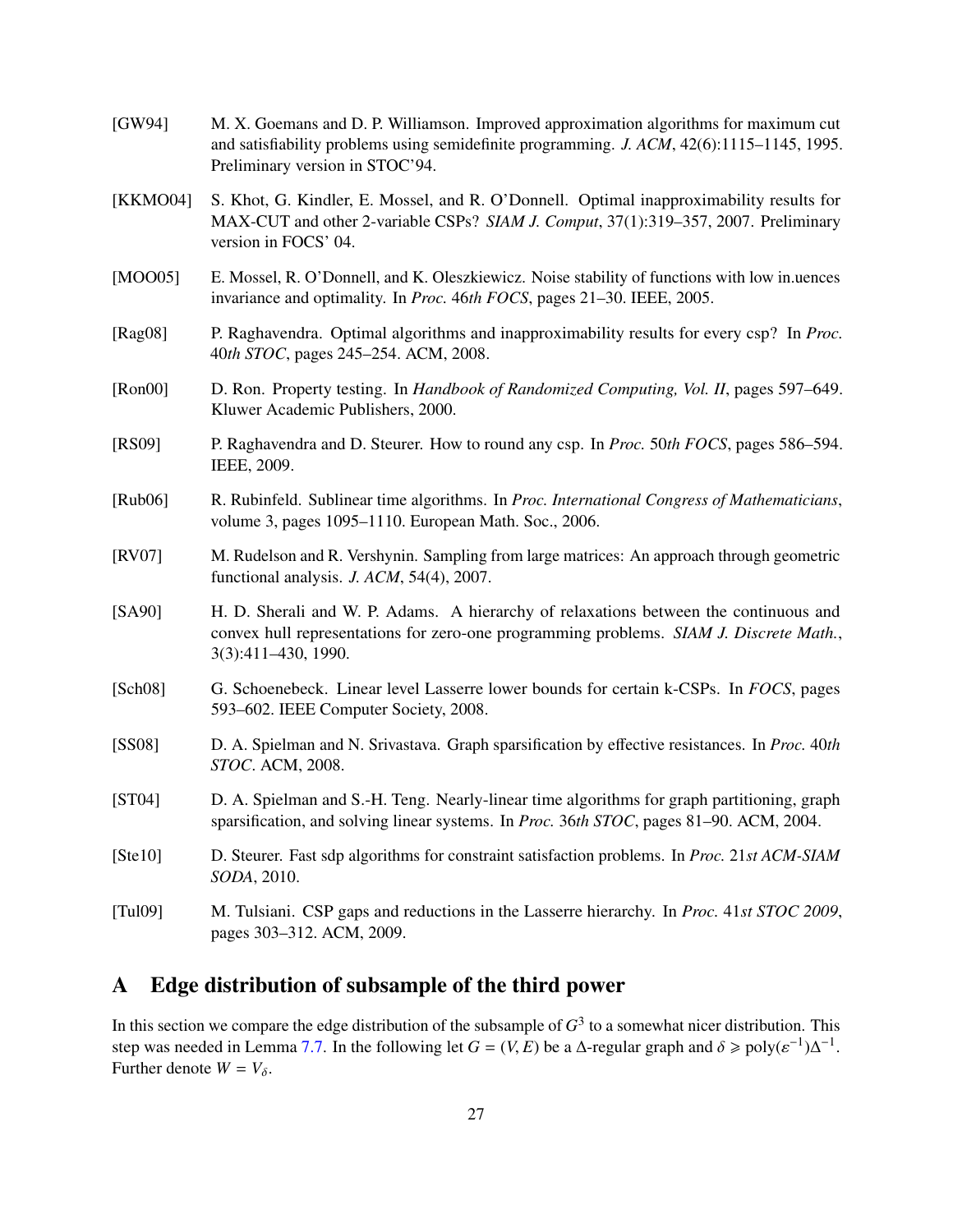Lemma A.1. *Let D*<sup>1</sup> *denote the uniform distribution over edges in G* 3 [*W*]. *Let <sup>D</sup>*<sup>2</sup> *denote the distribution obtained as follows:*

- *1. Pick a random edge*  $(v, v') \in E$ .
- 2. *Choose uniformly at random*  $w \in N_W(v)$  *and*  $w' \in N_W(v')$ .
- 3. Output  $(w, w')$ .

*Then,*

$$
\mathop{\mathbb{E}}_{W} \left[ \text{TV}(D_1, D_2) \right] \leq \varepsilon.
$$

*Here and in the following*  $TV(D_1, D_2)$  *denote the total variation distance between the two distributions*  $D_1$ and  $D_2$ .

*Proof.* Let us compare the following two distributions:

- *P*<sub>1</sub>: Pick a uniformly random path  $p = (w, v, v', w')$  from the set of all paths of length 3 in *G* which have  $w, w' \in W$ .
- *P*<sub>2</sub> : Pick a random edge  $v, v' \in E$  and random neighbors  $w \in N_W(v), w' \in N_W(v')$  and consider the path  $(w, v, w', w')$  $(w, v, v', w').$

Notice that it suffices to bound the statistical distance between  $P_1$  and  $P_2$ . This is because  $D_1$  is just the marginal distribution of  $P_1$  on the endpoints of the path  $(w, w')$ . Likewise  $D_2$  is the marginal distribution of  $P_2$  on  $(w, w')$  $P_2$  on  $(w, w')$ .<br>Now let

Now, let  $p = (w, v, v', w')$  denote any path of length 3 in *G* so that  $w, w' \in W$ . Let *N* denote the number<br>ush paths. Note that  $\mathbb{F}[N] = \delta^2 \Delta^3 n$ . Let us now compare the probability of this path under the two of such paths. Note that  $\mathbb{E}N = \delta^2 \Delta^3 n$ . Let us now compare the probability of this path under the two distributions. For *P<sub>t</sub>* we get distributions. For  $P_1$  we get

$$
P_1(p) = \frac{1}{N}
$$

On the other hand, under *<sup>P</sup>*2,

$$
P_2(p) = \frac{1}{|N_W(v)|} \cdot \frac{1}{\Delta n} \cdot \frac{1}{|N_W(v')|}
$$

Note that for every  $v \in V$ , we have  $\mathbb{E}|N_W(v)| = \delta \Delta$ . It now suffices to argue the bound

$$
\mathbb{E}\left[\text{TV}(P_1, P_2)\right] = \mathbb{E}\left[\frac{1}{2}\sum_{p} \left|\frac{1}{N} - \frac{1}{|N_W(v)||N_W(v')|\Delta n}\right|\right] \leq \varepsilon. \tag{32}
$$

Let us call a path  $p = (w, v, v', w')$  *good* if

$$
\frac{1}{|N_W(v)| \cdot |N_W(v')|} = \frac{1 \pm \varepsilon'}{\delta^2 \Delta^2}.
$$

Later we will choose  $\varepsilon' = \Omega(\varepsilon)$  to be sufficiently small, say,  $\varepsilon' = \varepsilon/100$ . We need the following simple concentration bounds concentration bounds.

**Claim A.2.** With probability  $1 - \varepsilon'$  over the choice of W, we have

*1.*  $N^{-1} = (1 \pm \varepsilon')/(\delta^2 \Delta^3 n)$ .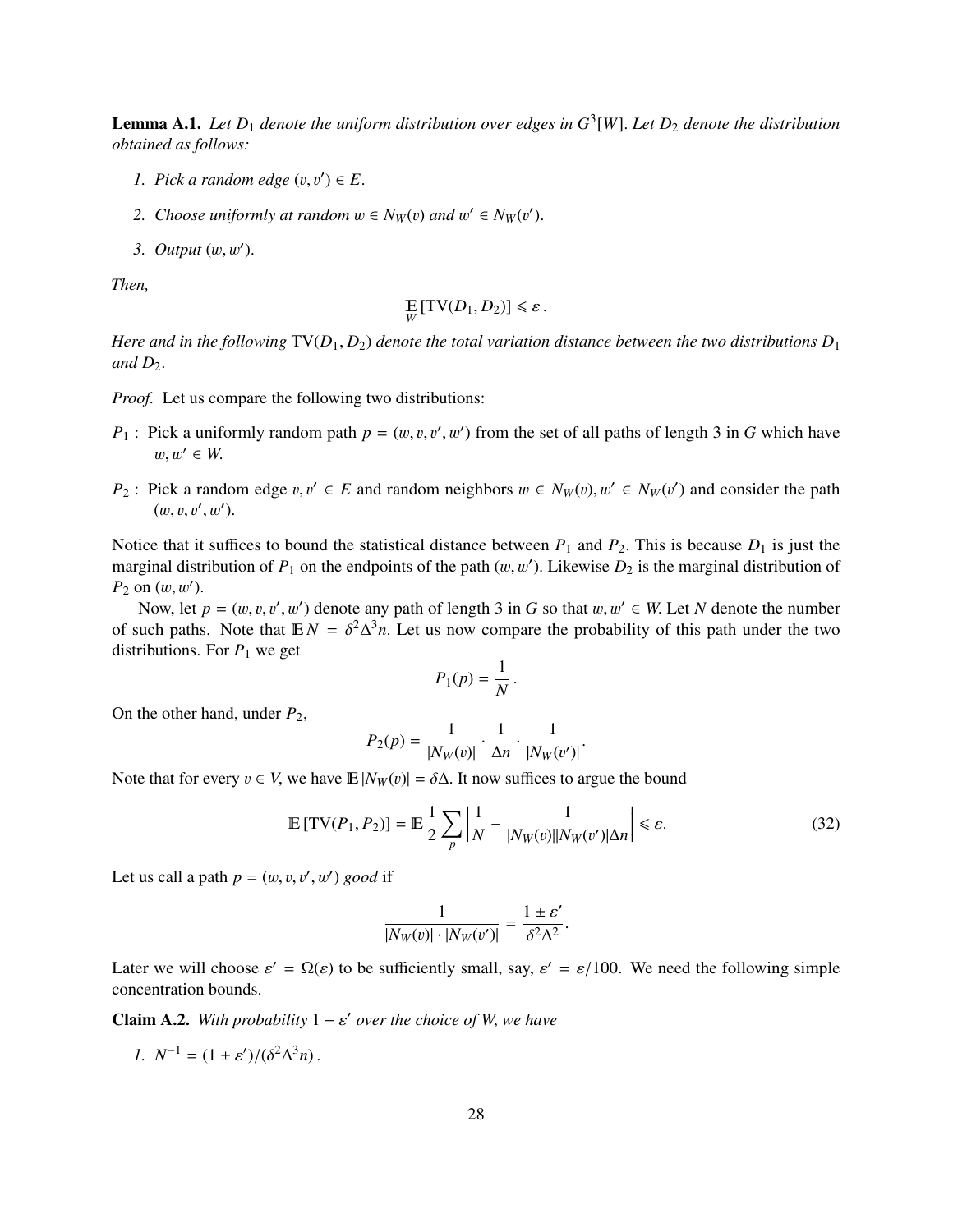# 2. *The fraction of bad paths is less than*  $1/O(\varepsilon'^5(\delta\Delta)^3)$ .

*Proof.* The first claim follows from Lemma [D.1.](#page-34-1) Regarding the second claim, it is not hard to show for every  $v, v'$  that

$$
\Pr\left\{\frac{1}{|N_W(v)||N_W(v')|} \notin \frac{1 \pm \varepsilon'}{\delta^2 \Delta^2}\right\} \le \frac{1}{O(\varepsilon'^4 (\delta \Delta)^3)}
$$

This can be shown by computing the fourth moment  $\mathbb{E}(|N_W(v)| - \delta \Delta)^4$  and bounding the probability of a<br>factor  $1 + \alpha$  deviation of  $|N_W(v)|$  from its mean for small enough  $\alpha = O(\alpha')$ . This argument shows that the factor  $1 + \alpha$  deviation of  $|N_W(v)|$  from its mean for small enough  $\alpha = \Omega(\varepsilon')$ . This argument shows that the expected number of had paths is at most  $1/O(\varepsilon'^4(\delta \Delta)^3)$  and the claim is completed by applying Markov's expected number of bad paths is at most  $1/O(\varepsilon'^4(\delta\Delta)^3)$  and the claim is completed by applying Markov's  $\blacksquare$ inequality.

Given this claim, we can finish the proof of the lemma. Indeed letting *Q* denote the set of good paths, we have with probability  $1 - \varepsilon'$ ,

$$
\sum_{p} \left| \frac{1}{N} - \frac{1}{|N_W(v)||N_W(v')|\Delta n} \right| \le \sum_{p \in Q} \frac{2\varepsilon'}{\delta^2 \Delta^3 n} + \sum_{p \notin Q} \frac{1}{\Delta n}
$$
  

$$
\le 2\varepsilon' + \frac{N}{O(\varepsilon'^5 (\delta \Delta)^3)} \cdot \frac{1}{\Delta n}
$$
  

$$
= 2\varepsilon' + \frac{1}{O(\varepsilon'^5 \delta \Delta)} \cdot \frac{N}{\delta^2 \Delta^3 n}
$$
  

$$
\le O(\varepsilon').
$$

In the first inequality we used the fact that  $|N_W(v)| \geq 1$  for any existing path and hence the term  $1/|N_W(v)||N_W(v')|\Delta n$  is never larger than  $1/\Delta n$ . In the last step we used that we may choose  $\delta \Delta \geq C \varepsilon'^{-5}$  for sufficiently large constant  $C > 0$ , and that  $N \leq (1 + \varepsilon') \delta^2 \Delta^3 n$ . Hence sufficiently large constant *C* > 0, and that  $N \le (1 + \varepsilon')\delta^2 \Delta^3 n$ . Hence,

$$
\mathbb{E}\,\mathrm{TV}(P_1, P_2) \leq (1 - \varepsilon')O(\varepsilon') + \varepsilon' \leq \varepsilon.
$$

# <span id="page-30-0"></span>B Details on random geometric graphs [5](#page-11-0)

In this section we will in the details that were left out in Section [5.](#page-11-0) We start with the proof of Lemma [5.3.](#page-12-2)

**Lemma [5.3](#page-12-2)** (Restated).  $\text{sdp}_3(G_\gamma) \leq 1 - \Omega(\sqrt{\gamma})$ .

The proof works as follows. First, triangle inequalities are known to imply the odd cycle constraints which means that an SDP with triangle inequalities on an odd cycle of length *k* has value at most (and, in fact, equal to)  $1 - 1/k$ .

<span id="page-30-1"></span>**Lemma B.1.** *Let C be an odd cycle of length k. Then,*  $\text{sdp}_3(C) \leq 1 - 1/k$ .

Second, it follows that if a graph *G* can be covered uniformly by odd cycles of length *k*, then its sdp<sub>3</sub>-value be at most  $1 - 1/k$ can be at most  $1 - 1/k$ .

Lemma B.2. *Let <sup>G</sup>* <sup>=</sup> (*V*, *<sup>E</sup>*) *be a (possibly infinite) graph. Suppose there exists a distribution* <sup>C</sup> *over odd cycles of length k for some fixed number k such that the marginal distribution on each edge of a random cycle from C* has statistical distance  $\varepsilon$  to the uniform distribution over edges in G. Then, sdp<sub>3</sub>(G)  $\leq 1 - 1/k + \varepsilon$ .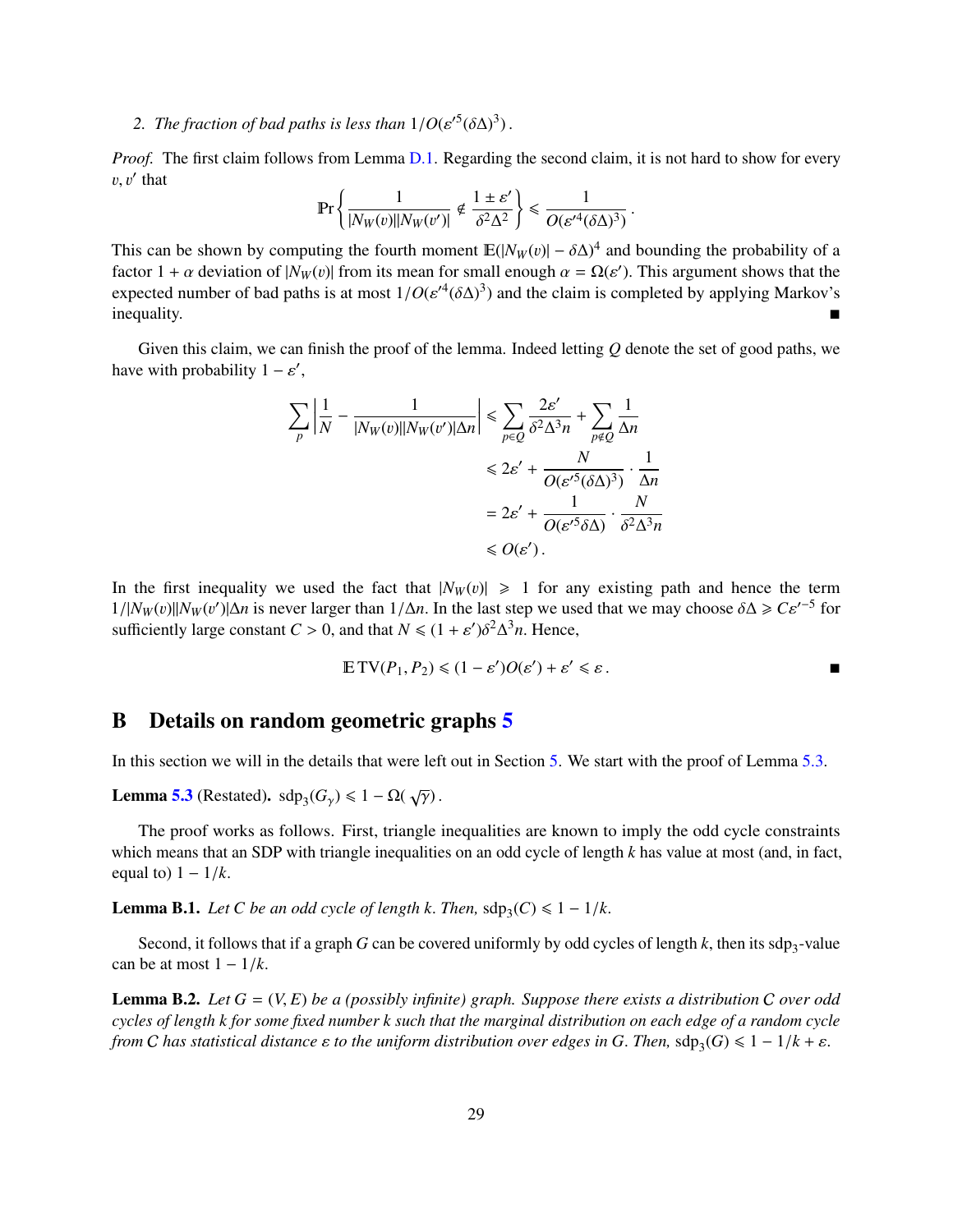*Proof.* By our assumption we have that for every embedding  $f: V \to B$ ,

$$
\mathbb{E}_{(u,v)\sim E} \frac{1}{4} ||f(u) - f(v)||^2 \leq \mathbb{E}_{C\sim C} \mathbb{E}_{(u,v)\sim C} \frac{1}{4} ||f(u) - f(v)||^2 + \varepsilon.
$$

But we know, by Lemma [B.1,](#page-30-1) that for every  $f: V \to B$ , satisfying the triangle inequalities,

$$
\mathop{\mathbb{E}}_{(u,v)\sim C} \frac{1}{4} ||f(u) - f(v)||^2 \le 1 - \frac{1}{k}
$$

Hence,

$$
\mathop{\mathbb{E}}_{(u,v)\sim E} \frac{1}{4} ||f(u) - f(v)||^2 \leq 1 - \frac{1}{k} + \varepsilon.
$$

We will next see that the sphere graph can by uniformly covered by odd cycles of length  $O(1/\sqrt{\gamma})$ . We in with the following simple observation begin with the following simple observation.

<span id="page-31-0"></span>**Lemma B.3.** For every  $l \in [1 - \gamma, 1 - \gamma/2]$ , there exists an odd cycle, denoted  $C_l = (v_1, \dots, v_k)$ , in  $G_\gamma$  of length  $k = O(\sqrt{\gamma})$  such that  $\frac{1}{4} ||v_i - v_{i+1}||^2 = l$  for all  $i \in \{1, \dots, k - 1\}$ .

*Proof sketch.* Pick an arbitrary great circle around the sphere and place the vertices  $v_1, \ldots, v_k$  equally spaced along this circle. For  $k = O(\sqrt{N})$  vertices, we can accomplish the Euclidean distance between two consecut along this circle. For  $k = O(\sqrt{\gamma})$  vertices, we can accomplish the Euclidean distance between two consecutive<br>vertices is less than say  $\sqrt{\alpha}/10$ . Now connect each vertex u on the circle to the unique vertex u which vertices is less than, say,  $\sqrt{\gamma}/10$ . Now connect each vertex v on the circle to the unique vertex w which maximized  $||u - v||^2$ . This creates an odd cycle and by our previous observation it follows that  $\frac{1}{2}||v - v||^2 > 1$ maximized  $||v-w||^2$ . This creates an odd cycle and, by our previous observation, it follows that  $\frac{1}{4}||v-w||^2 \ge 1-\gamma$ .<br>Now we can make  $\frac{1}{2}||v-w||^2 = I$  be walking along the cycle and moving vertices in a direction orthog Now we can make  $\frac{1}{4}||v - w||^2 = l$  be walking along the cycle and moving vertices in a direction orthogonal to the plane defined by the circle until all edges have length l the plane defined by the circle until all edges have length *<sup>l</sup>*.

<span id="page-31-1"></span>**Lemma B.4.** *Let*  $\gamma > 0$  *and let*  $S^{d-1}$  *be the sphere. There exists a distribution C over odd cycles*  $C = (n_1, n_2)$  *for some k*  $\leq \frac{10\pi}{\pi}$  *such that for all i the marginal distribution of*  $(n_1, n_2)$  *has s*  $(v_1, \ldots, v_k)$  for some  $k \leq \frac{10\pi}{\sqrt{y}}$  such that for all *i*, the marginal distribution of  $(v_i, v_{i+1})$  has statistical distance *o*(1) *to the uniform distribution over edges in*  $G_\gamma$  *(as*  $d \to \infty$ *).* 

*Proof.* We will describe the distribution C as follows:

- 1. Pick a random edge  $e = (u, v) \in E$  from  $G_{\gamma}$ .
- 2. Let  $l = \frac{1}{4}$  $\frac{1}{4} ||u - v||^2$ . If  $l \le 1 - \gamma/2$ , let  $C_l = (v_1, v_2, ..., v_k)$  denote the odd cycle given by Lemma [B.3.](#page-31-0) If  $\gamma/2$  declare "failure"  $l \geq 1 - \gamma/2$ , declare "failure".
- 3. If the previous step succeeded, pick a random rotation *R* and output  $RC = (Rv_1, Rv_2, \dots, Rv_k)$ .

We claim that if the second step succeeds, then indeed every marginal  $(Rv_i, Rv_{i+1})$  is distributed like<br>viformly random edge. This is (1) because (*u*, *n*) was chosen to be a uniformly random edge and (2) a uniformly random edge. This is  $(1)$  because  $(u, v)$  was chosen to be a uniformly random edge and  $(2)$  $(Rv_i, Rv_{i+1})$  is a random rotation of  $(u, v)$  and hence, by spherical symmetry, is equally likely to be any edge in<br>E that has the same length as  $(u, v)$ *E* that has the same length as  $(u, v)$ .

On the other hand, by measure concentration, with probability  $1 - \exp(-\Omega(d))$ , we have that  $\frac{1}{4} ||u - v||^2 \in$ <br>  $\frac{1}{\sqrt{2}}$  ∈  $\frac{1}{\sqrt{2}}$  ⊂ This completes the claim since the probability of failure only introduces  $\frac{1}{\$ [1 –  $\gamma$ , 1 –  $\gamma$ /2]. This completes the claim since the probability of failure only introduces *o*(1) statistical distance. distance.

In this section we give some details on how to obtain a dense discretization of the Feige-Schechtman graph.

 $\blacksquare$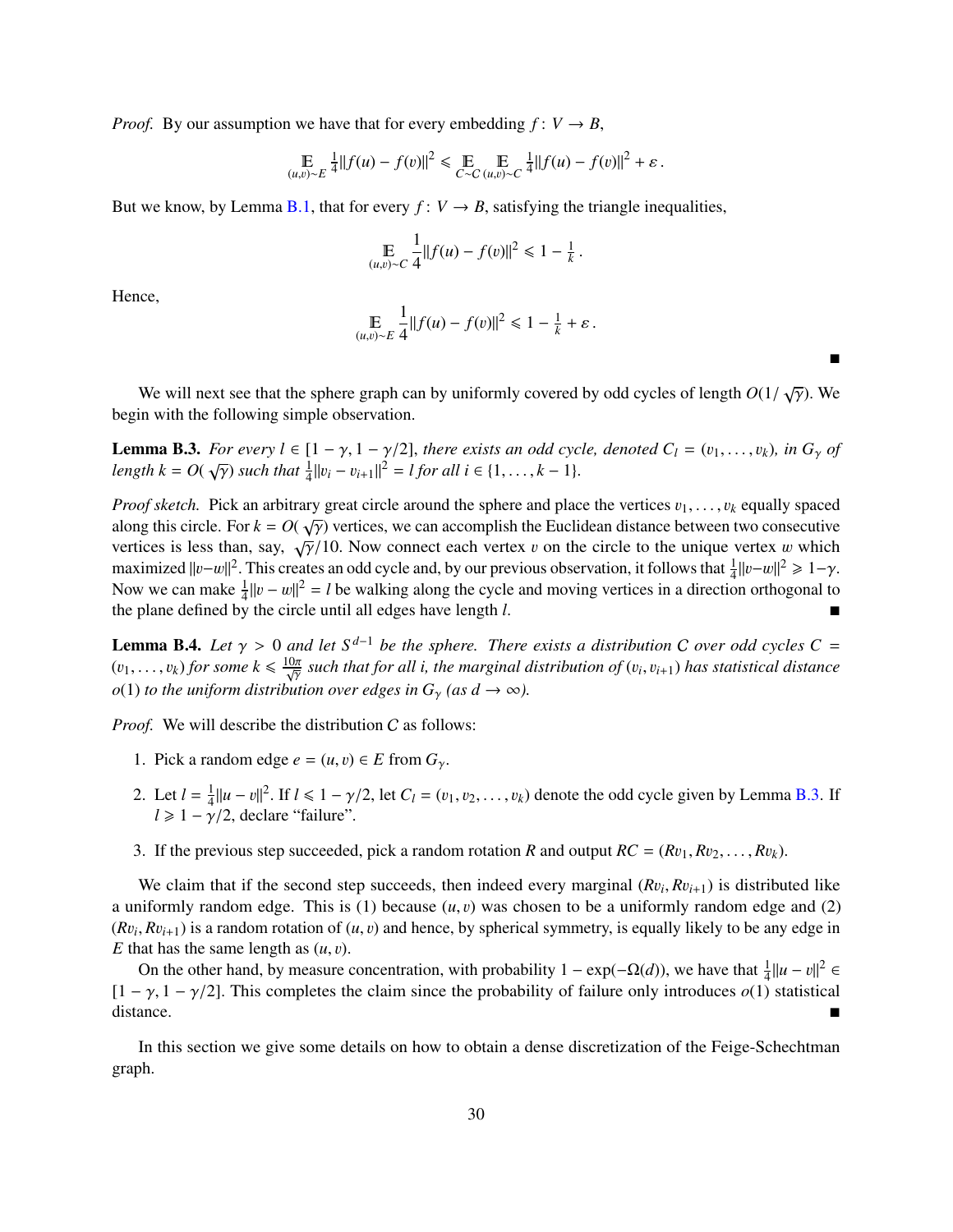**Lemma [5.4](#page-12-1)** (Restated). *Fix*  $\gamma \in [0, 1]$ ,  $d \in \mathbb{N}$ . *Then, there exists an*  $n_0(d, \gamma) \in \mathbb{N}$  *so that if we pick*  $V \subseteq S^{d-1}$ <br>uniformly at random with  $|V| > n_0$ , then the induced subgraph G *IVI* satisfies (1) opt( *uniformly at random with*  $|V| \ge n_0$ , then the induced subgraph  $G_\gamma[V]$  satisfies (1) opt $(G_\gamma[V]) = 1 - \Theta(\sqrt{\gamma})$ , and (2) *and (2)*

sdp<sub>3</sub>( $G_{\gamma}[V]$ ) = 1 – Θ( $\sqrt{\gamma}$ ).

*Proof sketch.* The first claim is shown in [\[FS02\]](#page-27-0). For the second claim, let us decompose S<sup>d−1</sup> into equal volume cells of diameter at most  $\varepsilon$ . Here,  $\varepsilon$  is a parameter that we will later take to be very small, say,  $\varepsilon \le d/100$ . Now pick enough vectors  $V \subseteq S^{d-1}$  uniformly at random such that with probability at least  $1 - \varepsilon$ <br>every two cells have the same number of vectors up to a factor of  $1 + \varepsilon$  in it. every two cells have the same number of vectors up to a factor of  $1 \pm \varepsilon$  in it.

We need to show that  $\text{sdp}_3(G_\gamma[V]) \leq 1 - \Omega(\sqrt{\gamma})$ . To this end we first consider a related graph *G'*, which the same vertex set as *G* but different edges. A random edge in *G'* is defined by the following process: has the same vertex set as  $G$  but different edges. A random edge in  $G'$  is defined by the following process: Pick first a random edge on the continuous sphere, then for each endpoint pick a random vertex in the equal volume cell containing the endpoint. Finally, normalize the edges such that the total edge weight is the same as in *G*.

We can use the distribution over odd cycles given by Lemma [B.4](#page-31-1) in order to get a distribution for the graph *G'* as follows: Pick the cycle and map each point to a vertex in the corresponding cell. The resulting marginal distributions will be uniform in *G'*. Thus,  $\text{sdp}_3(G') = 1 - \Theta(\sqrt{\gamma})$ .<br>Finally we will show that  $\mathbb{E}[|I(G') - I(G, |V|)]$  tends to zero with s

Finally, we will show that  $\mathbb{E}||L(G') - L(G_{\gamma}[V])||_{TV}$  tends to zero with  $\varepsilon$ . That is, the two distributions have<br>istical distance tending to zero. This also shows that for sufficiently small s, the semidefinite programs statistical distance tending to zero. This also shows that for sufficiently small  $\varepsilon$ , the semidefinite programs also have approximately the same value. Now to argue the above point, consider the process of picking a random edge. Consider first the case that in  $G'$ , the two cells containing the chosen points have exactly the expected number of vectors in them, and furthermore, suppose that the two cells are *good* in the sense that either none of the vertices in them share an edge or all pairs of vertices between the two cells share an edge in *G*. In this case, the edges in *G* going between these two cells have exactly the same probability as under *G'*.<br>The first assumption is close enough to the truth, since the number of vertices in different cells diff

The first assumption is close enough to the truth, since the number of vertices in different cells differ by at most a factor of  $1 \pm \varepsilon$ , For the second assumption it suffices to pick  $\varepsilon$  small enough so that a cap of radius *r* has the same volume as a cap of radius  $r \pm \varepsilon$  up to a factor of  $1 \pm o(1)$ . This happens for, say,  $\varepsilon \ll 1/d$ . This will guarantee that the number of bad pairs of cells is small. This argument can be found in [\[FS02\]](#page-27-0).

# <span id="page-32-0"></span>C Subsampling edges

In this section, we will briefly discuss the analogue of our main theorem in the setting where we sample a fraction of the edges in *G* at random so that the expected degree in *G* is constant. Here,  $G = (V, E)$  will always denote a ∆-regular graph on *n* vertices. Our proof in the case of edge subsampling is much simpler. As it turns out it suffices to bound the cut norm between the original graph and its subsample and to argue that the SDP value is a Lipschitz function of the cut norm. The latter fact is a consequence of Grothendieck's inequality.

We let  $E_{\delta} \subseteq E$  denote a random subset of *E* of size  $\delta |E|$ . We'll overload notation slightly by using  $G[E_{\delta}]$ for the graph *G* restricted to the edge set  $E_{\delta}$ .

**Definition C.1.** The cut norm of a real valued  $n \times n$  matrix A is defined as

$$
||A||_C = \max_{U, V \subseteq [n]} \left| \sum_{i \in U, j \in V} a_{ij} \right|.
$$
 (33)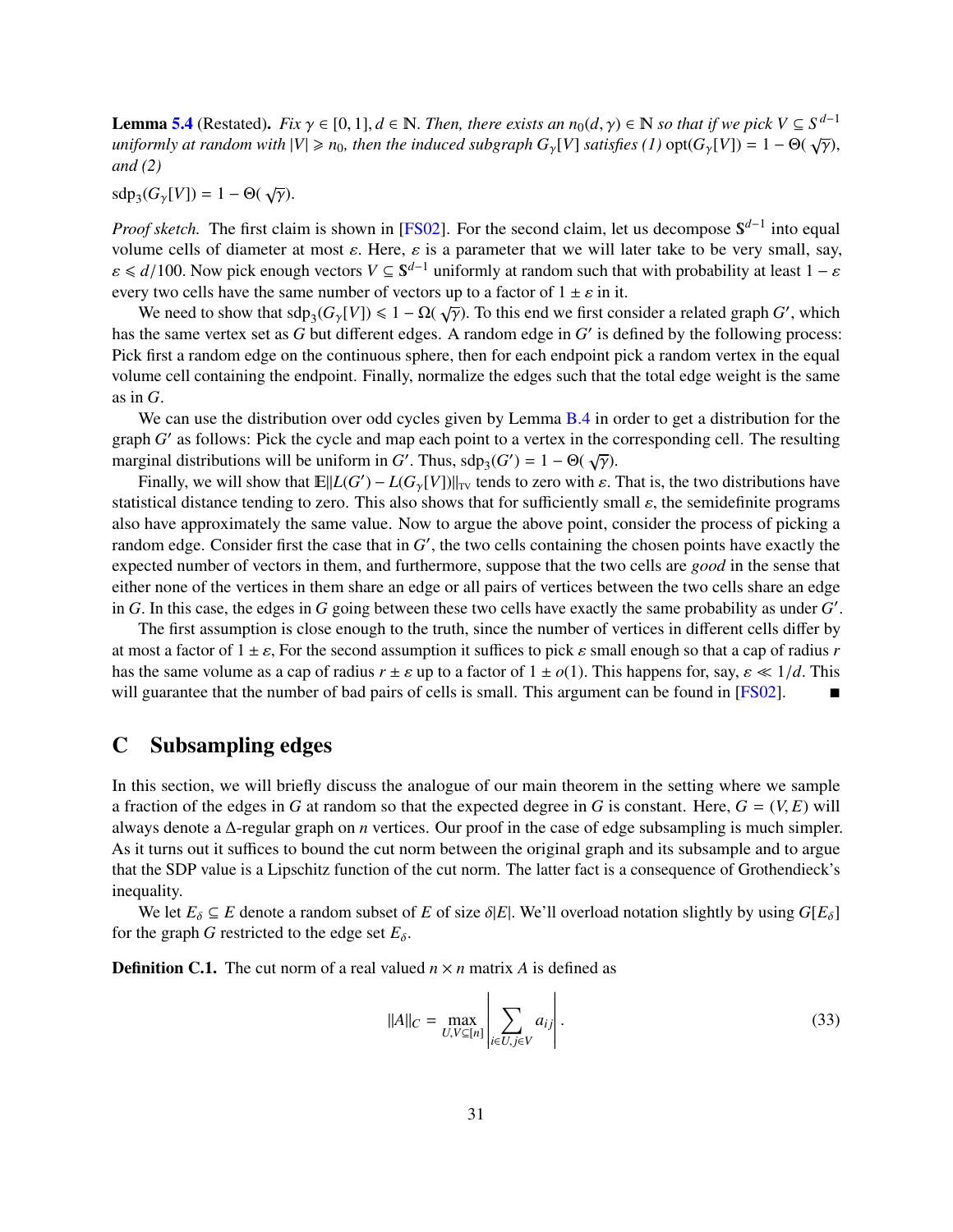It is known that the cut norm is within constant factors of the norm

<span id="page-33-0"></span>
$$
||A||_{\infty \mapsto 1} = \max_{x_i, y_j \in \{-1, 1\}} \sum_{i, j \in [n]} a_{ij} x_i y_j.
$$
 (34)

A natural semidefinite relaxation of [\(34\)](#page-33-0) replaces every pair  $x_i, y_j$  by two unit vectors  $u_i, v_j$ , i.e.,

$$
sdp_C(A) = \max_{\|u_i\| = \|v_i\| = 1} a_{ij} \langle u_i, v_j \rangle.
$$
 (35)

A theorem of Grothendieck bounds the gap between the cut norm and its relaxation by a multiplicative constant (the Grothendieck constant).

<span id="page-33-1"></span>**Theorem C.2.** *There is a constant*  $K_G$  *(known to be less than* 1.8*) such that*  $\text{sdp}_C(A) \le K_G ||A||_{\infty \mapsto 1}$ .

The next lemma shows that the cut norm between a graph and its subsample is small.

**Lemma C.3.** *Let*  $\delta \ge c \varepsilon^{-2} \Delta^{-1}$ . *Then*,  $\mathbb{E} \left\| A(G) - \delta^{-1} A(G[E_{\delta}]) \right\|_{\infty \mapsto 1} \le \varepsilon$ .

*Proof.* We can show that with probability  $1 - e^{\Omega(n)}$ ,  $|\langle x, Ay \rangle - \delta^{-1} \langle x, A'y \rangle| \le \varepsilon$  simultaneously for all  $x, y \in$   $[-1, 1]^n$ . The proof follows from Hoeffding's bound and the union bound. The details are straightforward {-1, 1}<sup>n</sup>. The proof follows from Hoeffding's bound and the union bound. The details are straightforward and therefore omitted from this paper therefore omitted from this paper.

Similarly the following lemma can be shown.

**Lemma C.4.** *Let*  $\delta \ge c \varepsilon^{-2} \Delta^{-1}$ . *Then*,  $\mathbb{E} \left\| D(G) - \delta^{-1} D(G[E_{\delta}]) \right\|_{\infty \to 1} \le \varepsilon$ .

The previous two lemmas showed that the expected difference in cut norm between the graph *G* and its edge subsample  $G[E_{\delta}]$  is small.

**Corollary C.5.** *For*  $\delta \geqslant c\varepsilon^{-2}\Delta^{-1}$ , *we have*  $\mathbb{E} ||L(G) - \delta^{-1}L(G[E_{\delta}])||_{C} \leqslant \varepsilon$ .

It turns out that bounding the difference in cut norm is sufficient for bounding the difference in SDP values.

**Lemma C.6.** *Let G and G' be any two graphs on n vertices. Let*  $M \subseteq M_2$  *(see Definition [7.1\)](#page-14-3) be any set of positive semidefinite n*  $\times$  *n matrices. Suppose*  $||L(G) – L(G')||_C \le t$ . Then,

$$
|\text{sdp}_M(G) - \text{sdp}_M(G')| \le O(t).
$$

*Proof.*

$$
\left| \mathrm{sdp}_M(G) - \mathrm{sdp}_M(G') \right| \leq \left| \max_{X \in M_2} (L(G) - L(G')) \bullet X \right|
$$
  
\n
$$
\leq O(1) \cdot ||L(G) - L(G')||_C \qquad \text{(by Theorem C.2)}
$$
  
\n
$$
\leq O(t) .
$$

**Corollary C.7.** *Let* G denote a  $\Delta$ -regular graph and let  $\delta \geq \text{poly}(1/\varepsilon)\Delta^{-1}$ . Then,

$$
\mathbb{E}\left|\operatorname{sdp}_{\mathcal{M}}(G) - \operatorname{sdp}_{\mathcal{M}}(G[E_{\delta}])\right| \leq \varepsilon\tag{36}
$$

*for any*  $M \subseteq M_2$ .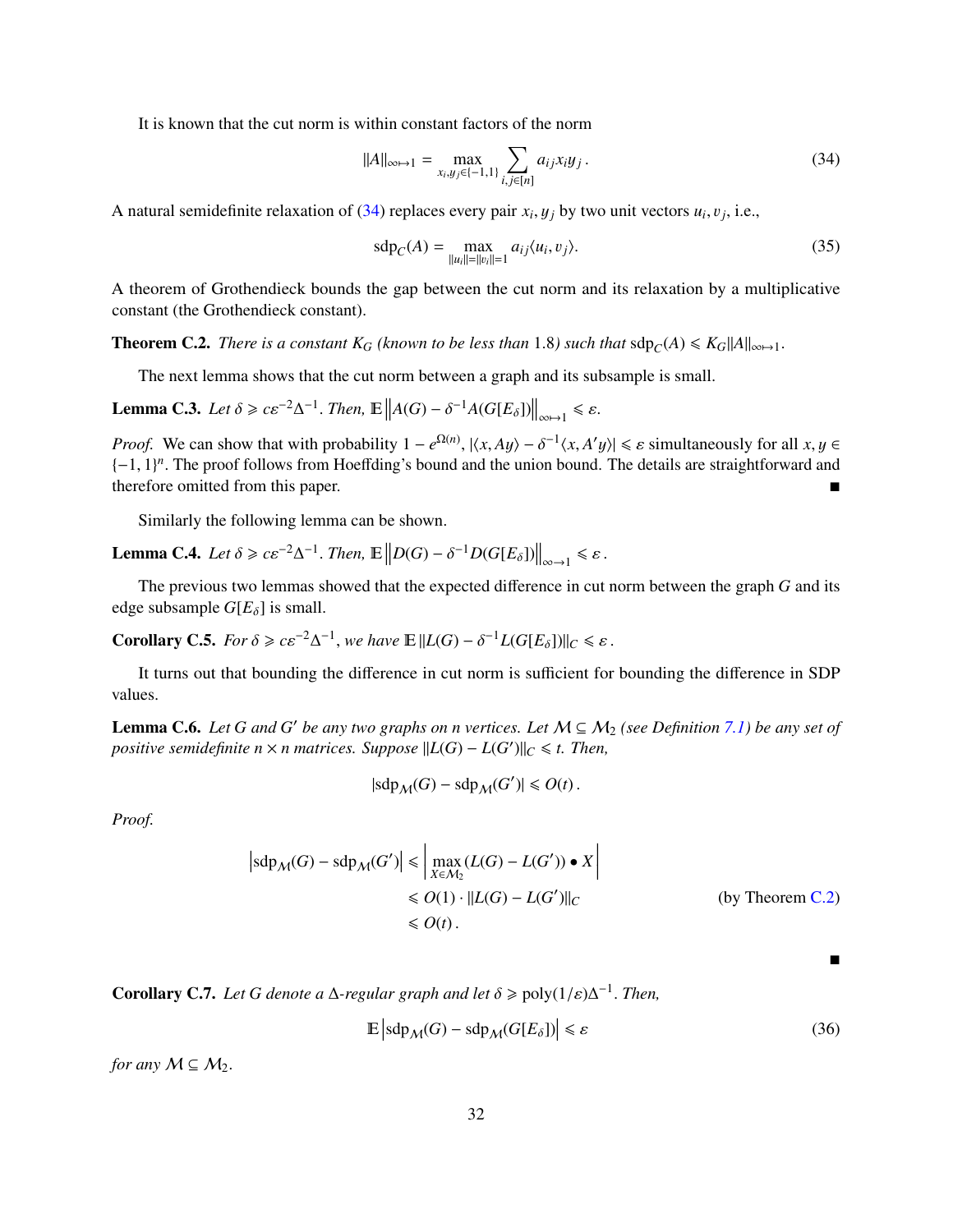Negative results for linear programs. We remark that using the approach of [\[CMM09\]](#page-27-9) one can obtain strong and general results ruling out subsampling for linear programs.

**Theorem C.8.** *Let*  $\varepsilon$ ,  $\lambda > 0$ . *Suppose G is a*  $\Delta$ *-regular graph with*  $\Delta > n^{\theta}$ . *Then with high probability over*  $G' = G[F_{\lambda+1}]$  after removing  $o(n)$  vertices  $\ln(G') > 1 - \varepsilon$  for  $r = n^{\alpha}$  where  $o(1/\varepsilon, 1/\$  $G' = G[E_{\lambda/\Delta}]$ , *after removing*  $o(n)$  *vertices*,  $\text{lp}_r(G') \geq 1 - \varepsilon$  *for*  $r = n^{\alpha}$  *where*  $\alpha(1/\varepsilon, 1/\theta, \lambda)$  *tends to zero as any* of *its grayments* grows. *any of its arguments grows.*

The proof follows by arguing that  $G[E_{\lambda/\Delta}]$  has sufficient small set expansion so that [\[CMM09\]](#page-27-9) applies. Details are omitted.

# <span id="page-34-0"></span>D Deviation bounds

Deviation bounds for submatrices. The following general lemma is useful in bounding the deviation of expressions  $\sum_{i,j\in S} |a_{ij}|$  when *S* denotes a random subset of [*n*] and *A* is a *n* × *n* matrix.

<span id="page-34-1"></span>**Lemma D.1.** Let A denote a symmetric  $n \times n$  matrix such that  $a_{ii} = 0$  for all  $i \in [n]$ . Suppose there is some  $\beta > 0$  such that  $|a_{ij}| \leq \beta$  for all  $i, j \in [n]$  and  $\sum_j |a_{ij}| \leq 1$  for all i. Now, let  $S \subseteq [n]$  denote a random subset of  $[n]$  of size  $\delta$ n for some  $\delta > \beta$ . Then, for all  $s > 0$ . [*n*] *of size δn for some*  $\delta > \beta$ *. Then, for all*  $\varepsilon > 0$ *,* 

$$
\Pr\left(\left|\delta^{-2}\sum_{i,j\in S} a_{ij} - \sum_{i,j\in[n]} a_{ij}\right| > \varepsilon n\right) \leq \frac{O(1)}{\varepsilon^2 \delta n}.
$$
\n(37)

*Proof.* Denote by  $X_{ij}$  the random variable which is equal to  $a_{ij}$  when both  $i \in S$  and  $j \in S$  and is zero otherwise. Let  $\mu_{ij} = \mathbb{E} X_{ij} = \delta^2 a_{ij}$ . Putting  $X = \sum_{i,j \in [n]} X_{ij}$  and  $\mu = \mathbb{E} X$  we will compute the variance of *X*. The key fact that we will use is that the selection of *i*, *i* and *k l* is independent unles The key fact that we will use is that the selection of *i*, *j* and *k*, *l* is independent unless either  $i = k$  or  $j = l$ . Pairs where neither is the case will not contribute to the variance. More precisely,

$$
\mathbb{E}(X - \mu)^2 = \mathbb{E}\left(\sum_{ij} X_{ij} - \mu_{ij}\right)^2
$$
  
= 
$$
\mathbb{E}\left[\sum_{i,j,k,l} (X_{ij} - \mu_{ij})(X_{kl} - \mu_{kl})\right]
$$
  
= 
$$
\sum_{ij} \mathbb{E}(X_{ij} - \mu_{ij})^2 + \sum_{ijk} \mathbb{E}(X_{ij} - \mu_{ij})(X_{kj} - \mu_{kj})
$$
  
= 
$$
\sum_{ij} O(\delta^2) a_{ij}^2 + \sum_{ijk} O(\delta^3) a_{ij} a_{kj}.
$$

At this point notice that  $\sum_{ij} a_{ij}^2$  is maximized when in every row we have  $1/\beta$  entries of magnitude  $\beta$  in which case the expression evaluates to  $\frac{1}{\beta}\beta^2 n = \beta n$ . Likewise the second expression  $\sum_{ijk} a_{ij} a_{kj}$  is maximized when in every column  $i \in [n]$  we have  $1/\beta$  ponzero entries of magnitude  $\beta$ . In this case the expres when in every column  $j \in [n]$  we have  $1/\beta$  nonzero entries of magnitude  $\beta$ . In this case the expression is  $(1/\beta)^2 \beta^2 n - n$ . Hence  $(1/\beta)^2$  $\beta^2 n = n$ . Hence,

$$
\sigma^2 = \mathbb{E}(X - \mu)^2 \leqslant O(\delta^2 \beta n) + O(\delta^3 n) \leqslant O(\delta^3 n),\tag{38}
$$

where we used that  $\delta > \beta$ . Hence by Chebyshev's inequality,

$$
\Pr(|X - \mu| \ge \varepsilon \delta^2 n) \le \frac{\sigma^2}{\varepsilon^2 \delta^4 n^2} = \frac{O(1)}{\varepsilon^2 \delta n}
$$

This is what we claimed up to scaling.